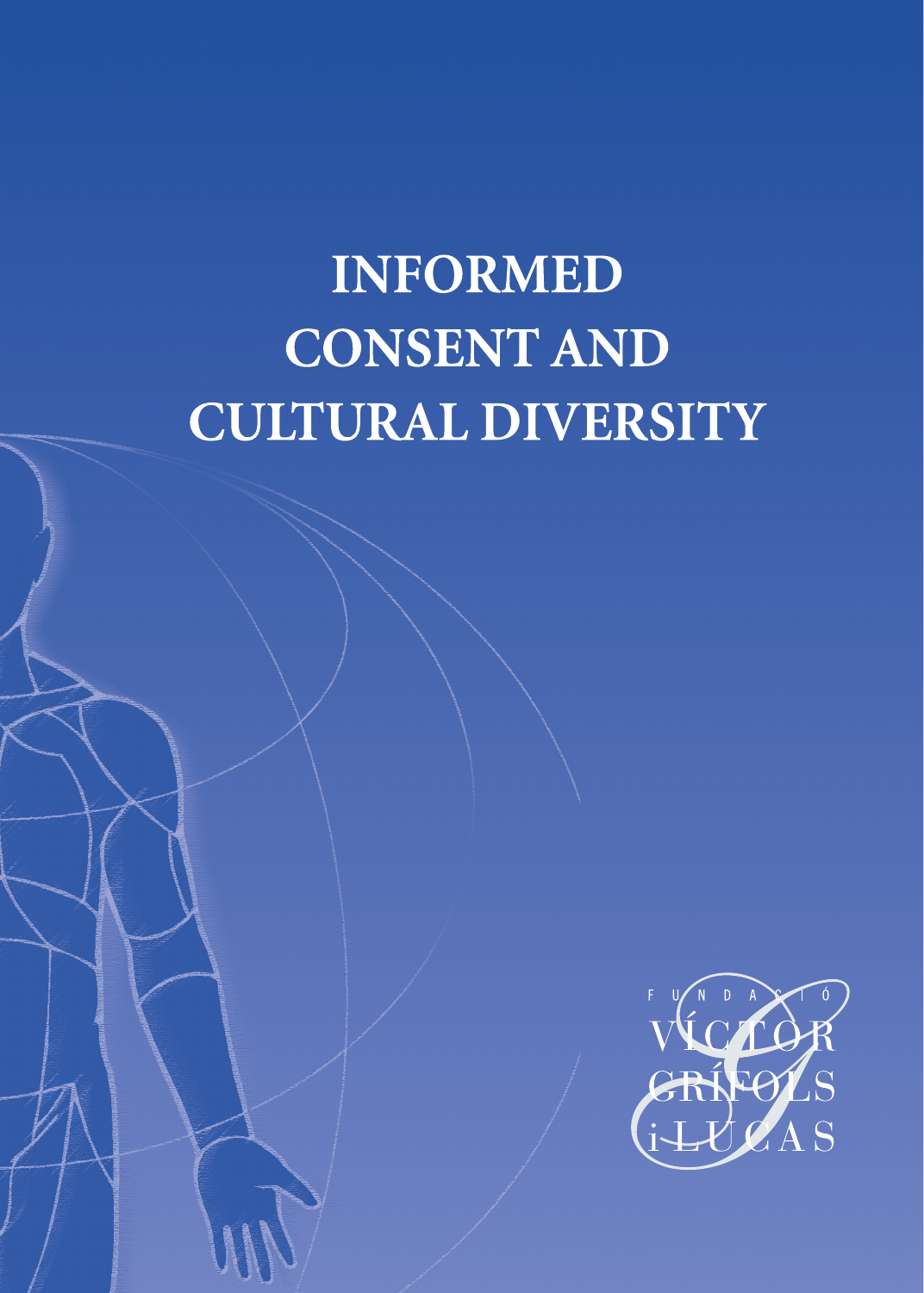Monographs of the Víctor Grífols i Lucas Foundation<br>INFORMED CONSENT AND CULTURAL DIVERSITY - N.º 15 - (2009) Published by: Víctor Grífols i Lucas Foundation c/ Jesús i Maria, 6 - 08022 Barcelona ISBN 978-84-690-6480-1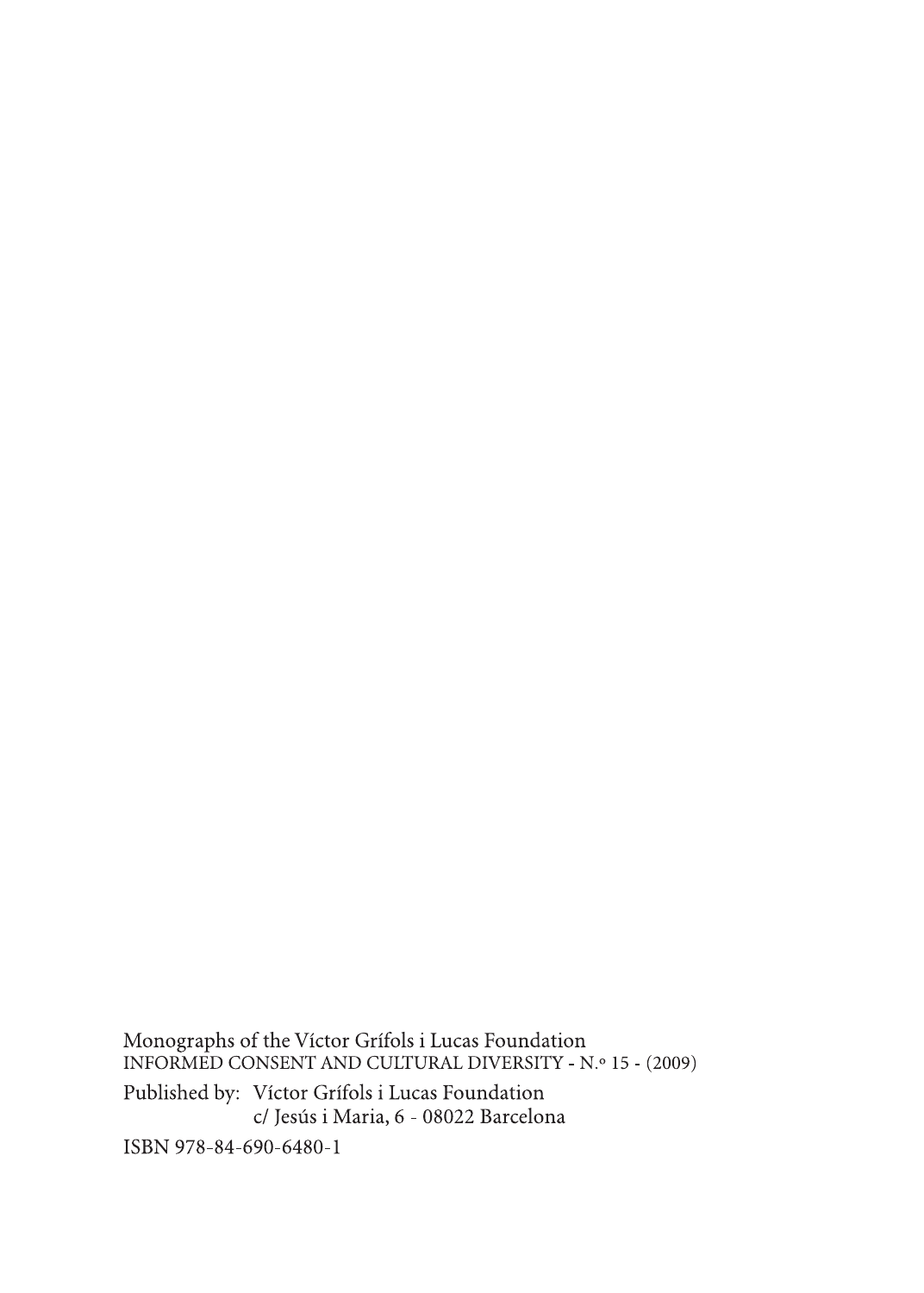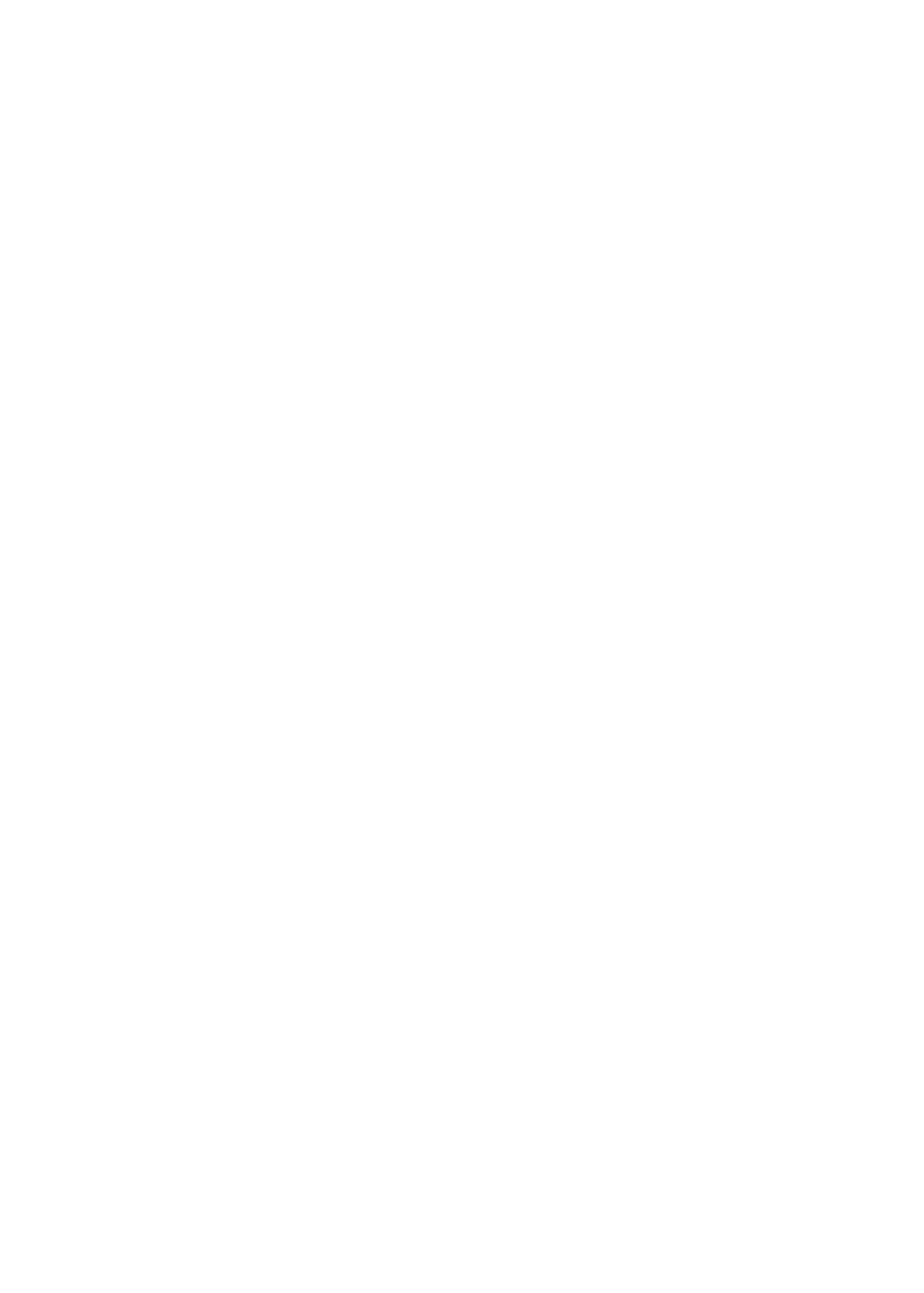## **CONTENTS**

## Page.

|                                                                 | $\overline{7}$ |  |  |  |  |  |  |  |  |  |
|-----------------------------------------------------------------|----------------|--|--|--|--|--|--|--|--|--|
| Problems in applying ethical standards in clinical trials<br>23 |                |  |  |  |  |  |  |  |  |  |
|                                                                 |                |  |  |  |  |  |  |  |  |  |
|                                                                 | 35             |  |  |  |  |  |  |  |  |  |
|                                                                 | 39             |  |  |  |  |  |  |  |  |  |
|                                                                 | 42             |  |  |  |  |  |  |  |  |  |
|                                                                 | 45             |  |  |  |  |  |  |  |  |  |
|                                                                 | 53             |  |  |  |  |  |  |  |  |  |
|                                                                 | 59             |  |  |  |  |  |  |  |  |  |
|                                                                 | 61             |  |  |  |  |  |  |  |  |  |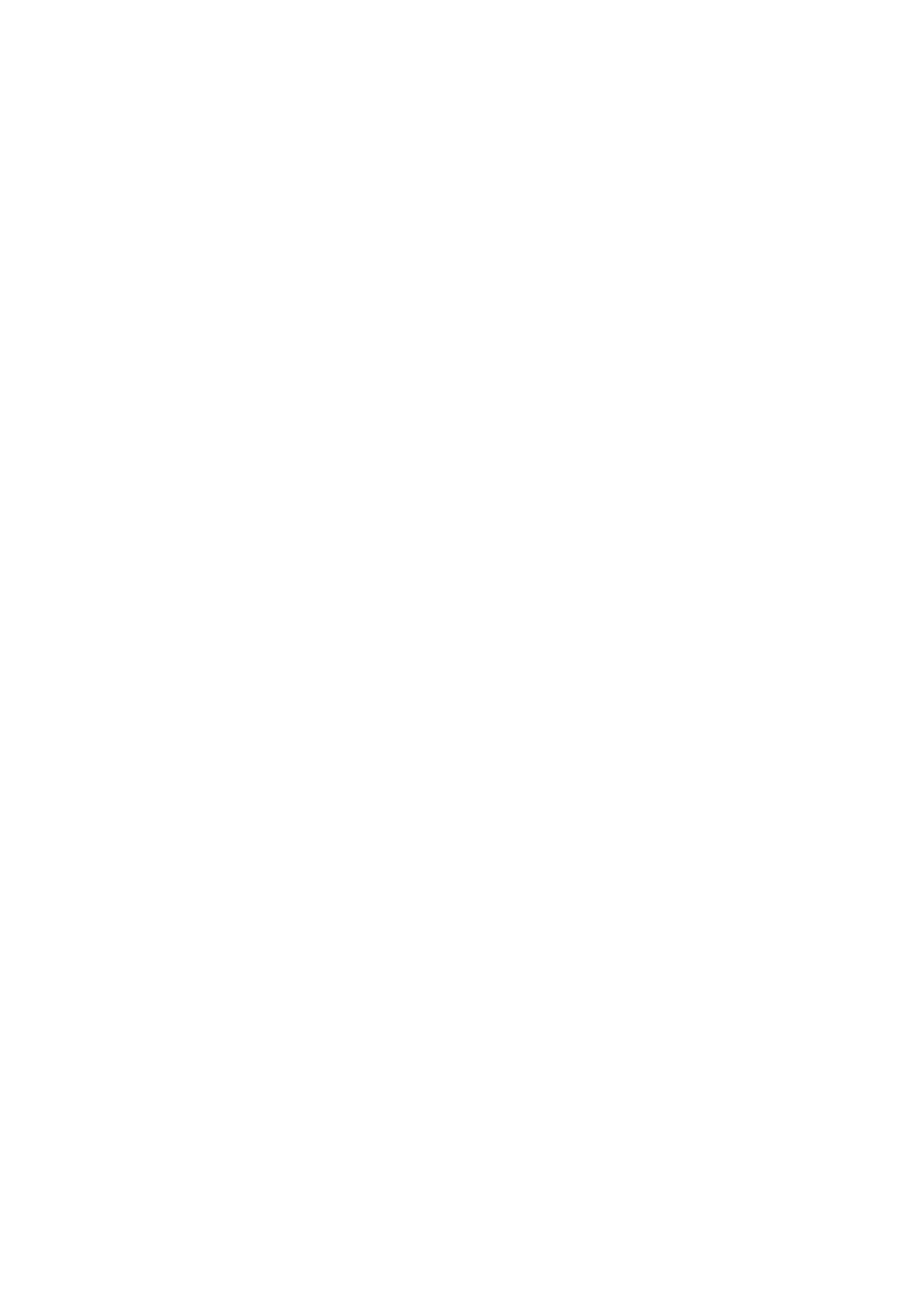## **INTRODUCTION**

The key concept of informed consent was clearly defined in the 1947 Nuremberg Code, a document which sets out the meaning of *high quality* informed consent and identifies what constitutes this quality.

Of course, the Nuremberg Code is not the only document to address this issue, and one of the most recent to consider it has been Unesco's Universal Declaration on Bioethics and Human Rights (2005).

During recent years in Catalonia, health institutions and professionals have been concerned to disseminate good practice which involves informed consent.

Informed consent involves more than just signing a piece of paper. Rather, it entails a duty of good communication between doctor and patient (or between researcher and research subject) with the aim of informing patients and research subjects about their situation and advising them about the choices they have to make, so that they are in a position to reach a reasonable decision on the basis of an adequate understanding of the issues involved.

If this communication is already difficult in normal situations, then it is even more difficult when there is no shared language or when the same words have different meanings because they are used in different semantic contexts. Indeed, in my opinion this is the most difficult situation of all, because individuals believe they have understood each other when in fact they haven't.

These are the issues we will discuss with Anne Davis and Eusebio Macete, when they give their presentations, and which we will then explore with Estanislao Alonso, Mohammed Chaib, Francisco Collazos and Josefina Goberna as part of a round table discussion which will be open to contributions from the audience.

> Margarita Boladeras Chairperson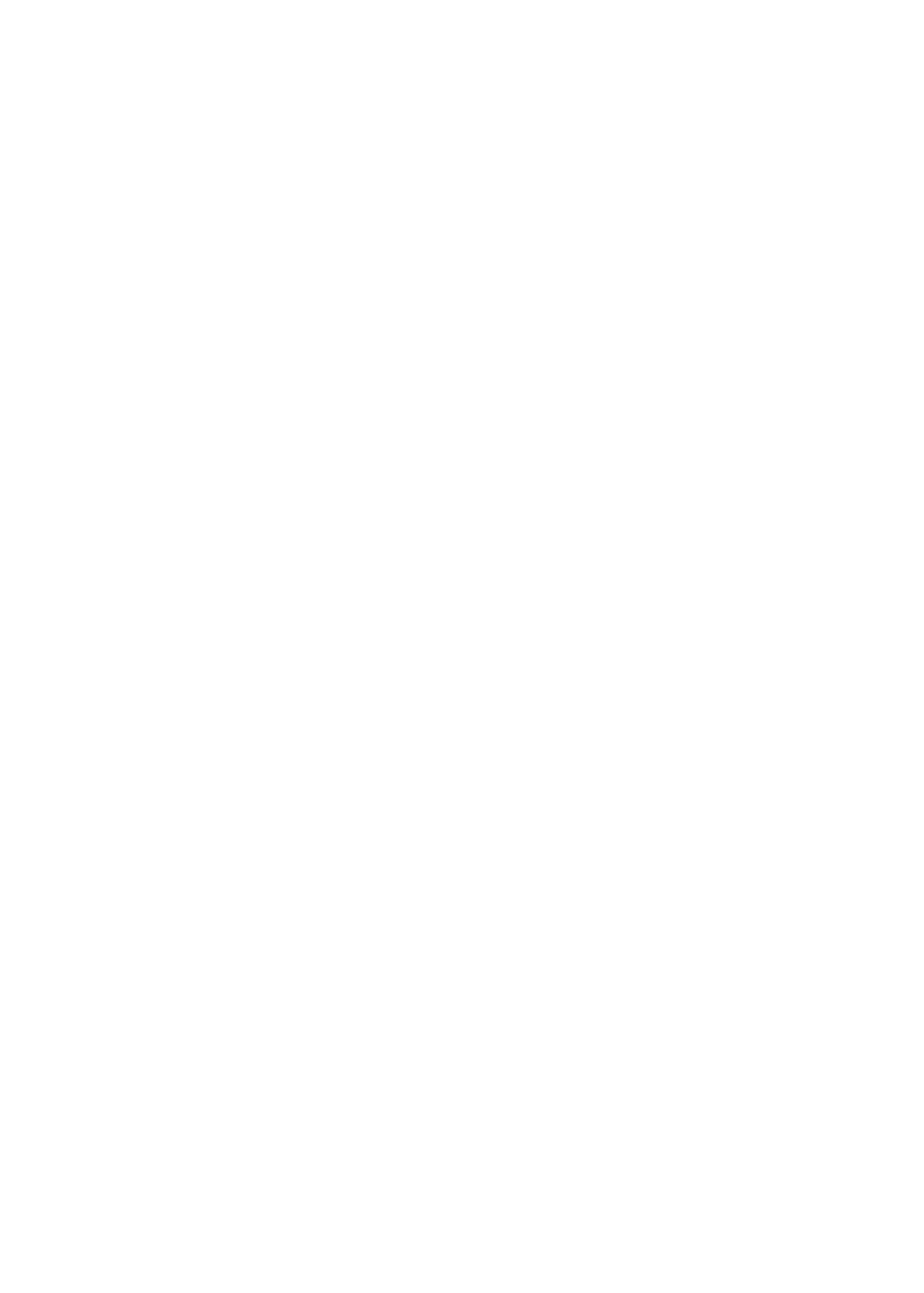## **FIRST PAPER**

## **VARIATIONS ON A VALUE: INFORMED CONSENT AND CULTURAL DIVERSITY**

Anne Davis

- Professor at University of California, San Francisco, 1957-1994.
- Professor at Nagano College of Nursing, Komagane, Nagano, Japan 1995-2003.
- Fulbright Senior Scholar, College of Nursing, Yonsei University, Seoul, Korea 2004, 2005.

#### **Publications:**

- Davis AJ, Aroskar M, *Ethical Dilemmas and Nursing Practice,* Appleton Century Crofts, 1978. Considered first modern nursing ethics book.
- Kalkman M. and Davis AJ, *Psychiatric Nursing*, (5<sup>th</sup> ed.) McGraw Hill, 1980.
- Davis AJ, Krueger J, *Patients, Nurses, Ethics,* American Nurses Association, 1981.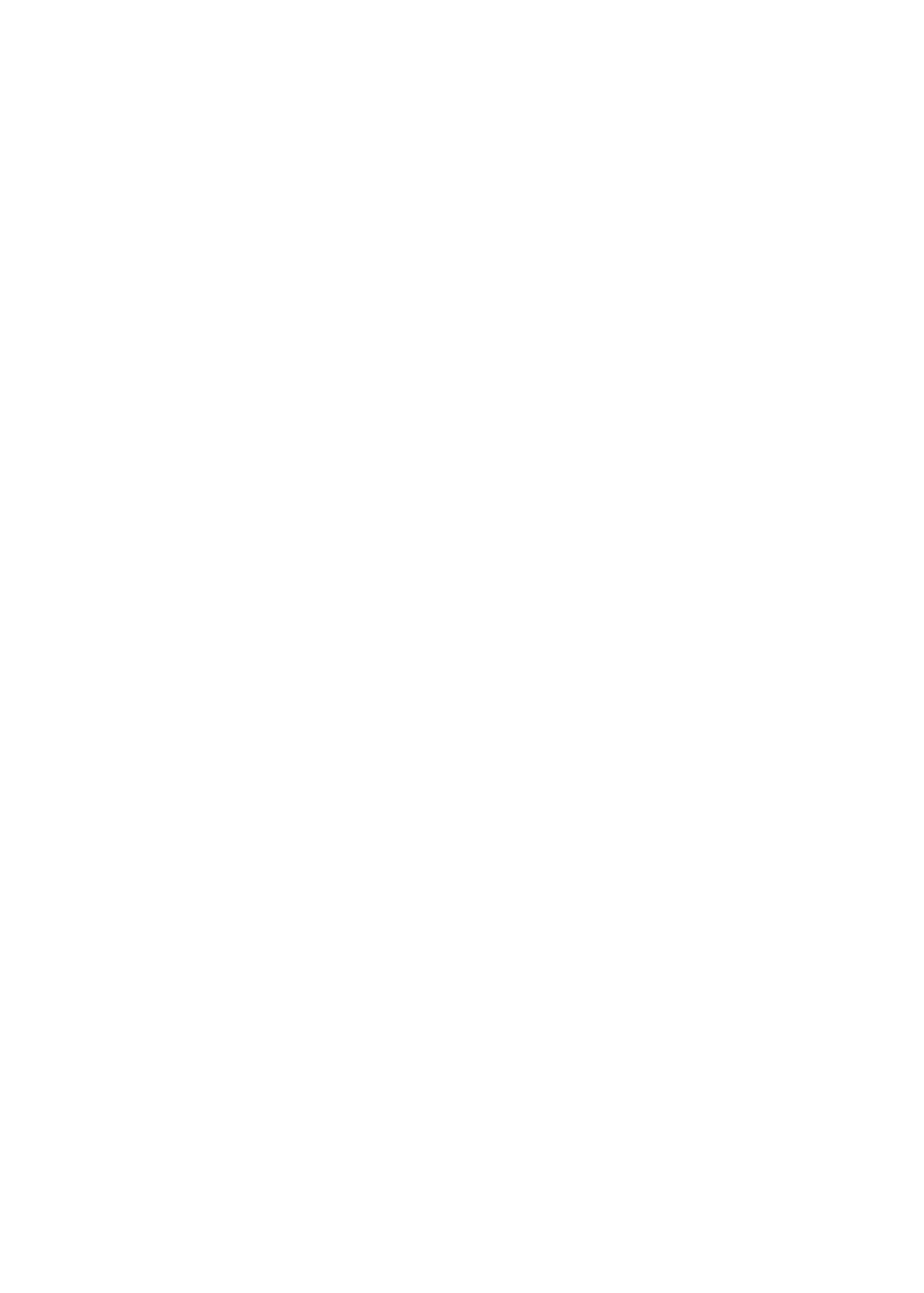## **Variations on a value: informed consent and cultural diversity**

## **Introduction**

The outline of this presentation is Informed Consent: (a) selected historical and philosophical factors, (b) value assumptions, (c) and cultural diversity, and ends with (d) three case studies'. Informed consent is applied ethics so we need to understand something of the ethics we are applying.

## **Historical and Philosophical Factors**

In the USA, informed consent is defined as an autonomous authorization by an individual for a medical intervention or for involvement in research. Autonomy means that individuals have the right to information and using it, the right to agree or refuse to participate in research or to undergo treatment proposed<sup>2</sup>. This individual is a competent adult capable of understanding information and of making decisions. Health professionals have an ethical obligation to help the individual patient understand the information being given and the consequences of decisions made. The family may be included but the patient's values, wishes, and decisions are expected to determine what happens in 99.9 % of treatment decision cases.

<sup>1.</sup> I am indebted to Marsha Fowler, RN, PhD, FAAN of Azusa Pacific University in Calif. for her generosity in allowing me to use these case studies. I have made some changes in them.

<sup>2.</sup> Davis A.J., Aroskar M.A., Liaschenko J., Drought T. (1997) *Ethical Dilemmas and Nursing Practice.* Stamford, Ct: Appleton & Lang, 105.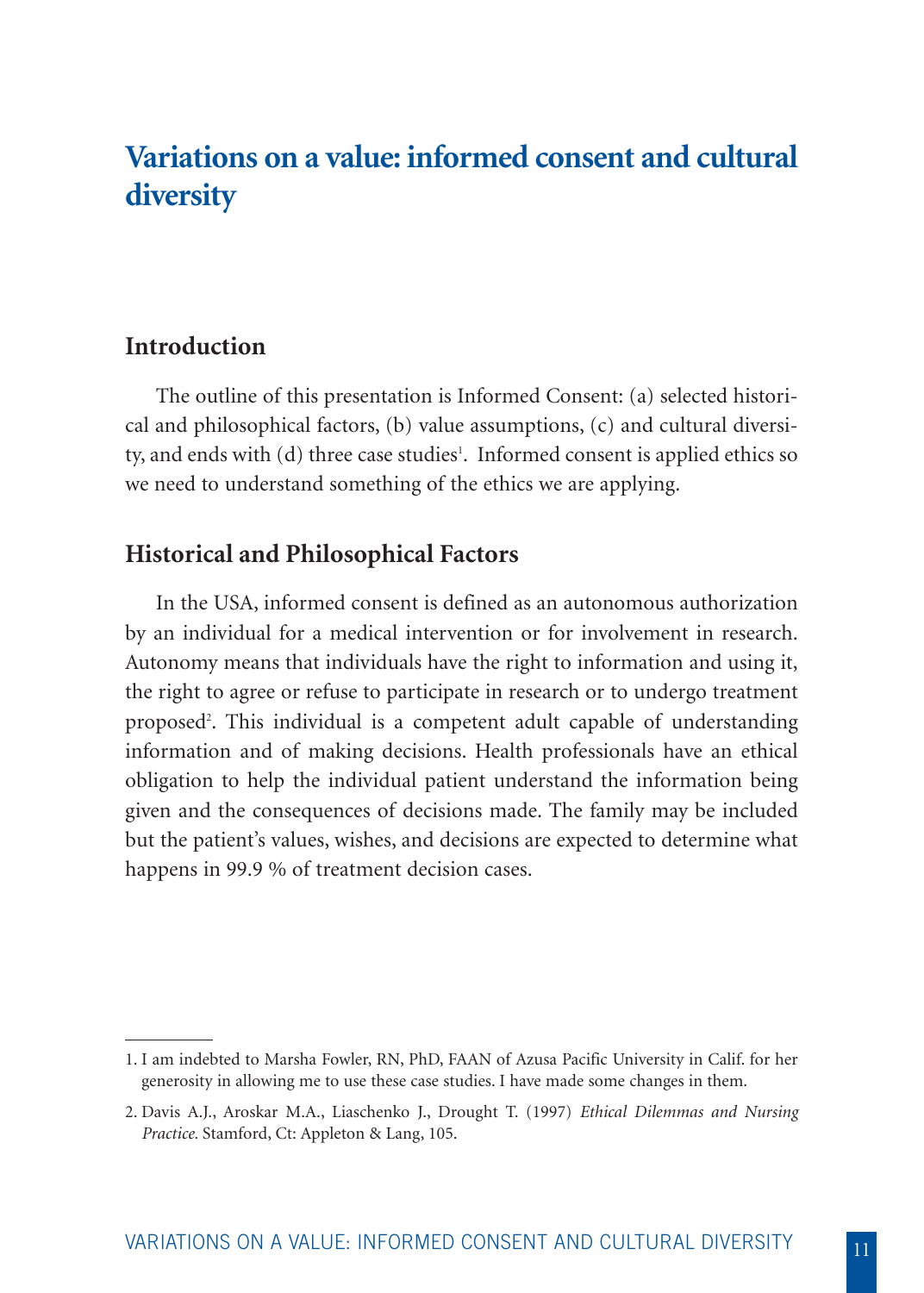Non-competent adults and children are not expected to give informed consent but someone else acts in their best interest. The ethical principle shifts from autonomy to doing good /best interest.

Diego Gracia has distinguished between Mediterranean biomedical ethics and the Anglo-American kind by saying that Southern European patients were less concerned with informed consent than with trust in their physician. This is an ethics that focuses more on virtues than on rights. But he also observed that this is changing rapidly so informed consent and cultural pluralism is a timely topic<sup>3</sup>. Virtue ethics, focused on character traits, is also important in the relationship between health care professionals and patient/family. This ethics gives us the bases for describing the Good Physician and the Good Nurse.

Historically, the universal norm indicated that the patient was not informed and had no role in health care decisions. While this was a universal, since it was found in every culture, this was not viewed as an ethical problem or a cultural problem that over looked cultural differences. The paternalistic medical "culture" was universal and disregarded cultural differences among patients.

Informed consent has several foundational sources: (a) the Nuremberg trials revealing unethical experimentation in World War II concentration camps and unethical experimentations in other countries such as the USA<sup>4</sup>, (b) civil rights movements in Africa, Ireland, USA, etc. and the international women's movement, (c) previous laws that could be extended to include patient's rights, (d) the western philosophical tradition's definition of the individual and autonomous self, (e) the rise and spread of Christianity requiring individual choice and the historical period, the Enlightenment, embellished these notions of self, individual rights, choice, and individual responsibility.

<sup>3.</sup> Gracia D. (1993) The intellectual basis of bioethics in southern European countries. *Bioethics* 7:2/3, 100-101.

<sup>4.</sup> Reverby S. (ed) (2000) *Rethinking the Tuskegee Syphilis Study.* Chapel Hill, NC: University of North Carolina Press.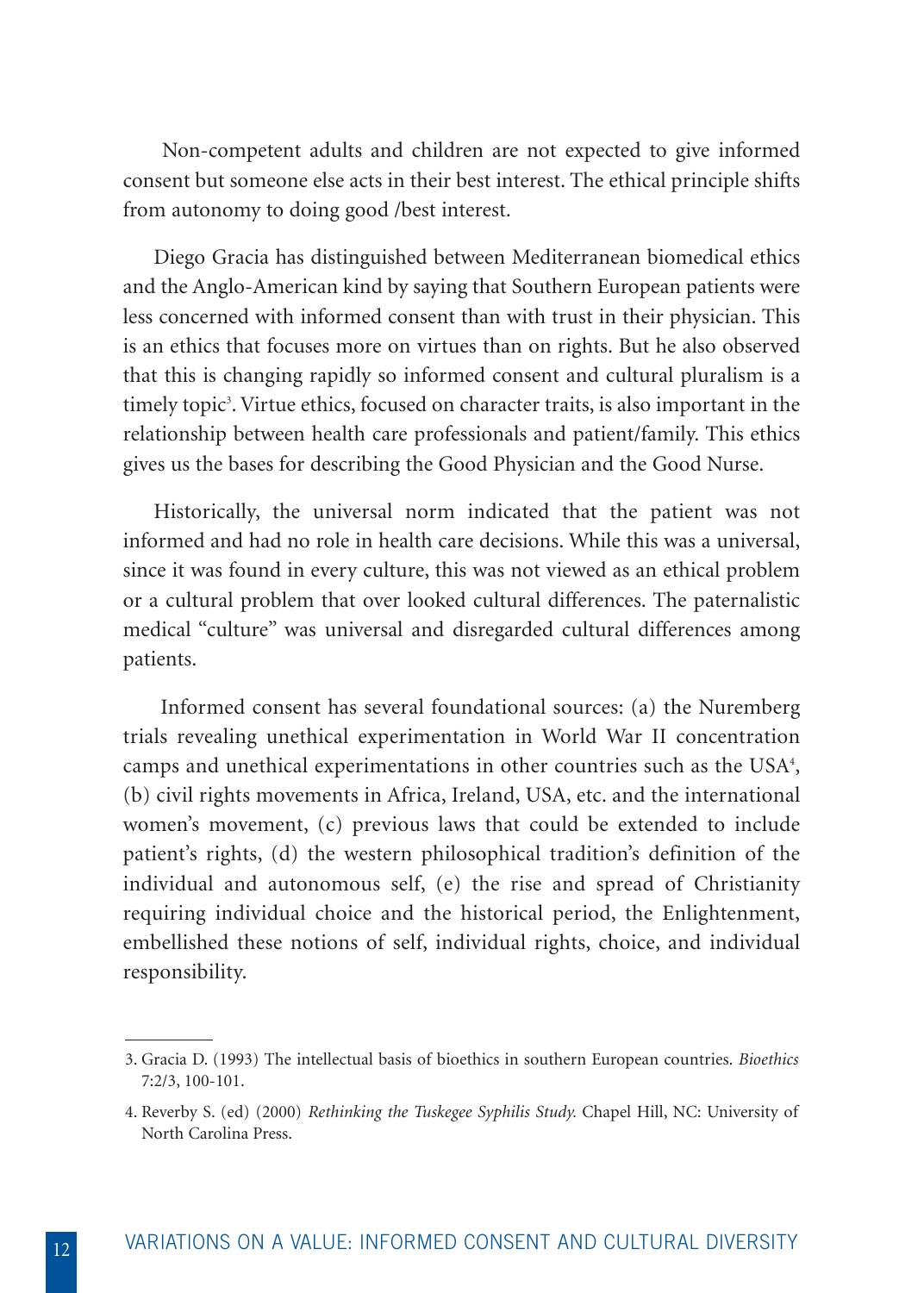The current concept of informed consent, as a way to respect individuals and their autonomy, was developed over time in cultural and historical contexts; however, it is important to remember that Informed Consent, as we know it today, is a relatively new phenomenon. Informed consent, complex for many reasons, means consent for both treatment and for research. Treatment is usually for patient benefit while research may or may not be for the benefit of the particular patient involved. In clinical trials these two purposes can be difficult to separate. It seems reasonable to say that informed consent of the individual being asked to participate in research should always be obtained from the potential research subject therefore I limit my remarks to informed consent and treatment.

## **Some General Problems with Informed Consent**

Even without taking into account cultural diversity, health professionals can face difficulties in obtaining informed consent. Informed consent makes several assumptions including: (a) All adults want information to participate in decisions about their treatment. (b) The patient, as a self to be respected, should be the person who is informed and who gives consent. (c) Patient autonomy can outweigh other ethical principles such as Do No Harm. (d) There are ethically acceptable ways to deal with non-standard patient situations.

Even when we do not take into account cultural diversity, informed consent can be problematic. This does not mean that we have less of an ethical obligation to inform and to obtain consent. It does imply that we need to think about this ethical obligation carefully and not let it become just another routine matter in our check list of things to do. Informed consent can become bureaucratize to such an extent that it loses its meaning and ethical import. If it becomes just a matter of the patient signing a consent form then this waste everyone's time and importantly, under these circumstances it does not meet the goals of this ethical cornerstone in modern health care found in many countries.

Adding the variable of cultural differences makes informed consent even more complex. We have a tendency to think in a number of ways. When we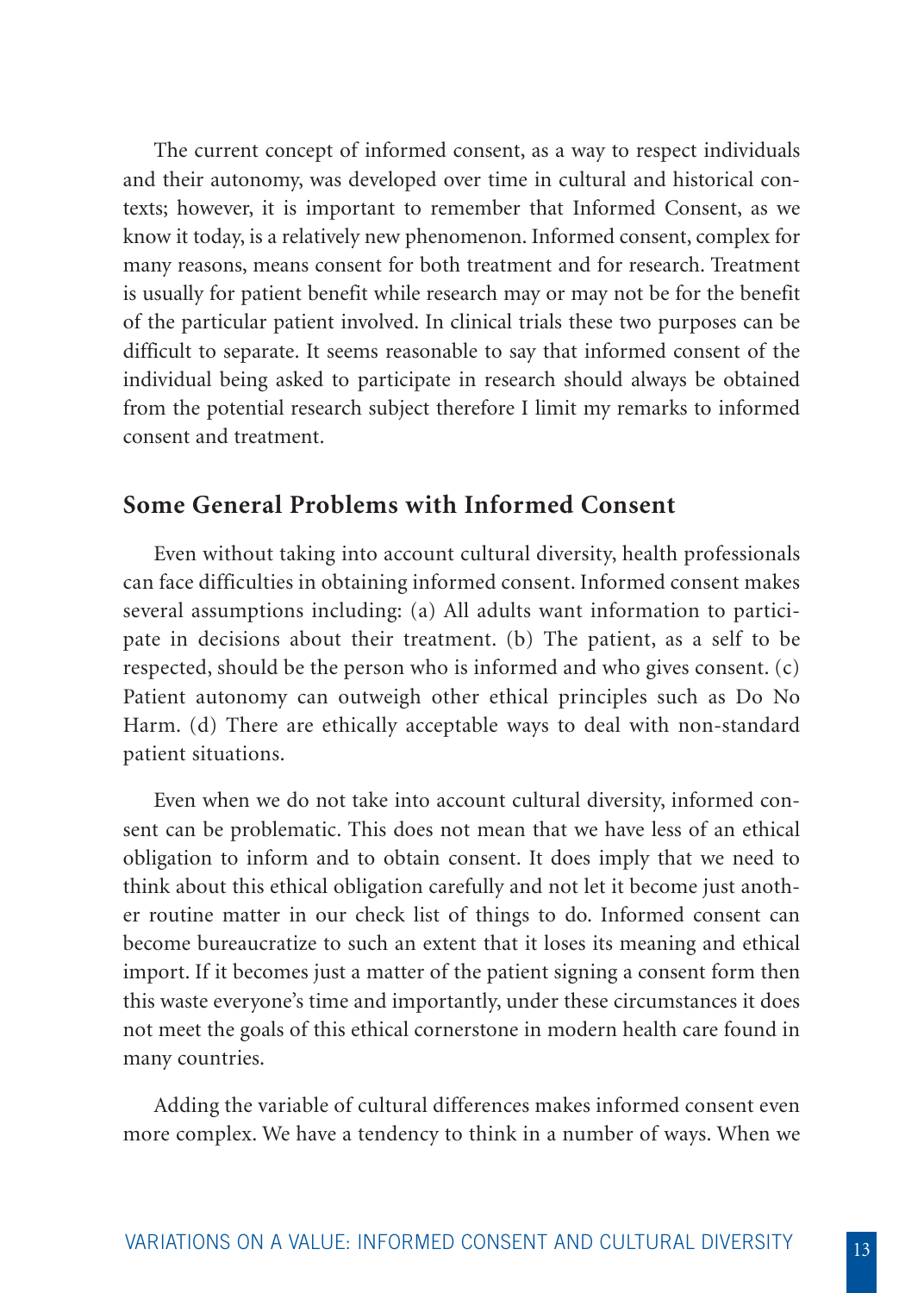believe that all adults want information and to make decisions we have a possible tension between two aspects of patient care in which more weight is placed on ethical universals than on cultural differences. Some call this ethical imperialism. When we believe that all adults in a specific cultural group want the same thing with regards to informed consent we create a possible tension between two aspects of patient care that puts more weight on cultural aspects than on individual differences. Some call this cultural imperialism.

Along with culture as a variable, the age of the adult patient can play a part in the informed consent process. It is sometimes assumed that family members should give consent for older, competent adult patients because they are old. Both health professionals and family members assume this without input from the elderly patient. But how old is old? This year I am 75 years old and I want to make my own decisions. My position is a cultural one and also an individual one. Not everyone thinks like I do even in my own culture. Given individual differences in a culture, is it possible to tailor make the informed consent process to fit individual, cultural, and demographic factors of a specific patient? Is it ethically a good idea to even try this? Is doing this practical?

Both of these approaches (a) every adult should do X, and (b) every adult in this culture should do Y, have problems because they tend to group people leaving no room for individual differences. This lends itself to stereotyping such as when the physician or nurse says: This patient is Chinese therefore culturally we do X because we do X for all Chinese patients. Research in Korea indicates that some older people want to be given information but they want to make decisions with their family involved<sup>5</sup>. The Korean norm is older people do not want to know and their family alone, without patient involvement, should be informed and make decisions. This research, conducted by a nurse, does not support this cul-

<sup>5.</sup> Chang Soo-Jung, et al. (2005) Ethical Dimensions of Information-Seeking by Older People and Their Desire to Participate in Health Care Decision-Making. Unpublished PhD dissertation, Seoul: Yonsei University.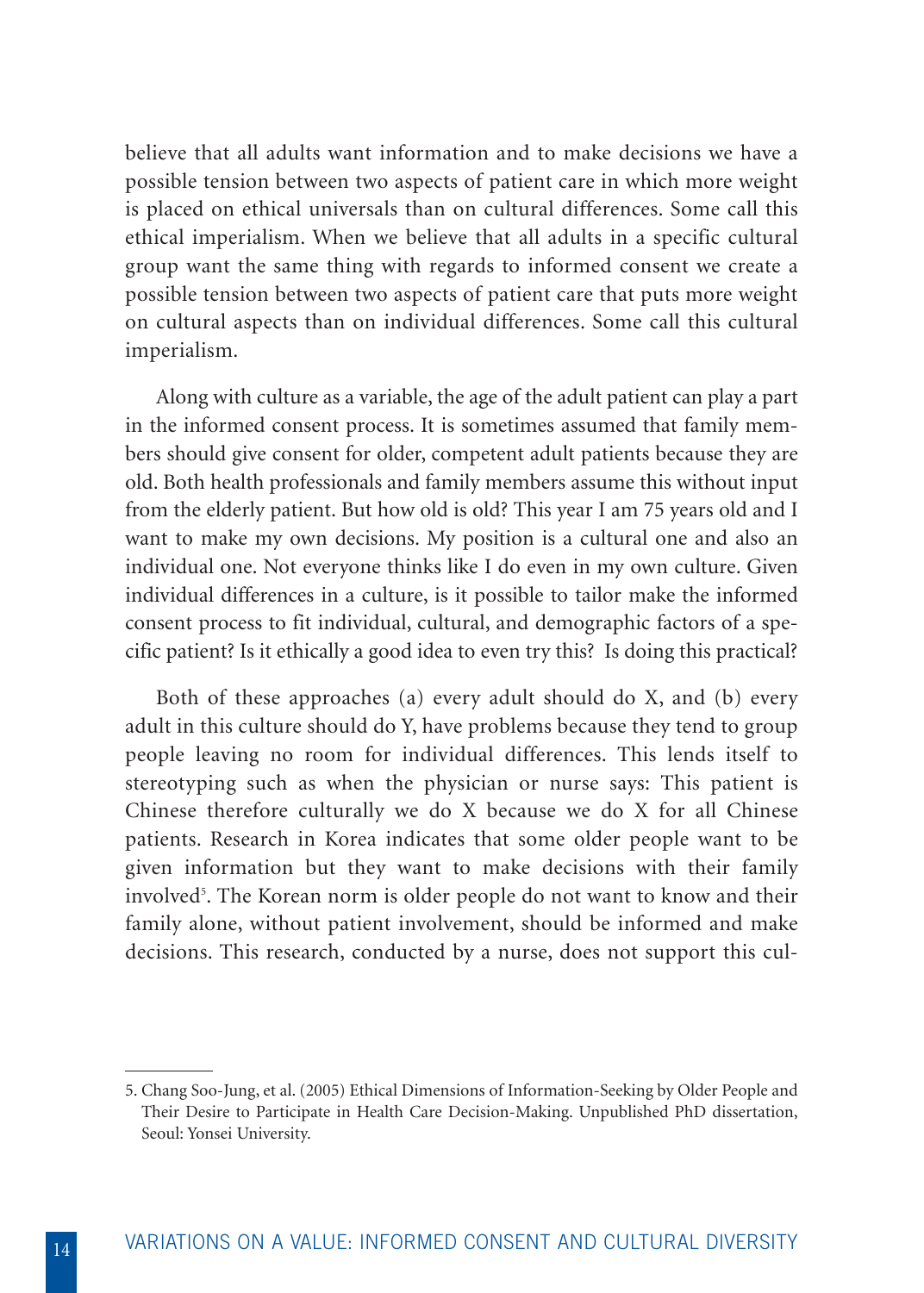tural/ ethical norm. Discovering individual patient's values and preferences takes time and may not be attempted or if attempted, not accomplished. This could be an important activity for nurses and a major function in the informed consent process.

More than 50 years ago I read in an anthropology book: In some ways I am like all other people In some ways I am like some other people

In some ways I am like no other people<sup>6</sup>.

This refrain tells us that we are human, members of a culture, and unique individuals. I have raised questions about each of these statements regarding informed consent. Now I will discuss some specific ethical and cultural aspects of informed consent.

## **Informed Consent and Cultural Diversity**

This discussion focuses on two different cultures: the Anglo-American and the Asian-American because I know them best with regards to their cultural values and norms. Both cultures have complexities and contradictions created by many socio-historical factors that I have no time to discuss. In addition, grouping people together such as Asian-Americans disregards differences found within Asia and among individuals in the same Asian culture.

The USA, a very young country greatly influenced by ideal from the Enlightenment, values the individual and individual's rights. These rights fall into two categories: 1. the right TO certain things such as free speech and the

<sup>6.</sup> Kluckholm C, Murray C (1950) Personality Formation: The Determinants. *In Personality in Nature, Culture and Society*. NYC: Alfred A. Knopf, 35-48.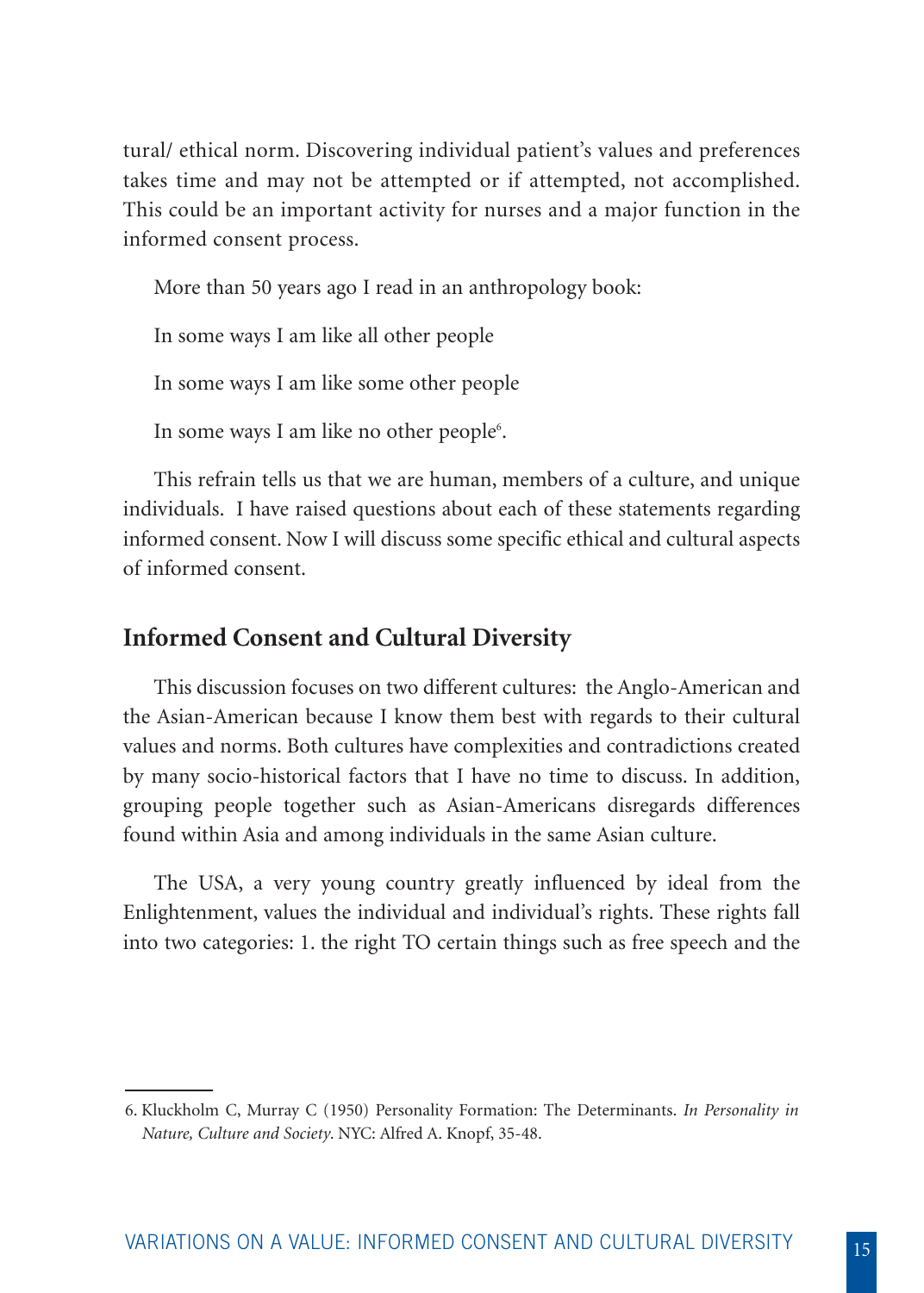right FROM certain things or the right to be left alone. Informed consent falls into the latter7 . As a USA patient, I have the right to information and the right to decide, and if I refuse, the right to be left alone.

This is the ethical base line of informed consent. Recently I had surgery and was given a form entitled: "Your Right to Make Decisions About Medical Treatment". It's an interesting document and I brought it with me in case anyone wants to see it. On the front of this it says: "A federal law requires us to give you this information. We hope that this information will help increase your control over your medical treatment.<sup>83</sup> We speak of THE law and everyone is obligated to obey the law but we do not speak of THE ethics and we do not expect everyone to have the same exact values and ethics because there are cultural differences. Maybe not everyone wants to *control* his or her medical treatment.

The USA is one of the most culturally pluralistic countries in the world. San Francisco, where I live, reports one-third of its population as Asian and there is a large community of Spanish speaking people from Mexico, Central and South America. Within the so-called white or Anglo community we have Russians, French, Irish, Italians and Scandinavians among others. Everyone is a Hyphenated- American such as Chinese-American, Russian-American, etc. I am an Anglo-American meaning my family originally came from the UK.

Health care ethics in the USA is cast in the cultural mold of Anglo-Americans, the majority population and in the power structure. Our values, definitions and assumptions are embedded in all ethical procedures such as informed consent. This works fine most of the time as long as the patient is like me. But not all patients are like me and not all non-Anglo-American patients have acculturated into the main stream of the American culture. There is also the English speaking Black culture whose members have been in the USA since slavery in the early day of the republic.

<sup>7.</sup> Bandman E, Bandman B (1986) *Bioethics and Human Rights*. Lanham, MD: University Press of America.

<sup>8.</sup> California Department of Health Services (2000) *Your Right to Make Decisions About Medical Treatment*.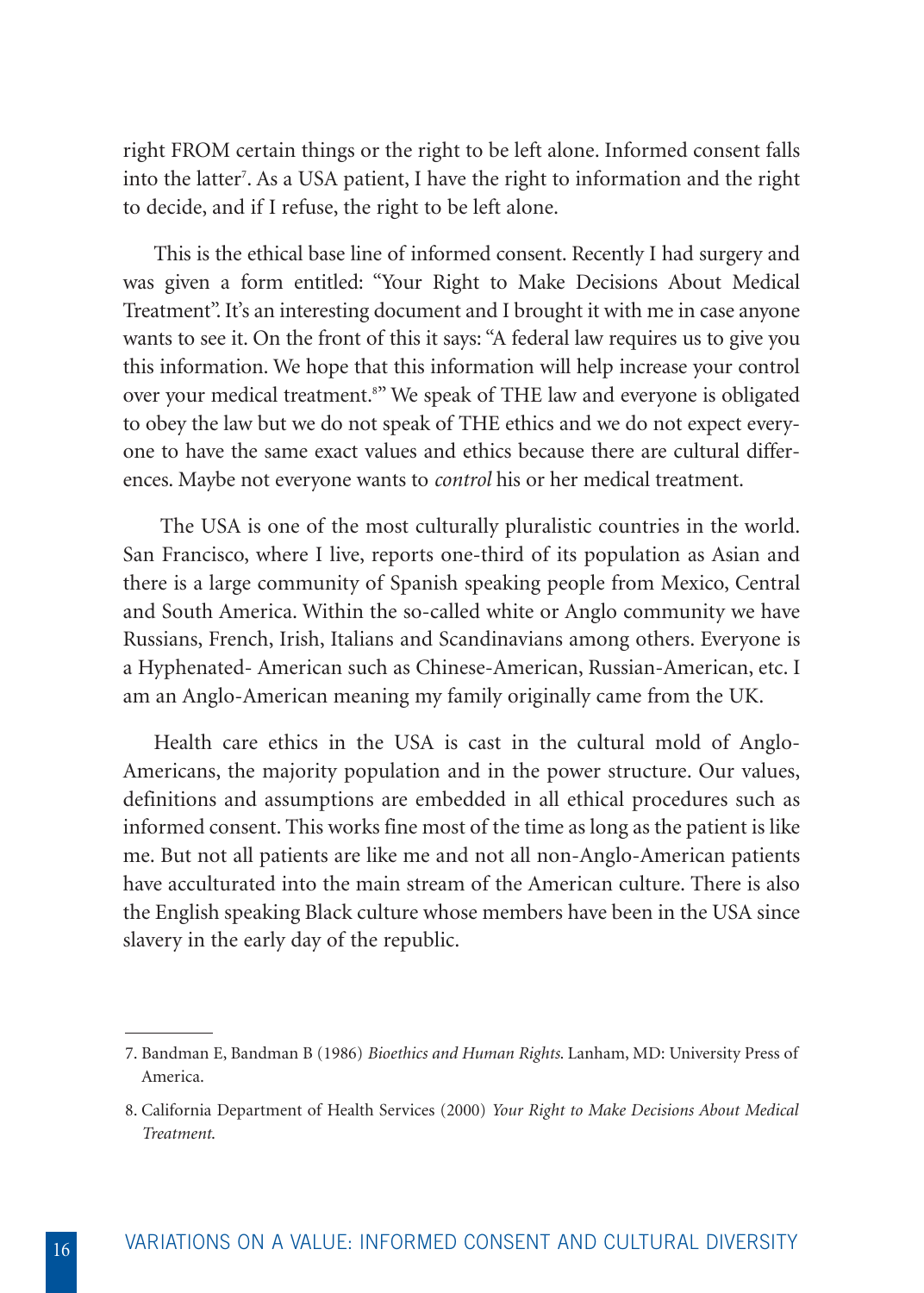In the Anglo-American ethics model, usually the family is in second place to the competent adult patient. Bioethics indicates that the individual patient receives information and makes choices to have more control over medical treatment. Ideally, physicians and researchers do not, as a rule, go to the family first if the patient is a competent adult able to understand and make decisions.

Cultures can be thought of as individualistic or collective. They can also be described as high-context or low-context<sup>9, 10</sup>. Individualistic cultures have priority of personal goals: to establish individual identity, fulfill one's potential, assert one's strength, separate from others to enact these goals, respect one's physical and psychological needs.

People in collectivist cultures do not tend to make important decision on their own but consult with family or community members because group interests are more important than individual interests. Each person belongs to the community of shared values, beliefs, traditions. Children usually follow their parents' wishes and expectations more than their own. In collective cultures, individuals are deeply embedded in their group which is usually their family.

This collectivist, high-context cultures that value unity, harmony, and community maintain the extended social bonds. Japan and China are good examples of this cultural type. I select them because I know a bit more about these cultures than many others having worked in China part time over 23 years and having lived and worked in Japan for 6.5 years.

In examining these case studies, we cannot deny that different historical eras and cultures exhibit a variety of moral beliefs and practices. Both the role

<sup>9.</sup> Hall E (1976) *Beyond Culture*. NYC: Doubleday.

<sup>10.</sup> Griswold W (2004) *Cultures and Societies in a Changing World*. Thousand Oaks, Ca: Pine Forge Press.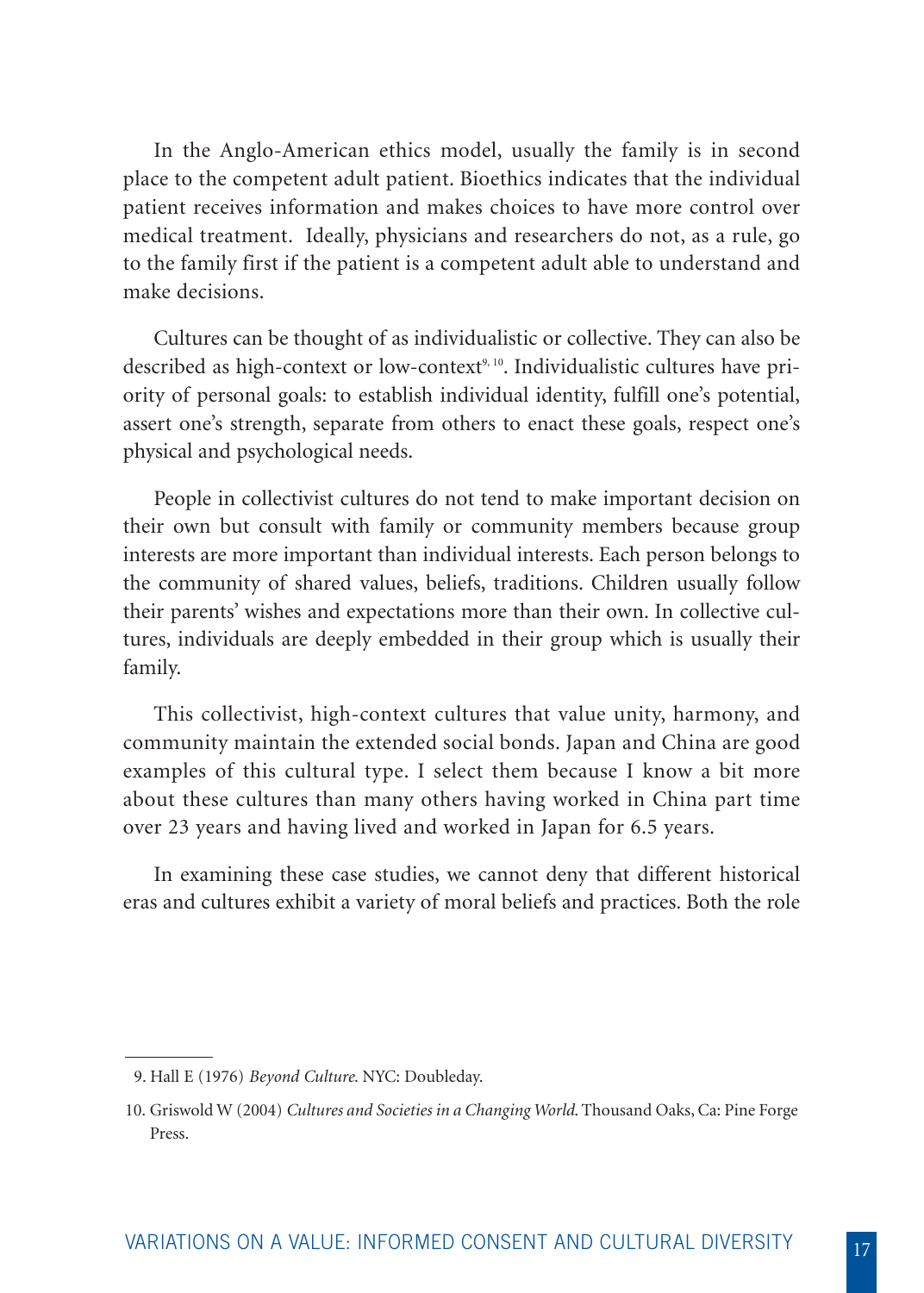of the individual in Asian bioethics and the role of the family in Anglo-American bioethics can be challenged. The main point here is to examine more than one model of informed consent, to move beyond rigidity that can become either cultural imperialism or ethical imperialism but not to return to medical paternalism as the international norm. Case studies help give clinical grounding to these ideas.

## **Case Study 1- Ideal Anglo-American model**

Thomas, an Anglo-American 57 year old male patient, is diagnosed with late stage cancer. He receives this information from his physician while his wife is in the room. The physician leaves them alone to absorb this news. The patient has a good relationship with the nurse and asked her to help them think about his situation. The physician returns later when the three of them discuss the diagnosis, prognosis, medical alternatives and their possible outcomes based on what the physician knows from research and clinical experience. The choices are: (a) aggressive treatment even if results in little or no benefit to Thomas, (b) minimal treatment, (c) hospice comfort care. Thomas is fully aware of his terminal status and chooses hospice which he can have at home. The family is alerted and plans are made for everyone to come home to have some time with Thomas and each other.

*Comment*- This case would not present any ethical or cultural issues for the clinical staff or clinical ethics committee to discuss. The ethical obligations of informed consent and respect for the patient's rights to know and decide have been met.

## **Case Study 2- Japanese-American patient and unified family**

Akiro, a Japanese-American 57 year old male patient is diagnosed with late stage cancer. The physician knows about the Japanese culture so goes to the patient's wife and adult daughter and they say not to inform Akiro of his terminal illness because this information will take away his hope and he will commit suicide. This is a culturally-based request based on cultural beliefs and expectations. So the family and physician, without input from Akiro, decide the alternative, minimal treatment. Some days later, Akiro says to his nurse,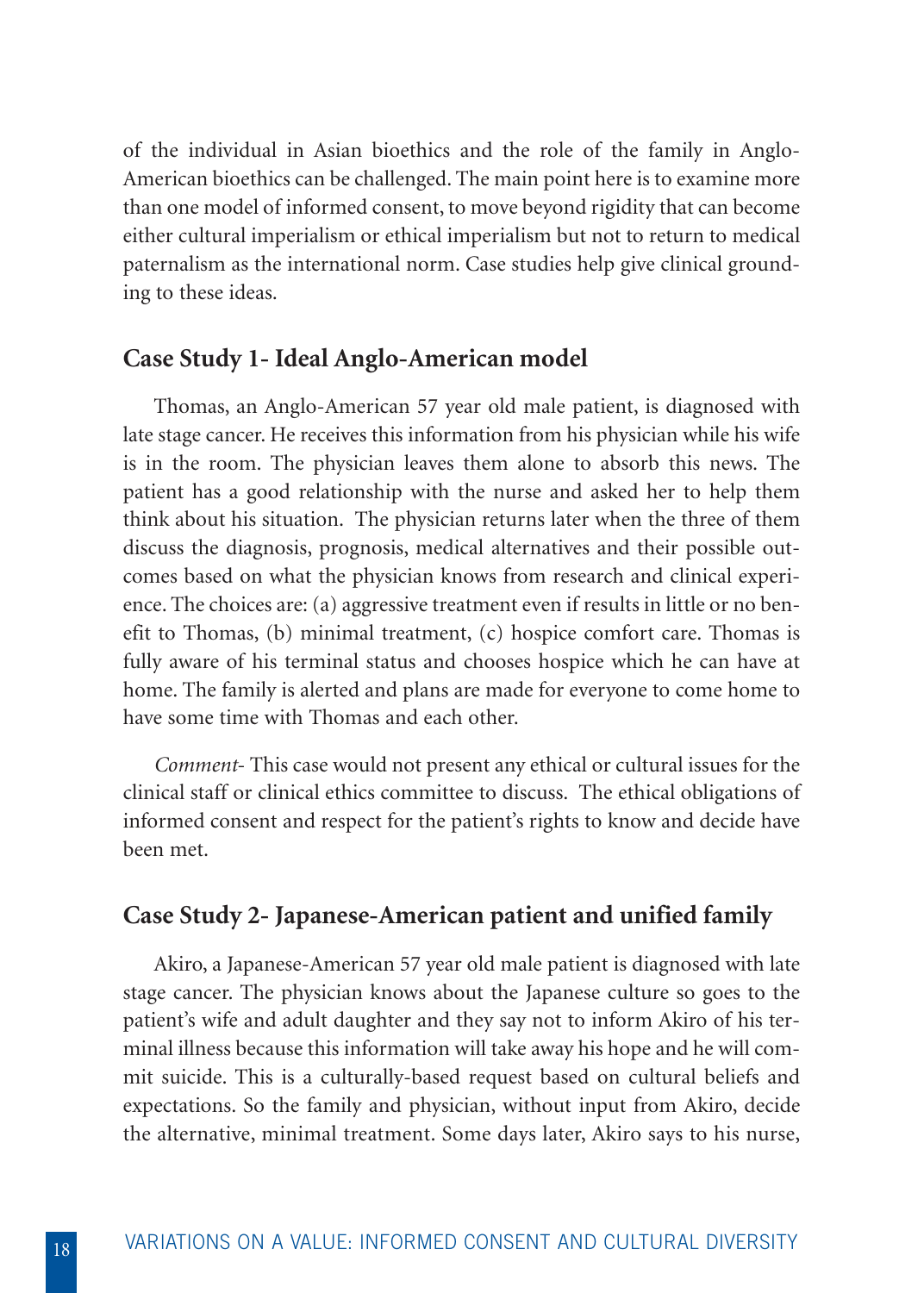"I am told that I am getting better but that does not seem to be true. I think I am very ill. What do you think? Am I seriously ill?" Does this nurse face an ethical problem? If so, why and if not, why not?

*Comment*- This is an example of a high-context culture that emphasizes mutual dependency over the individual and one in which communication usually relies on explicit coding of information<sup>11</sup>. In a high-context culture not being told the diagnosis is to be told that the information is bad news even tragic. The patient, believing himself to be seriously ill, breaks the norm of explicit messages by stating what he thinks of his health status and asking direct questions. In the Japanese culture is it very important to attend to what is not said and to non-verbal communication since many important messages are found here.

The physician has honored the East Asian principle of autonomy whereby the family makes decisions<sup>12</sup>. This custom allows families to choose treatment for patients on behalf of competent adult patients but the family may not refuse treatment on behalf of this patient<sup>13</sup>. Do you think informed consent has occurred in Akiro's case? Is this only medical paternalism updated? Should the family and physician re-think informed consent now that Akiro has asked his question? Should they honor the patient's desire to know at whatever level of knowledge he chooses?

Should they feel obligated to give answers to questions not asked? Akiro did not ask if he were dying, for example.

<sup>11.</sup> Doi T (1985) *The Anatomy of Dependency: The Individual Versus Society*. Tokyo: Kodansha International.

<sup>12.</sup> Fan R (1997) Self-Determination vs. Family-Determination: Two Incommensurable Principles of Autonomy, *Bioethics* 11, 309-322.

<sup>13.</sup> Macklin R (1999) *Against Relativism: Cultural Diversity and the Search for Ethical Universals in Medicine*. NYC: Oxford University Press.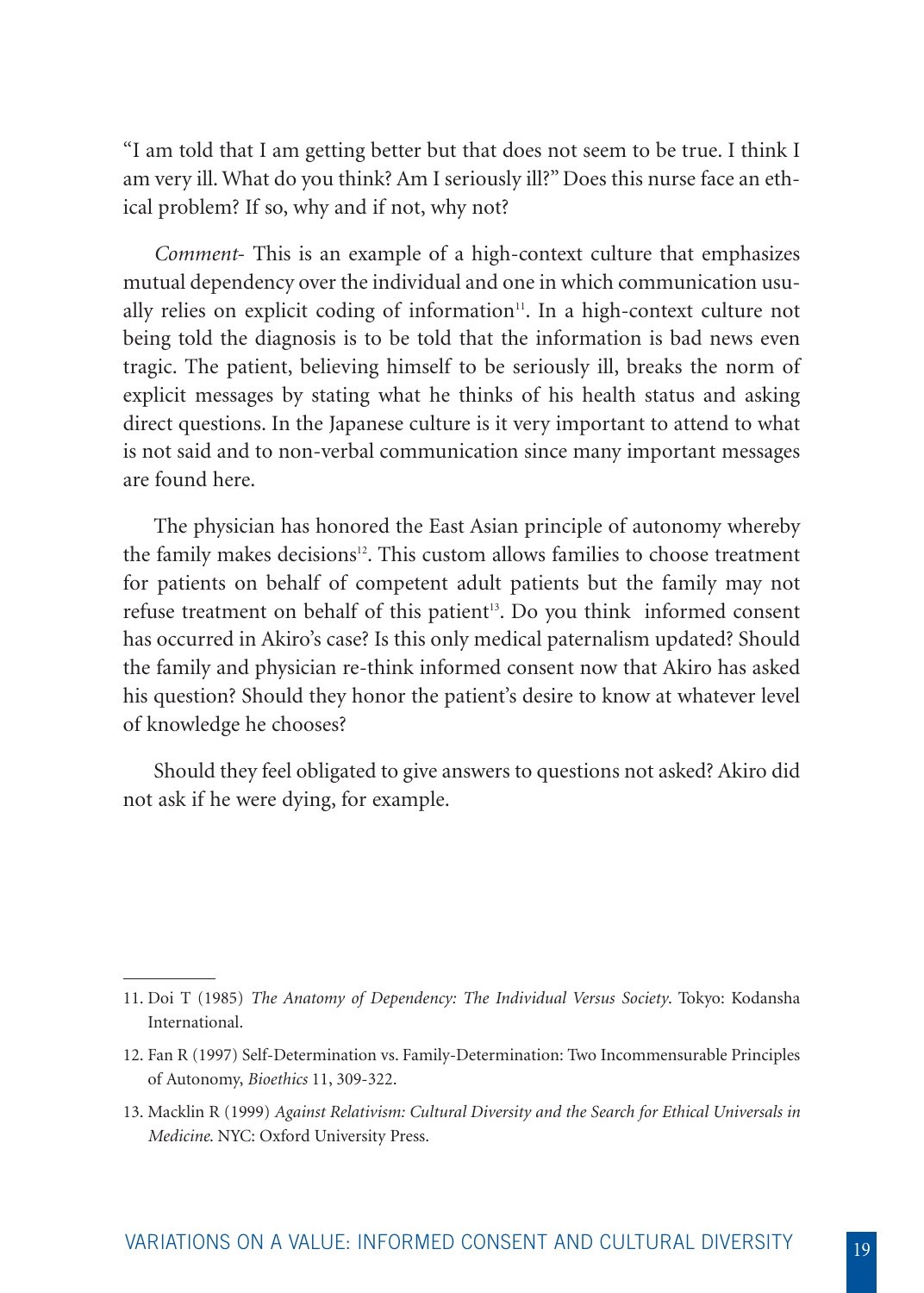## **Case Study 3- Chinese-American patient and disagreeing family members**

Ju Ying is an unmarried 35 year old Chinese –American woman who has a malignant thalamic tumor that has not responded to conventional therapies.

She is on a ventilator but alert and able to communicate by writing, gesturing and nodding. She finally consented to a "last ditch" treatment which means the physicians have tried everything else and this attempt may be futile. Her decision was difficult because her father claimed his cultural authority over Ju Ying to make decisions for her and refused to have her fully informed of her medical status and prognosis. Her more "westernized", culturally assimilated older brother says his sister should make her own decisions. Before a solution was found, nursing staff and physicians are very uncomfortable caring for Ju Ying, feeling that they could not talk to her about her care. Her father and/or mother were usually in the room. Clinical staff members worried that they would begin avoiding Ju Ying because they felt so uncomfortable in her presence.

Chinese culture can be described as a high power distance culture in which there is a structured inequality in society; every person has a fixed, rightful place in society and in relationships. This derives from Confucius thought which remains very strong in Chinese culture even with generational differences. This is obviously a collectivist culture where people are born into extended families or clans that protect them in exchange for loyalty, decisional hierarch and belief in group decisions. Patient's role is to be the recipient of family care and concerns. The main question here is: How does the staff bridge the generational issues and give the appropriate respect to the father, while maintaining important-decision making conversations with the patient?

Some possible answers to this question are: (a) Ask Ju Ying about her wishes regarding decision making authority. (b) Construct a milieu of care where Ju Ying has freedom to inquire for more information. (c) Enhance the brother's ability to communicate with Ju Ying while still observing cul-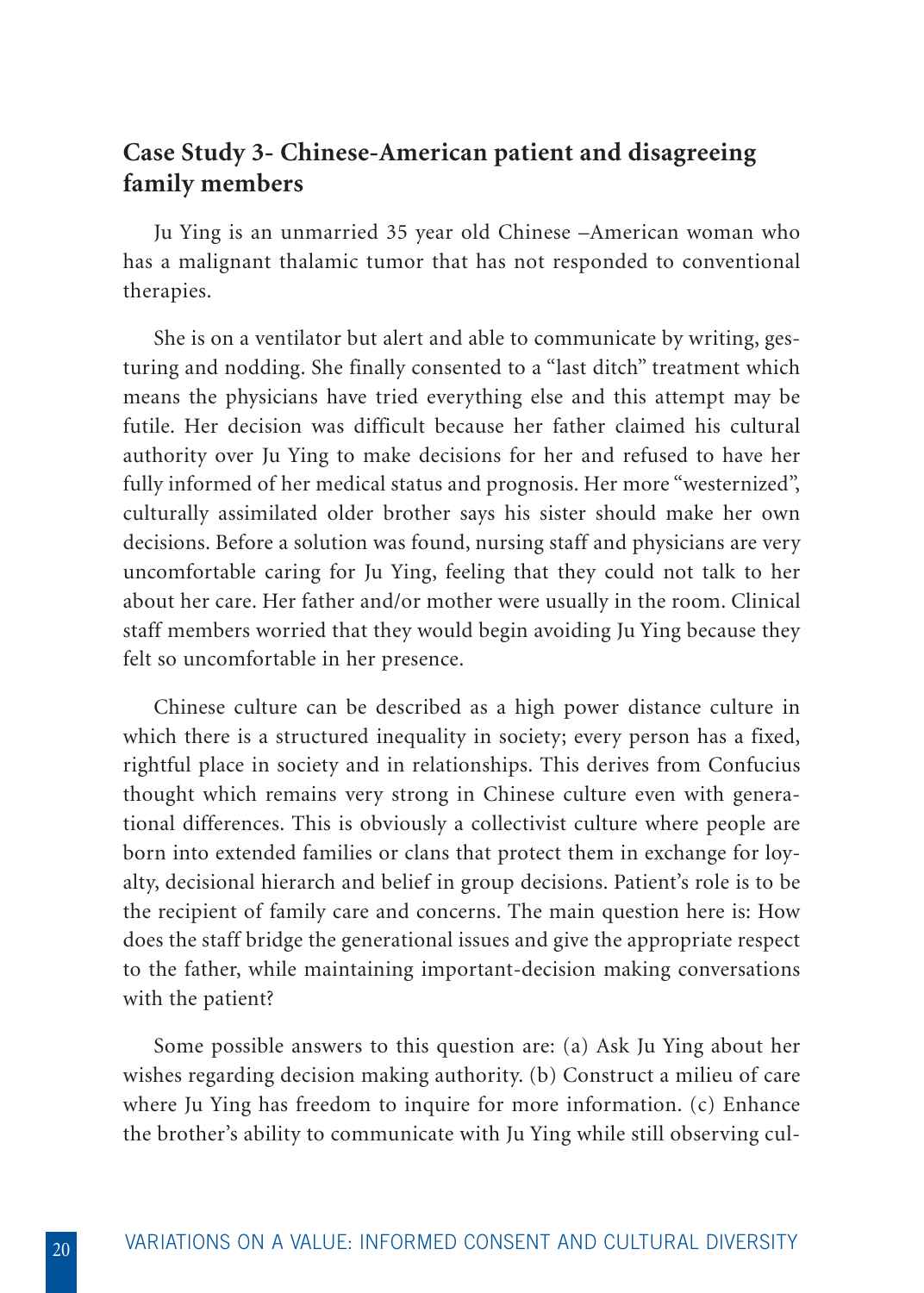tural norms. The outcomes: (a) Ju Ying said she wants to make her own decisions but she does not want to show disrespect to her father, (b) clinical staff secured time in the room without family members to discuss care issues with Ju Ying, (c) She was in the ICU for an extended time and was finally able to be weaned from the ventilator support. Then Ju Ying went home in her parent's care. Shortly after, she died at home among her family members.

This might seem less than a good solution but it does deal with Ju Ying's wish to make her decisions and give informed consent while it does not show open disrespect to her father. It does deceive him in going around his decision making authority. Maybe you can think of a better solution.

In closing, I want to list the major ideas that I have used in this presentation. Each one needs more exploration than I have time for here so I leave that to you for later. The ideas are: (a) individual /family autonomy, (b) rights, (c) competent adult, (d) western philosophical tradition, (e)the self, (f) respect for the person, (g) cultural diversity, (h) stereotyping, (i) Hyphenated-Americans, (j) Individualistic/collective cultures, (k) highcontext/ low-context cultures, (l) High-power-distance cultures, and (m) Mediterranean biomedical ethics.

I now look forward to your comments and questions. There are other ways to think about the issues in informed consent and also in cultural diversity. No culture is static without differences and changes within it. Culture is a major factor in the way each of us define ourselves. One reason I stayed in Japan for 6.5 years was that I often faced situation that threw my world view into question. While at times difficult, it was a remarkable learning experience in understanding myself better and in trying to develop a deeper tolerance for differences. I believe that among the most difficult and important ethical issues in life is the question of how to balance the general value of tolerance for cultural differences with the questioning or even condemning of cultural practices differing from one's own. This is central to any discussion of human rights and international health care ethics. To maintain ethical standards while at the same time developing tolerance for differences in ethical standards remains a life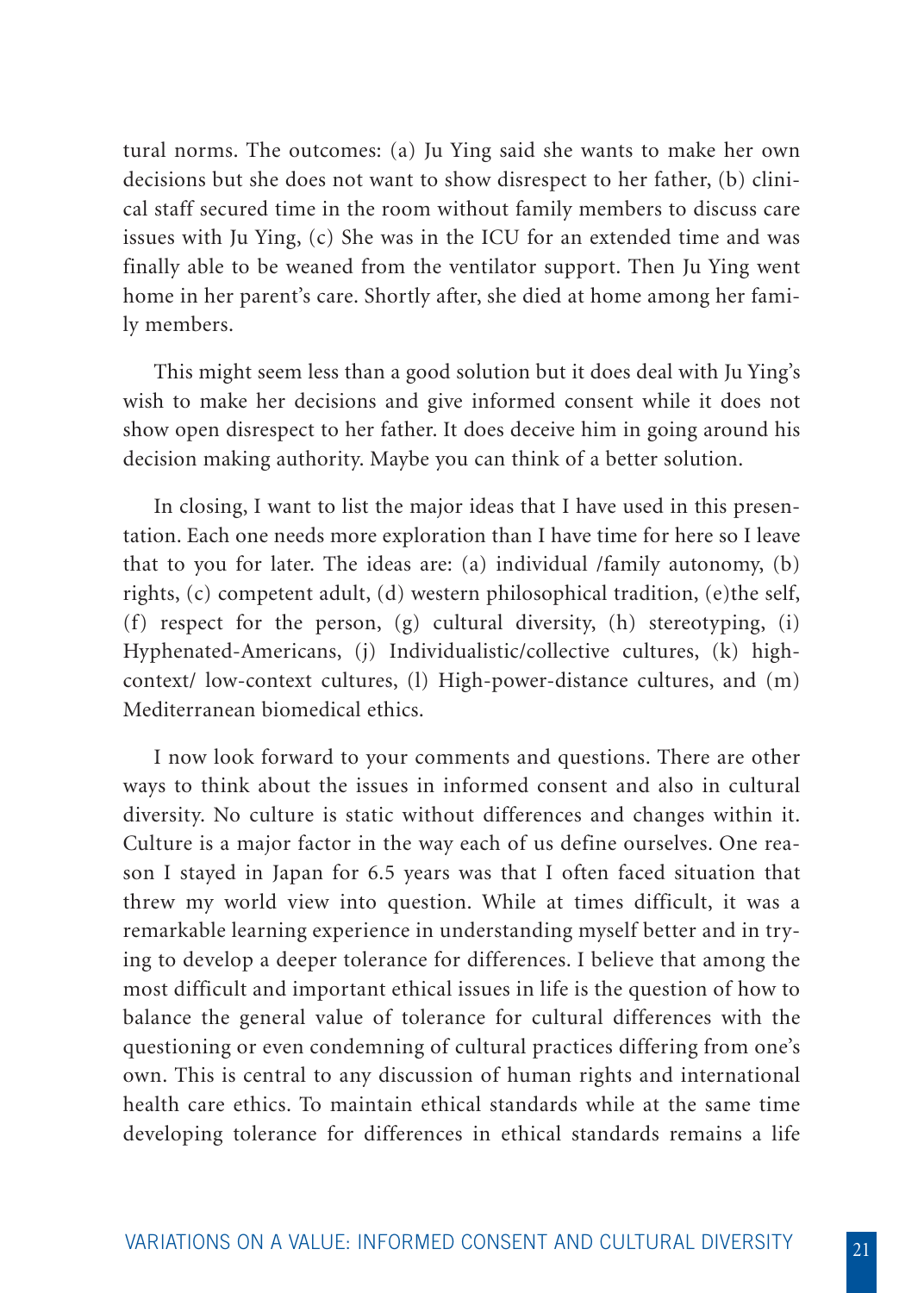time endeavor<sup>14</sup>. After all these years, I am still working on this balancing act but perhaps the important thing is to continue to seek even if the answers are not so easy or in final form. Our world gives us many variations on cultural values and not only in regards to informed consent.

<sup>14.</sup> Davis AJ (2003) International Nursing Ethics: Contexts and Concerns. In V. Tschudin (Ed) *Approaches to Ethics: Nursing Beyond Boundaries*. London: Butterworth Heinemann, 95-104.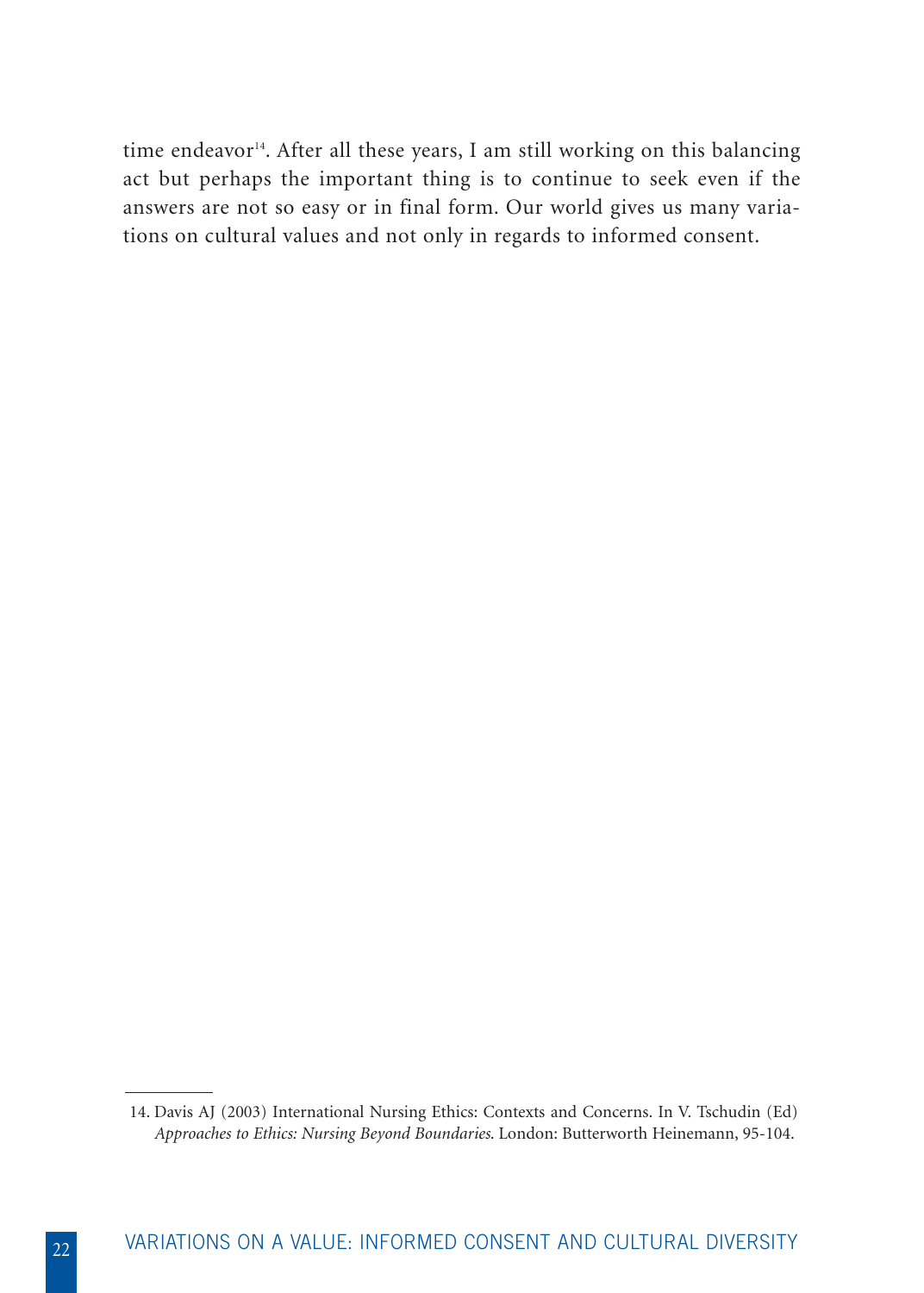## **SECOND PAPER**

## **PROBLEMS IN APPLYING ETHICAL STANDARDS IN CLINICAL TRIALS IN DEVELOPING COUNTRIES**

Eusebio Macete

- Manhiça Health Research Centre (CISM), Manhiça, Mozambique.
- Centre for International Health, Hospital Clínic/August Pi i Sunyer Biomedical Research Institute (IDIBAPS), University of Barcelona, Spain.
- National Department for Health, Ministry of Health, Mozambique.

#### **Publications:**

- Roca A, Sigauque B, Quinto L, Mandomando I, Valles X, Espasa M, Abacassamo F, Sacarlal J, **Macete E**, Nhacolo A, Levine M, Alonso P. Invasive pneumococcal disease in children <5 years of age in rural Mozambique. *Trop Med Int Health*. 2006 Sep;11(9):1422-31.
- Quinto L, Aponte JJ, Menendez C, Sacarlal J, Aide P, Espasa M, Mandomando I, Guinovart C, **Macete E**, Hirt R, Urassa H, Navia MM, Thompson R, Alonso PL. Relationship between haemoglobin and haematocrit in the definition of anaemia. *Trop Med Int Health*. 2006 Aug;11(8):1295-302.
- **Macete E**, Aide P, Aponte JJ, Sanz S, Mandomando I, Espasa M, Sigauque B, Dobano C, Mabunda S, Dgedge M, Alonso P, Menendez C. Intermittent preventive treatment for malaria control administered at the time of routine vaccinations in Mozambican infants: a randomized, placebo-controlled trial. *J Infect Dis*. 2006 Aug 1;194(3):276-85. Epub 2006 Jun 30.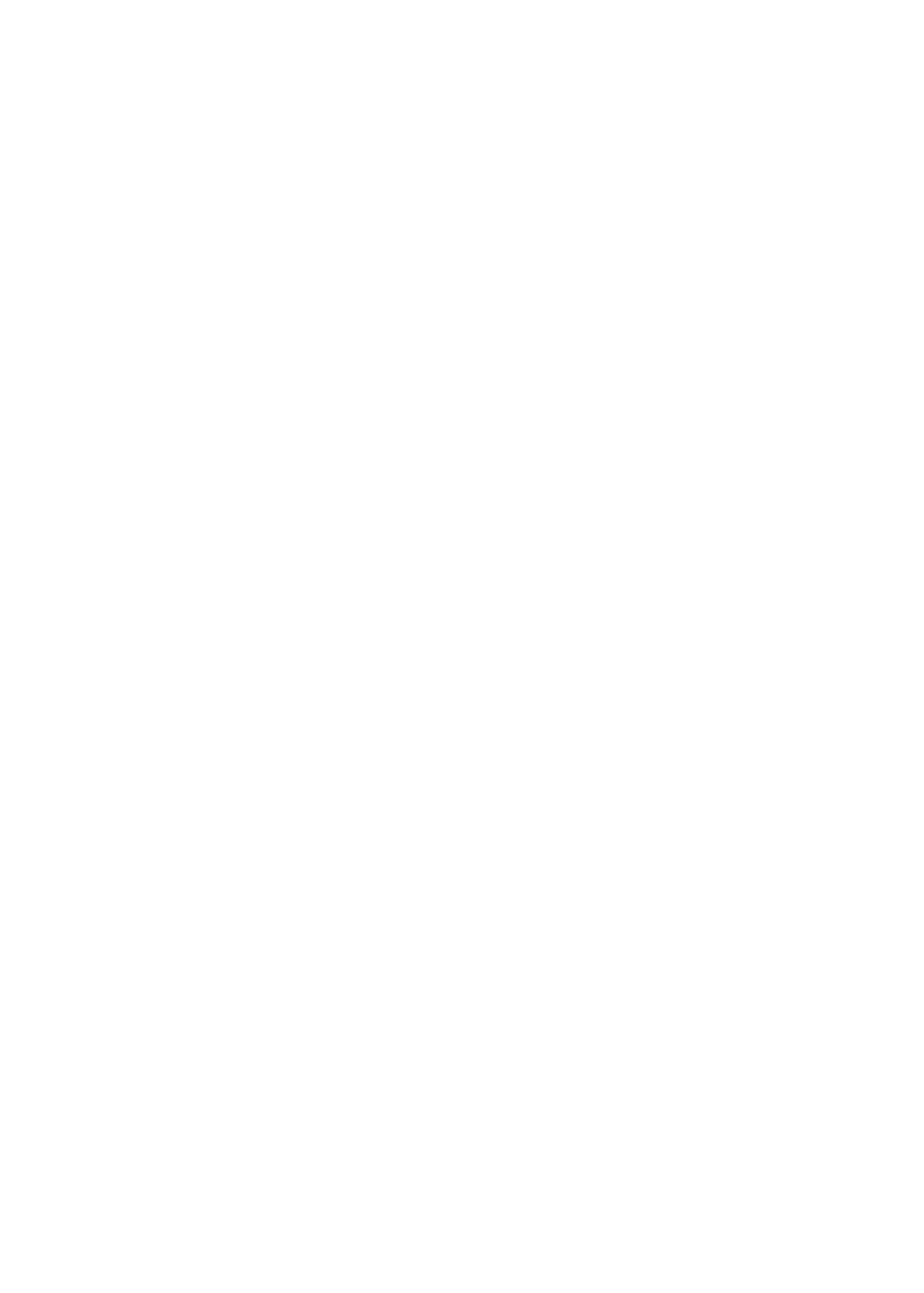## **Introduction**

As is still the case in some European countries, in many African countries bioethics is a new discipline, and it will take some time before it is widely understood and is incorporated into the general health system. At present, the current level of development of health systems means it is mainly associated with research initiatives to identify solutions to specific health problems.

The application of bioethics involves complex multi-disciplinary applications. More complex still is the application of standards which have been created in very different contexts. This complexity may arise from economic or cultural differences or from problems in gaining access to information.

Research is a way of improving people's well-being, irrespective of their geographical location. However, conducting research and following research protocols in developing countries is far from easy when it comes to ethics. One of the main limitations is the fact that current international standards do not reflect the cultural differences which we find in places such as Africa<sup>1</sup>.

Many developing countries have very high illiteracy rates: in Mozambique, for example, the rate is  $60.5\%$ <sup>2</sup>.

In these countries, a large part of the resources to support the operation of the health system comes from international aid programmes. The research sector is still in its infancy and depends on funds from foreign institutions.

In Mozambique, the Manhiça Health Research Centre has for the last 5 years been conducting a variety of research initiatives, from clinical trials for the development of drugs and vaccinations to anthropological studies<sup>3</sup>, and one

<sup>1.</sup> Kilama WL. The malaria burden and the need for research and capacity strengthening in Africa. *Am J Trop Med Hyg* 2001; 64(1-2 Suppl):iii.

<sup>2.</sup> Republica de Mozambique. *http://www.ine.gov.mz/censos\_dir/recenseamento\_geral/estudos\_analise/eud/view?searchterm=analfabetismo%20taxa.* 2006. 14-9-2006. Ref Type: Electronic Citation

<sup>3.</sup> *www.manhica.org. http://www.manhica.org/pages/espanol/espanol.htm.* 2006. 11-9-0006. Ref. Type: Electronic Citation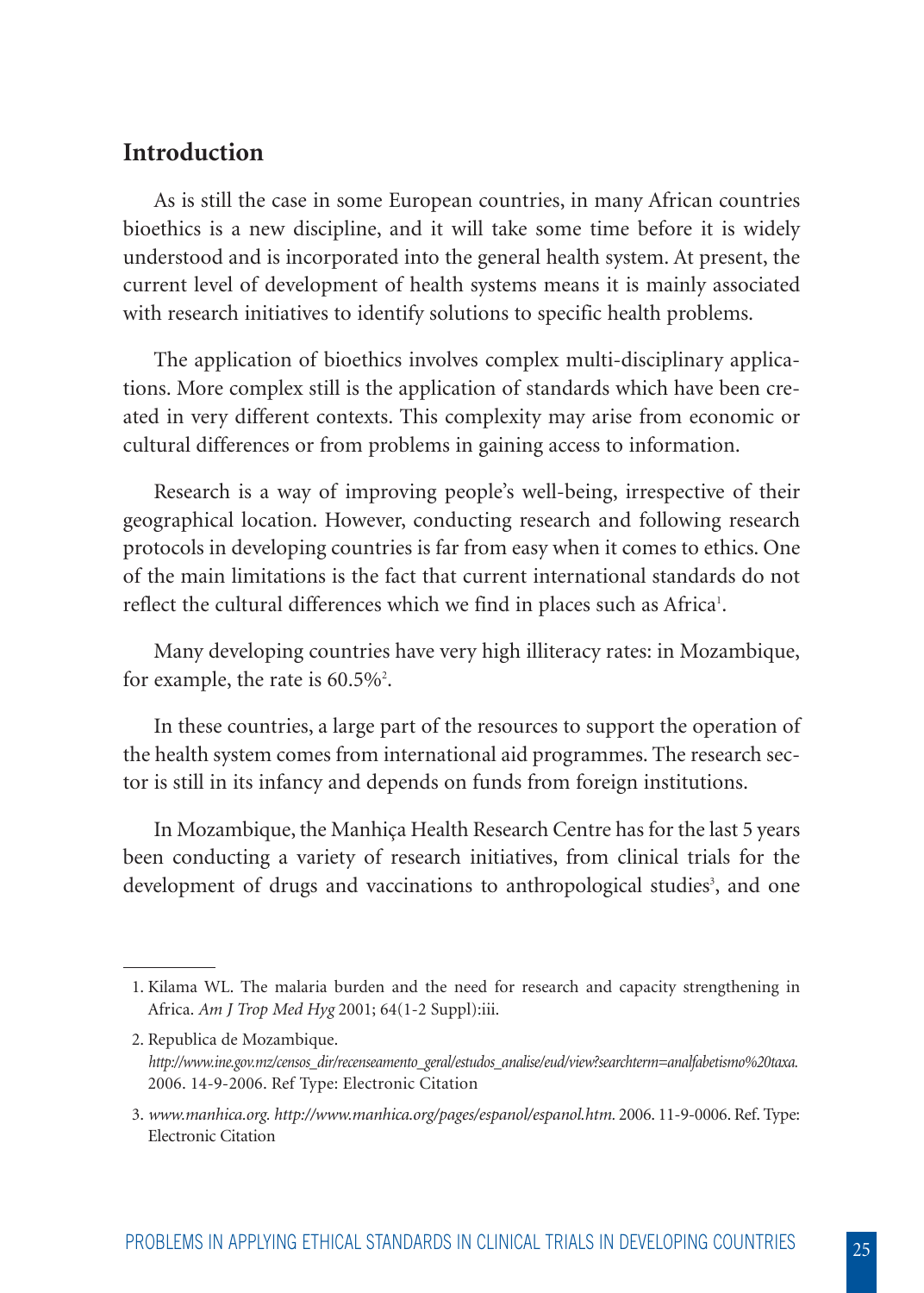aspect which has always presented a challenge is the application of western ethical standards in the African context.

One of the main problems is that, as Dr. Pablo Simon Lorda explains in his book *Problemas prácticos del consentimiento informado* [*Practical problems of informed consent*], for many years doctors have been the key source of information for understanding and treating problems which affect the normal operation of the patient's body. As a result, for a long time the relationship between doctor and patient has been one of submission by the latter to the former.

This was the case for many years in both Europe and the United States, and continues to be so in Asia, Latin America and Africa, all of which are weakened by a range of factors. There was a similar situation in Europe after the Second World War. In the developing world, we are often talking about countries which have recently emerged from civil war, drought and other socio-economic problems. These are just examples, and we might also cite factors such as the role of the Catholic Church and the activities of nuns and priests in providing primary health care during the colonial period, in which care for the individual as believer and as patient is combined.

This questioning of the doctor-patient relationship, with regard to the rights of patients to know about the treatments which are to be applied to their bodies, arises in large part in partnership with the advance of American civil rights<sup>4</sup>, and the right to participate in the political and social decisions of the communities in which each citizen lives. Over time, this led people to question the right of others to intervene on their bodies, whatever their state of health. The medical world and its institutions were unprepared for such changes.

This gave rise to the establishment of informed consent. When we look at the impact of the theory of informed consent, for example in the United States, we observe a massive expansion of the legal system<sup>4</sup>. This is often a response to an increase in complaints by the public, and makes doctors and researchers increasingly defensive. By contrast, people in Africa are more peaceable and

<sup>4.</sup> Lorda PS, Barrio C, I. Historical framework for a new discipline: bioethics. *Med Clin* (Barc) 1995; 105(15):583-597. 26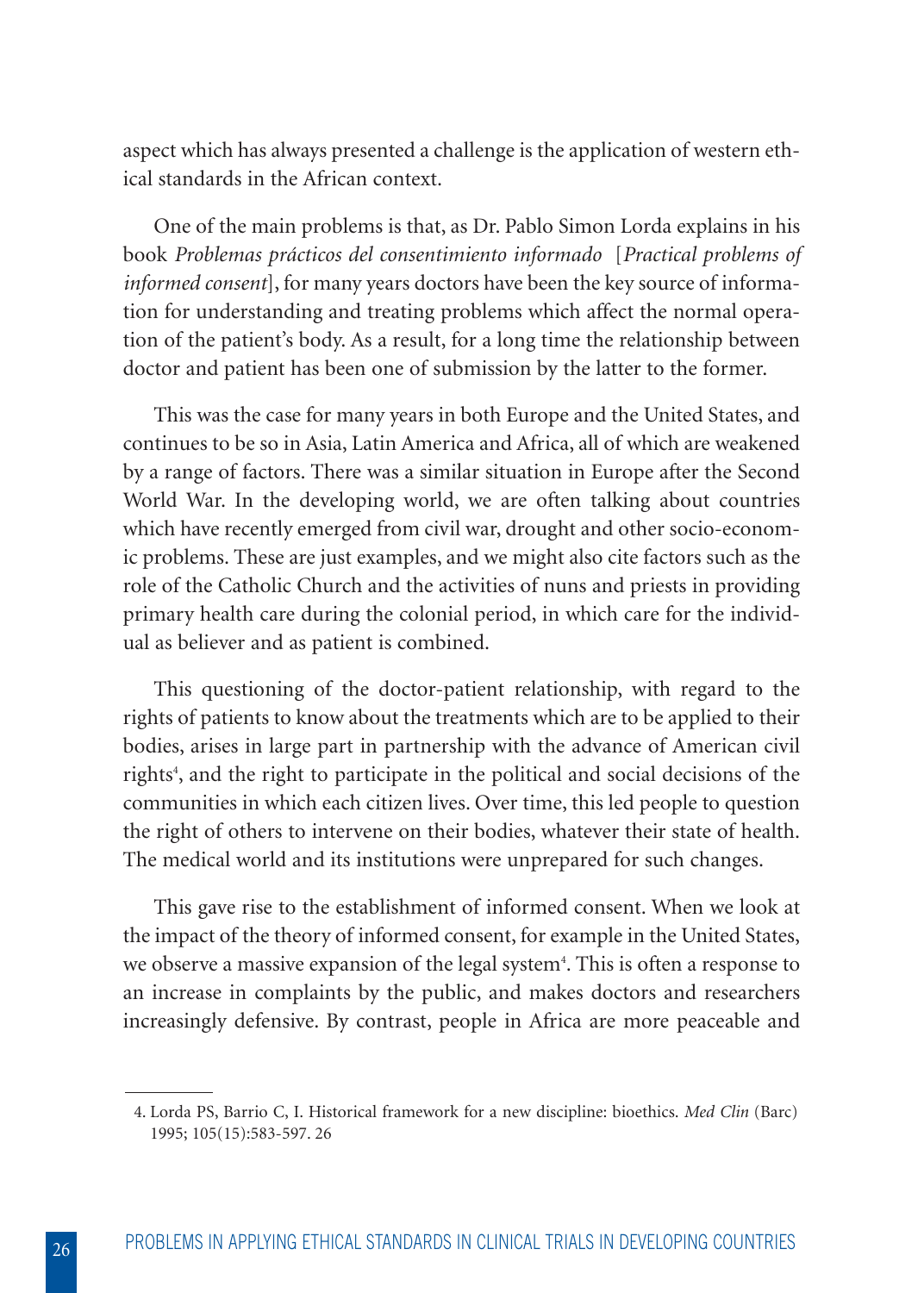less demanding, and often operate on the basis of trust in those who are close to them; and the closer the relationship the higher the level of trust. This concept of proximity may reflect a range of factors including cultural, family and ethnic relationships.

The ethical mechanisms or procedures are assumed to be universal, but in practice such universality does not exist. Rather, such universals are relative and only exist in the light of our interests, and the contexts and cultures in which we live. Does the universal exist only when people know about and are aware of it, or does it exist independently of human knowledge of it?

The borders which are easiest to globalize are those which have guards, the physical ones. By contrast, free borders – social and cultural ones – are more difficult to cross. Indeed, there are immigrants who cross the first kind of border but not the second, so that wherever they are they continue to live within their own culture. Ethics is only universal in so far as we are able to adapt it to the practical restraints of individual cultures.

When decisions such as whether to participate in a trial arise, this alters the whole context of the doctor-patient relationship. This is because people usually attend hospital because they are ill or concerned about their health, and do not expect to confront such decisions.

## **Informed consent**

It is now clear that, in order to follow good practice in clinical research, we have to promote the use of informed consent, and to promote the need for medical care which meets minimum standards which are acceptable for the context, and to establish ethics committees to oversee ethical issues.

To start with, there are few committees which operate on a regular basis. African countries need and are gradually introducing a way of conducting clinical research in accordance with international standards but taking into account African cultural and legislative realities.

Secondly, the care to which subjects have access during trials in many northern hemisphere countries is harmonized and may even be defined by legislation.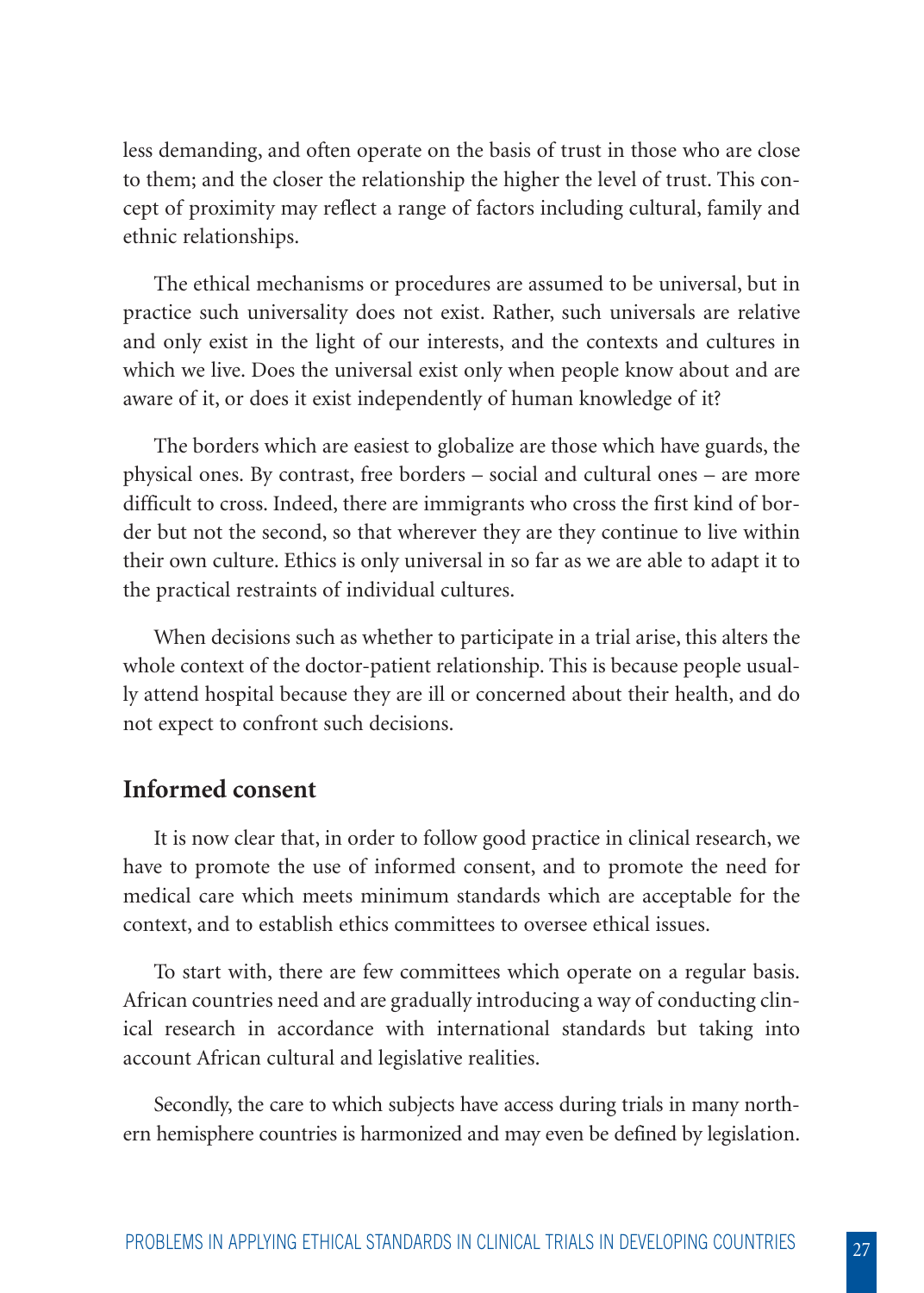There are many alternatives in medical care. If a European patient doesn't like the services provided by one hospital, he or she may transfer to another. For a range of reasons: because there are always trials in process, or for other reasons. In many African countries, particularly in the rural context, this option does not exist.

In places where health structures lack resources, there is a greater likelihood that participants will agree to join the trial as a way of receiving better care.

We have to ask to what degree participants are really free at the moment of giving informed consent<sup>5</sup> in small communities where health centres are the major providers of care and sometimes of employment. For example, before entering a clinical trial, all subjects should have had sufficient time to review the information and to decide whether or not they wish to participate. This means that they need time to understand the informed consent.

It is true that there are certain issues, for example mosquito control field studies, where it is not an individual but a community, and sometimes quite a large one, which participates in the trial'. In this case, individual power is compromised by a majority decision. In clinical trials, subjects are allowed to leave the trial while it is in progress, but this is not possible in large-scale fumigations, for example<sup>6</sup>.

These are all reasons why from a practical perspective it is even more difficult to apply international standards in countries where resources are scarce. Even if this were not the case, the mere fact that when working with serious illnesses, such as malaria, meningitis or diarrhoea, investigators have to ask for the consent of a sick person or one of their relatives is already an obstacle to acting on the basis of freedom.

Thirdly, the compensation payable as a result of injury can be a further source of problems. In many countries, subjects are not given this information during clinical trials. Investigators often ask what would happen if people in

<sup>5.</sup> Obyerodhyambo O. Keeping medical research ethical. *Science* 2005; 309(5732):246.

<sup>6.</sup> Kilama WL. Ethical perspective on malaria research for Africa. *Acta Trop* 2005; 95(3):276-284.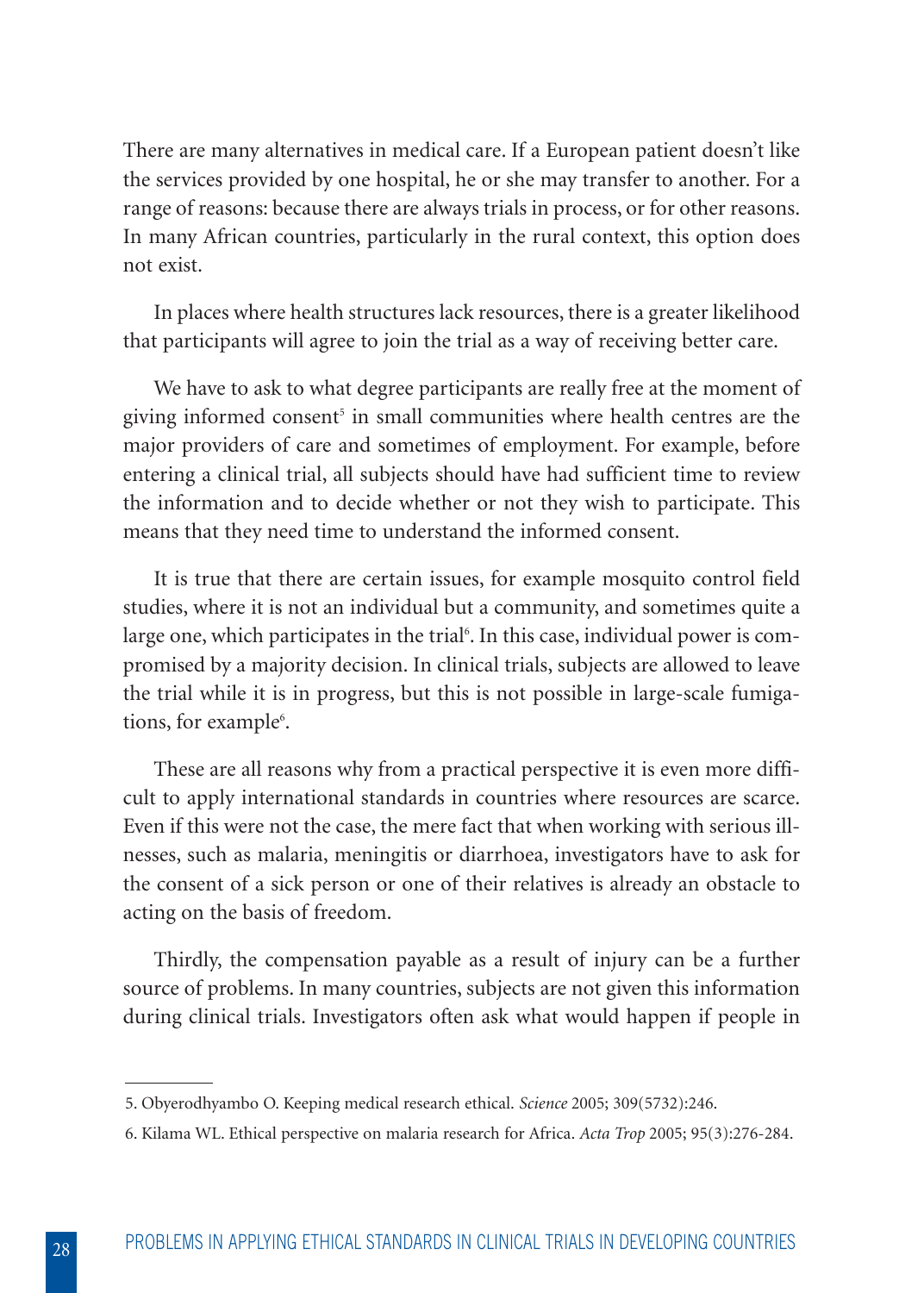situations of great poverty were to discover the full details of the compensation available to those in other countries in the same situation. What matters is how the message is communicated.

Finally, there is the issue of the power wielded by those in the patient's immediate circle. The group surrounding the person whose consent is specifically sought may include many individuals with an effective power of veto<sup>6</sup>. This is due to a range of factors, one of which is the trust which the subject places in his friends and family, due to his lack of knowledge of the outside world (illiteracy rate).

Some years ago, the guidelines stated that informed consent had to be obtained in writing and signed by the subject, but current versions now allow consent to be obtained orally (WMA, 2000; CIOMS, 2002; COE, 2004; NCOB, 2002).7

In many cultural contexts, the mere act of asking someone to sign a document before doing something signifies the acceptance of negative consequences. It is as if it is known that there will be a problem in the future and that the subject's signature involves him more deeply in the process.

Translation into local languages is another complication. In many African languages some scientific concepts contained in the informed consent information do not exist. Despite this, investigators have to seek ways of ensuring that the message is understood.

## **Political aspects**

In all research projects, the existence of official structures means that government inevitably plays a key role, from accrediting and strengthening ethics committees, to demonstrating that these are genuinely independent and have the necessary technical expertise.

<sup>7.</sup> Bota AA. [Contribution of the CIOMS 2002 standards to biotechnological development. The responsibility of the scientist]. *Biol Res* 2003; 36(2):148-154.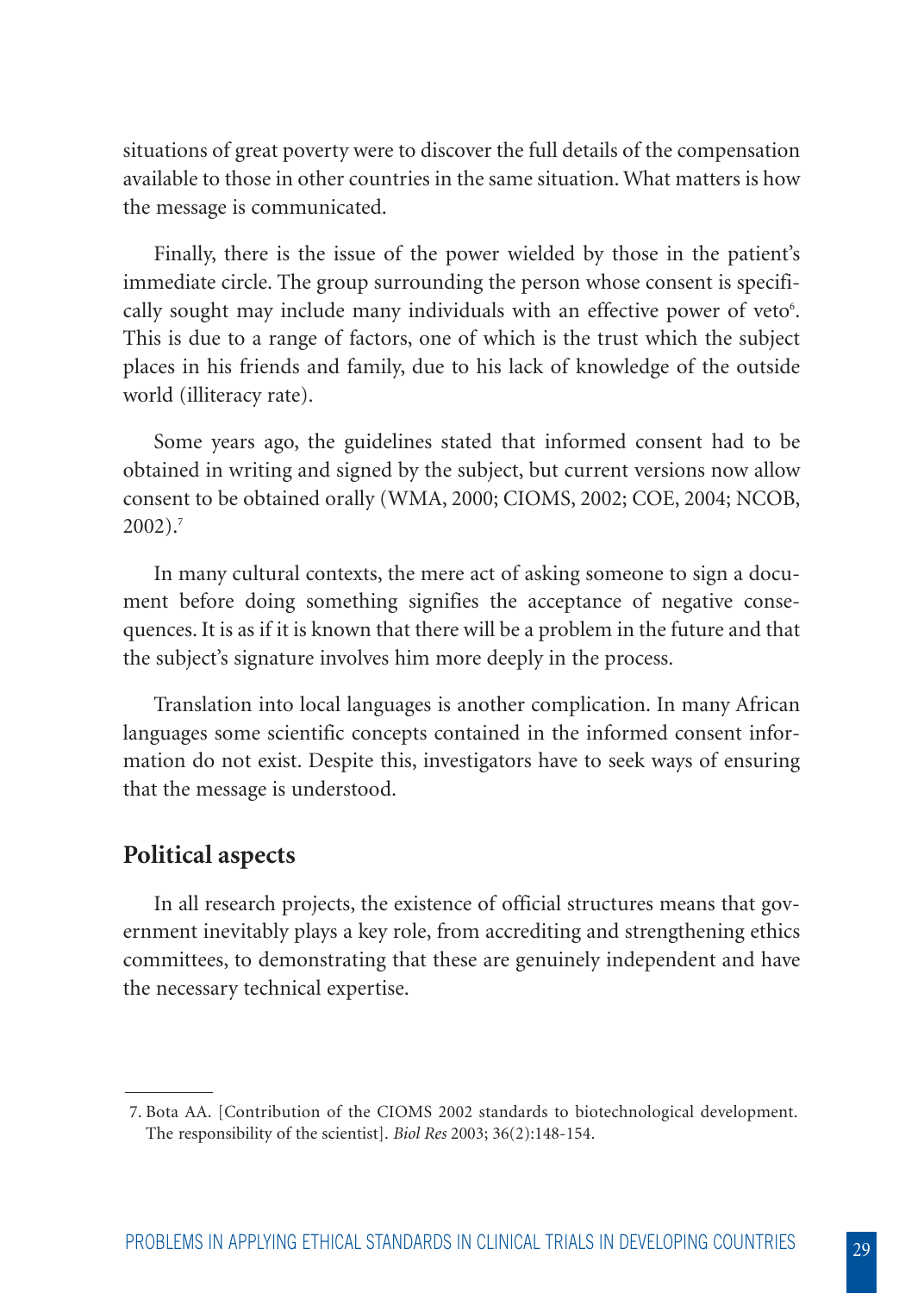In most African countries, ethics committees are the only structures available to review and analyse the various research projects being conducted there.

One of the challenges for researchers and governments is how to guarantee the rights of participants. For example, the fact that malaria has the greatest impact on children aged below 5 years and on pregnant women, especially during the first and second pregnancy, means that these groups are constantly involved in trials. This increases the pressure on ethics committees, whose members also have other duties. Women and girls are even more vulnerable, primarily as a result of cultural factors. By contrast, there are other population groups which are always excluded from trials, such as consultants or foreign visitors on short visits to high risk countries, who are not included in malaria trials.

In the case of trials of new products in countries where HIV is a problem, we encounter questions such as who guarantees treatment, and for how long? What happens to participants who are HIV-positive or who become HIV-positive during the trial? Although the situation is gradually changing with the introduction of national treatment programmes with anti-retrovirals, this remains a delicate area.

Other issues include whether or not it is necessary for Phase I and II Clinical Trials to be conducted in the sponsor's country. According to CIOMS 1993 these phases should be conducted in the sponsor's country, but in the case of drugs or vaccines for malaria, where this is not transmitted in the sponsor's country, these phases have to be conducted in countries where the illness is endemic.

Upon completion of the trial, international bioethical standards mean that the sponsor has a duty to promote the benefits of the trial to the participants. But for some illnesses it is not the sponsor but the government through its national health system which is in a position to ensure this. In situations where the state does not have the capacity to do this, the participants are the ones who lose out. (World Medical Association WMA, 2000; Council for International Organization of Medical Sciences CIOMS, 2000.) So there is a contradiction with regard to who is responsible for guaranteeing the benefits at the end of the trial.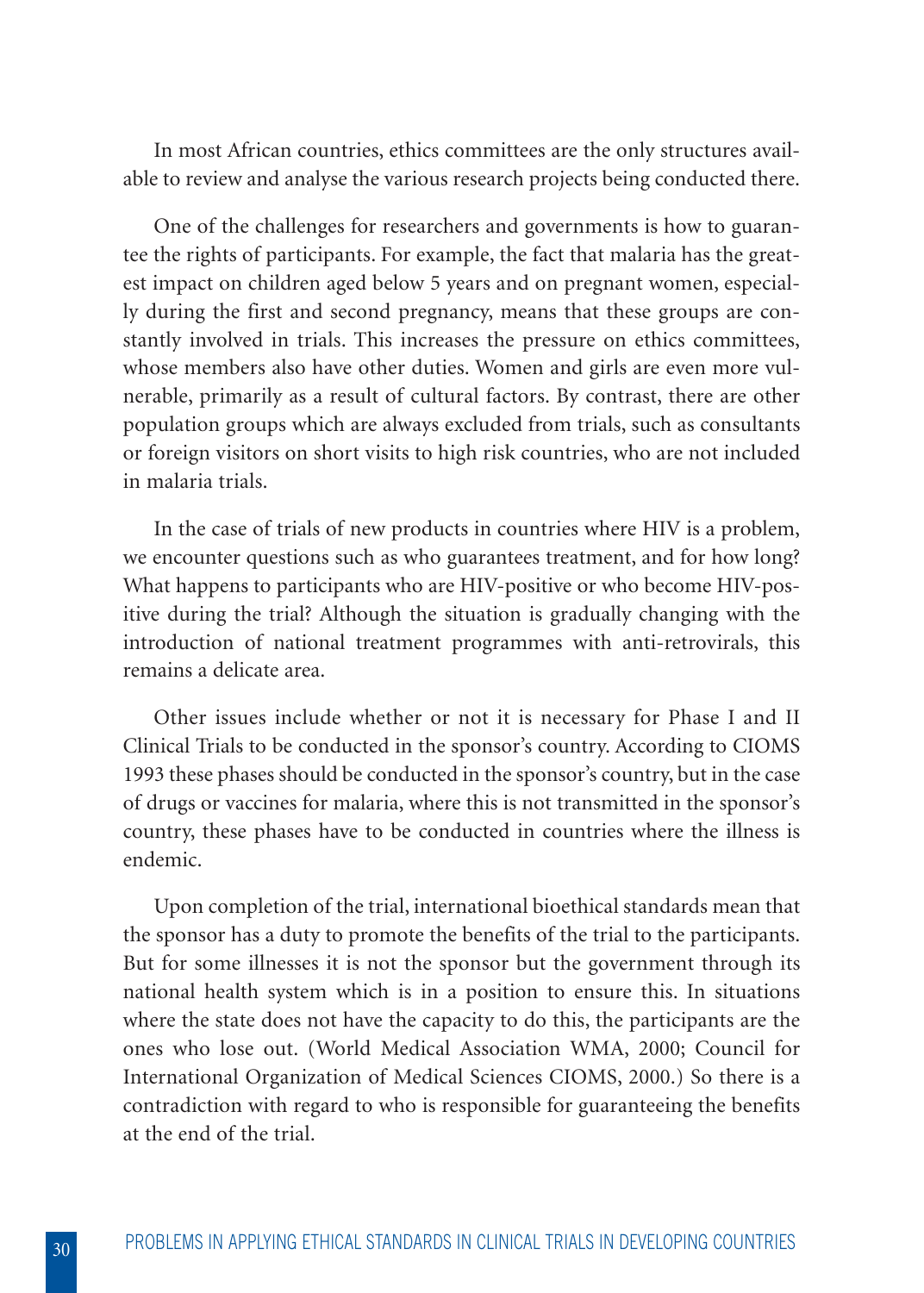At the same time, in accordance with NCOB, 2005 paragraph 9.36, there is an emphasis on cooperation between the public and private sector to ensure that participants receive the benefits. Despite all these problems, we should also recognize that recent years have seen serious efforts being made to overcome these obstacles. African organizations such as AMANET are one example of this.

## **Practical experience**

Our experience has been gained at the Manhiça Health Research Centre, in Mozambique, which celebrated its 10th anniversary in 2006. I will now try to give you a brief summary of our experience at Manhiça with regard to informed consent.

In 2001 of the results of a trial conducted in Tanzania on the efficacy of a new malaria control treatment, Intermittent Preventive Treatment in infants (IPTi)8 , administered through the expanded vaccination programme of the World Health Organization (WHO), were published. The interesting nature of the results led to the creation of a consortium to conduct more trials in different countries, with the aim of providing more data on both efficacy and safety, in order to evaluate whether this could be applied as a large-scale control measure<sup>9</sup>.

In September 2002, we started a clinical trial in Manhiça to evaluate the efficacy and safety of IPTi, after obtaining approval from ethics bodies and the national authorities. The trial was conducted in the district of Manhiça (Mozambique), which has a population of around 134,000. The participants came from an area covering approximately 100 km<sup>2</sup> with 36,000 inhabitants, of whom 12% are below 5 years of age, and 23% are women of childbearing age (INE 1999). The majority of the active population are peasants engaged in the

<sup>8.</sup> Schellenberg D, Menendez C, Kahigwa E, Aponte J, Vidal J, Tanner M et al. Intermittent treatment for malaria and anaemia control at time of routine vaccinations in Tanzanian infants: a randomised, placebo-controlled trial. *Lancet* 2001; 357(9267):1471-1477.

<sup>9.</sup> Egan A, Crawley J, Schellenberg D. Intermittent preventive treatment for malaria control in infants: moving towards evidence-based policy and public health action. *Trop Med Int Health* 2005; 10(9):815-817.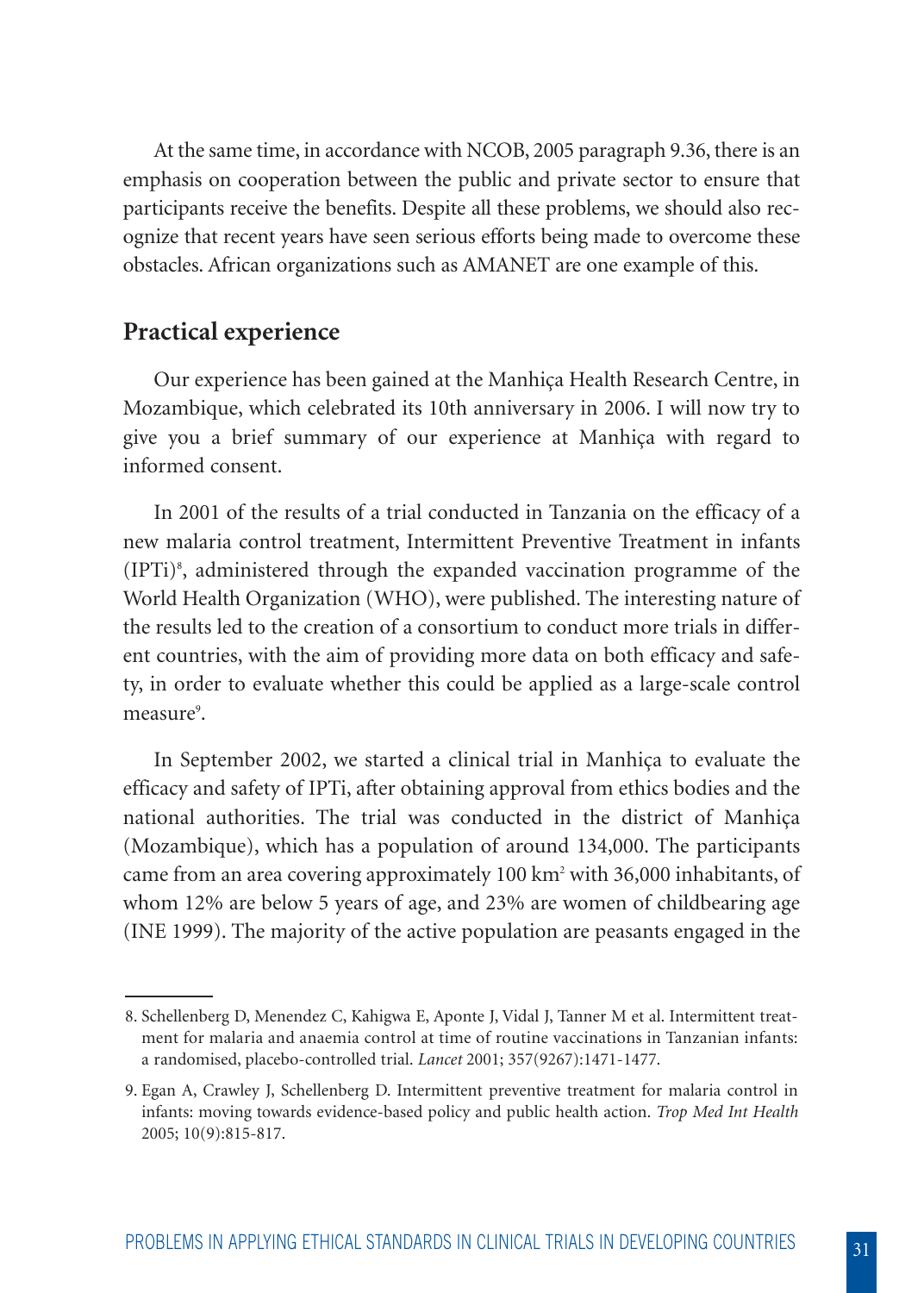cultivation of sugar cane, banana and rice. The district also has two sugar cane and rice processing factories. There are two major towns, but the majority of the population lives close to the national highway. More details about the area can be found in Loscertales et al<sup>10</sup> and Macete et al<sup>11</sup>.

When we started the trial, the informed consent rate was around 80%, but after 2 or 3 months we began to experience recruitment problems, and the rate fell as low as 50%. We undertook an anthropological study to identify the reasons for the decline in recruitment, and it transpired that one of the main reasons was the inclusion in the trial of some procedures which mothers did not view as normal or usual.

These included the fact that height measurements were taken for the children, and this was interpreted by some mothers as being done so that we could make a coffin if the child died. Rumours quickly spread through the community. During the informed consent process, mothers had to wait for a while at the hospital, and the children were given biscuits and something to drink so they would not go hungry. The interpretation of this was that these products had been poisoned so that the children would die.

In response, a communication plan was drawn up to communicate with the community, and this was supported by the local authorities, traditional leaders, and the church. After a month of the communication campaign acceptance levels returned to their initial levels and remained there until the end of the trial. Another factor was the fact that mothers who had initially been afraid could see that nothing happened to the children who took part in the trial.

There are many examples we could mention to illustrate the difficulties of applying ethical standards developed in the northern hemisphere to Africa, as

<sup>10.</sup> Loscertales MP, Roca A, Ventura PJ, Abacassamo F, Dos SF, Sitaube M et al. Epidemiology and clinical presentation of respiratory syncytial virus infection in a rural area of southern Mozambique. *Pediatr Infect Dis J* 2002; 21(2):148-155.

<sup>11.</sup> Macete E, Aide P, Aponte JJ, Sanz S, Mandomando I, Espasa M et al. Intermittent preventive treatment for malaria control administered at the time of routine vaccinations in mozambican infants: a randomized, placebo-controlled trial. *J Infect Dis* 2006; 194(3):276-285. 32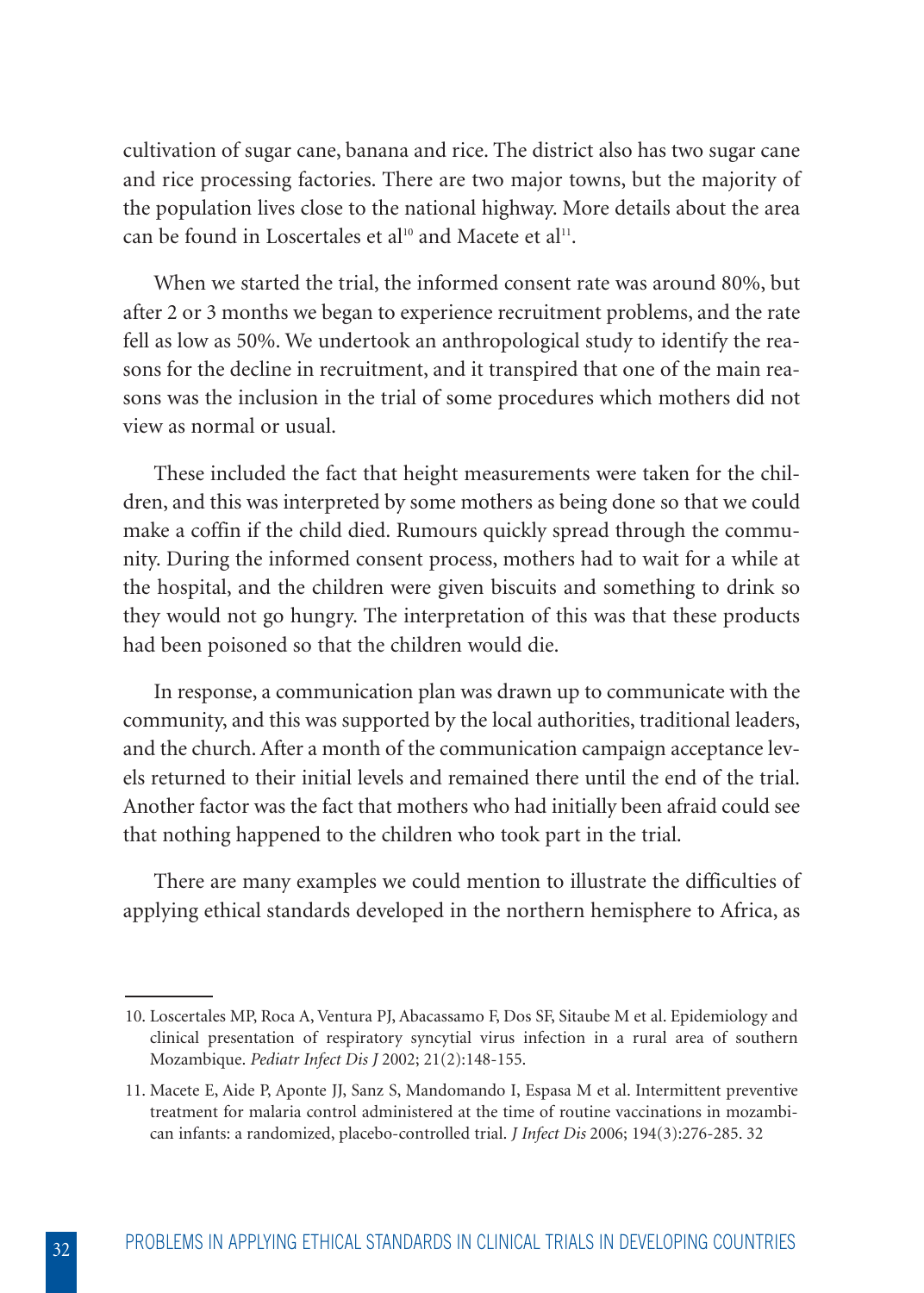a result of cultural differences. The second case I will mention is one which was published in:

#### *Trends Parasitol 2002; 18(5):231-234*

*"Mfutso-Bengu JM, Taylor TE. Ethical jurisdictions in biomedical research."*<sup>12</sup>

This case occurred during a study of the clinical pathological correlation of fatal cerebral malaria. Autopsies were carried out on children who had died of cerebral malaria and on people who had died of other illnesses.

A dilemma arose between the local ethics committee and the committee in the country funding the study. There were a series of problems for the local community, starting with the fact that the autopsies took 3 to 4 hours while according to local tradition burial should be immediate. In addition to this, the families wanted nothing to do with the extraction of organs. Well, one of the trial procedures involved a thorough histological study of the eye, and this involved its removal. Everyone was aware of the importance of the trial. In accordance with international standards, the foreign committee proposed giving families comprehensive information about the procedure, including the eye examination, and offering to replace the eye with a prosthesis. However, the local committee decided that if this approach was taken to the consent, the trial would face difficulties, and that it was best not to inform relatives about the procedures to be performed with the eyes. This led to disagreement between the two committees and in the end the local committee's recommendations were followed<sup>12</sup>.

These two experiences show us that while standards are necessary and there is a need for harmonization, in developing countries the greatest need is to protect subjects, and cultural differences must always be borne in mind.

<sup>12.</sup> Mfutso-Bengu JM, Taylor TE. Ethical jurisdictions in biomedical research. *Trends Parasitol* 2002; 18(5):231-234.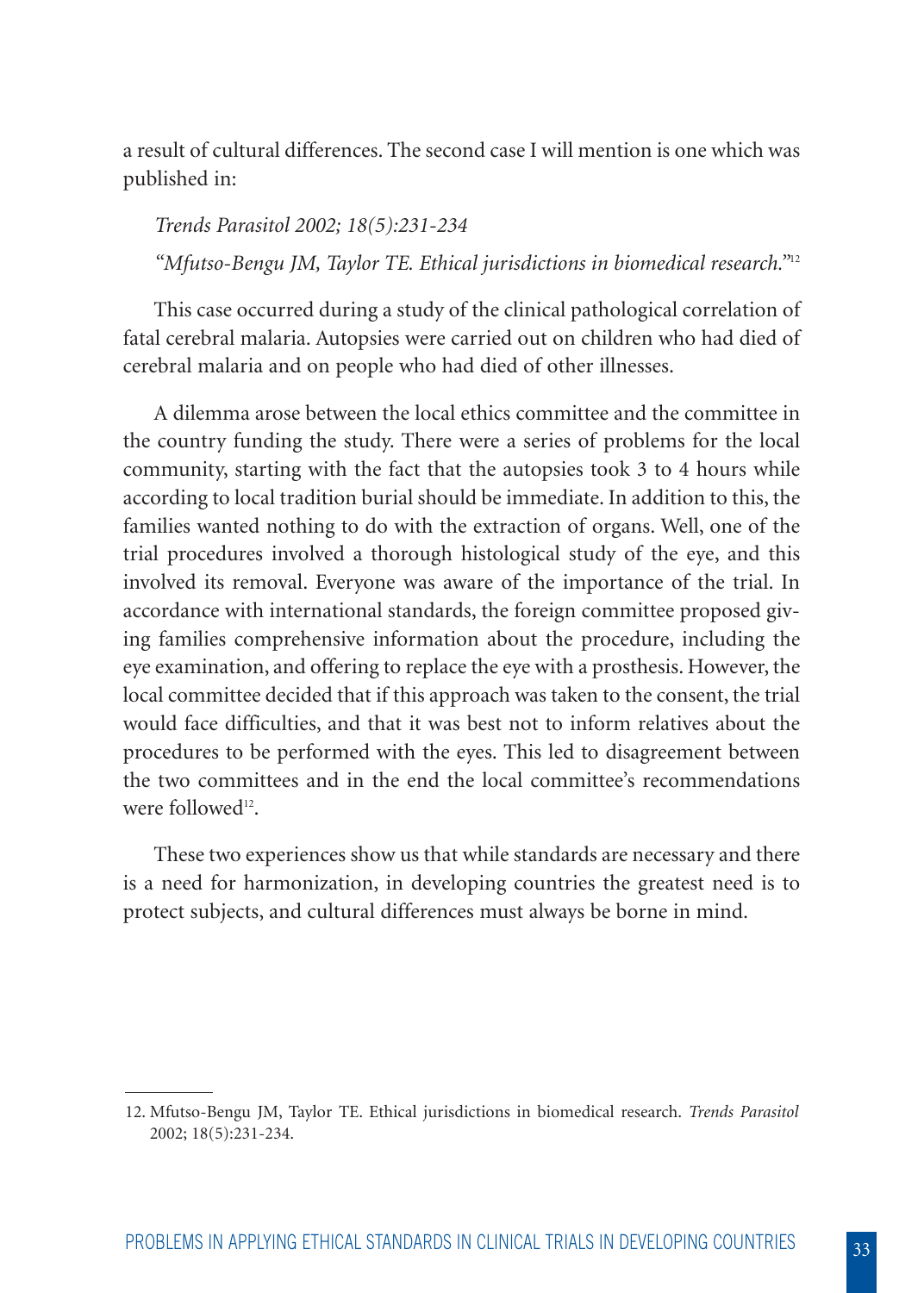## **Acknowledgements**

I would like to express my special gratitude to the Víctor Grífols i Lucas Foundation for giving me this opportunity and for allowing me to learn so much about this issue. I would also like to thank Dr Xavier Carné for all the support he has given to Mozambique and in particular to the ethics team there; my thanks are also due to Dr Caterina Guinovart Florensa for her friendship, companionship and help in writing this text; and finally, I would like to acknowledge the support provided by the management of the International Health Centre of the Hospital Clínic.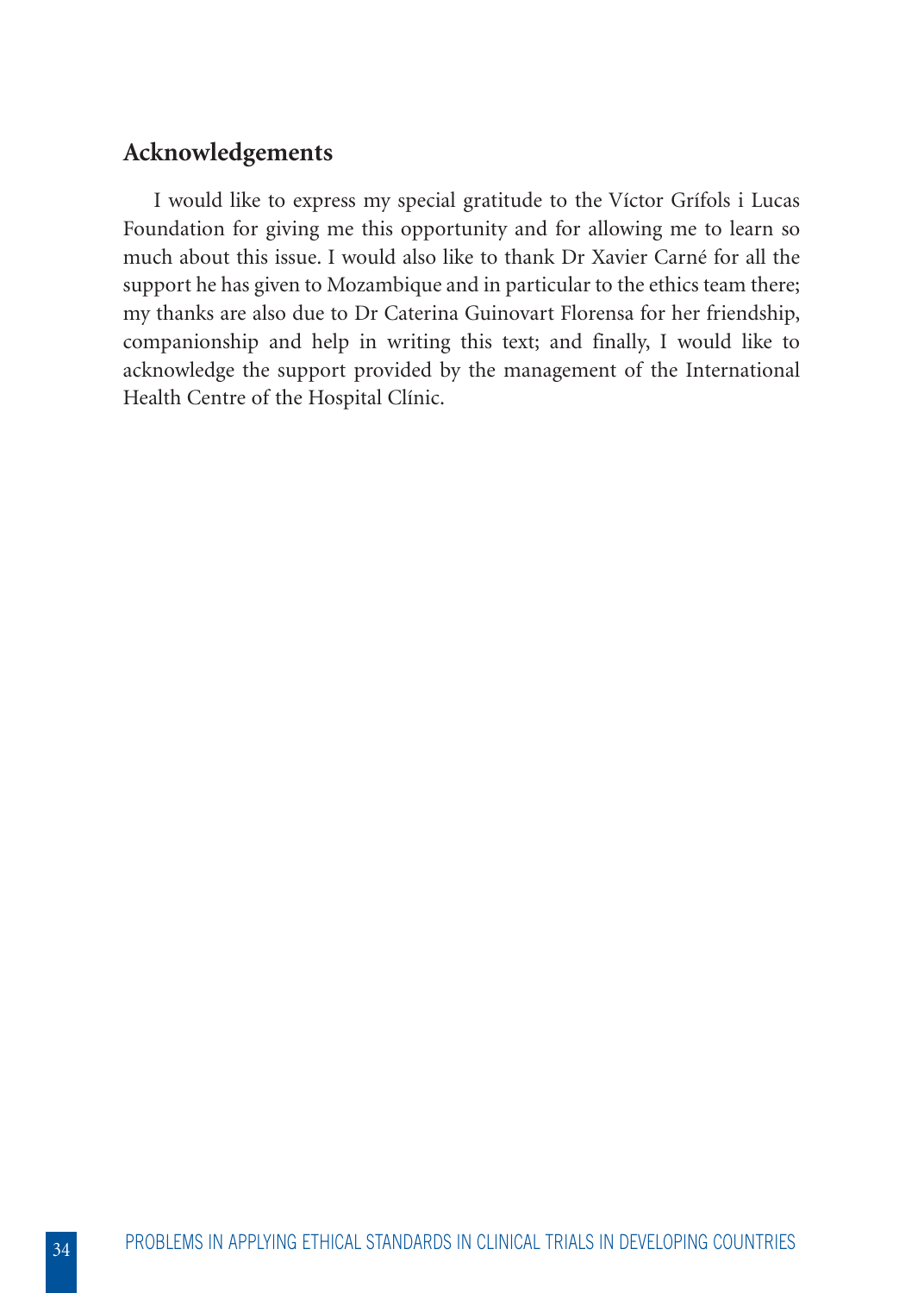## **Contributions from specialists**

## **Estanislao Alonso. Advisor to the Immigration Management Plan of the Department of Health of the Government of Catalonia**

I will share with you my experience of adaptation in the health sector from a professional, management and institutional perspective in the form of the Immigration Management Plan. This plan has only recently sought to address ethical issues such as that of informed consent with regard to cultural diversity. While other sociological or anthropological issues, together with biological ones, have been the focus of greater attention, ethical issues have at most been implicit in many of our considerations, although initiatives such as this one have recently taught us a great deal.

In this regard, we should congratulate Professor Margarita Boladeras and the multiculturalism and diversity group which she leads within the Bioethics Committee of Catalonia, and one of its members, Dr Francisco Collazos, a leading expert in competency and transcultural psychiatry, whose contribution we will be able to listen to today. He has been and continues to be a great stimulus to the Immigration Management Plan team because he identifies new perspectives and issues to be addressed by institutions and health professionals.

This was the case, for example, when drawing up the *Guia per al respecte a la pluralitat religiosa a l'àmbit hospitalari* [Guide for respecting religious pluralism in hospitals]

### *http://www.gencat.net/salut/depsan/units/sanitat/pdf/guiaplurireli.pdf*

In doing this, we had the opportunity of working with the General Section for Religious Affairs of the Presidency of the Government of Catalonia, which was responsible for drawing up the guide. This provides important information for professionals and also identifies further areas where professionals, institutions and the administration need to make changes in order to adapt to the diverse world in which we live. Sensitive issues such as diet, beliefs, general health and death mean that we must update our attitudes, skills and knowledge: what is sometimes referred to as our "cultural competency".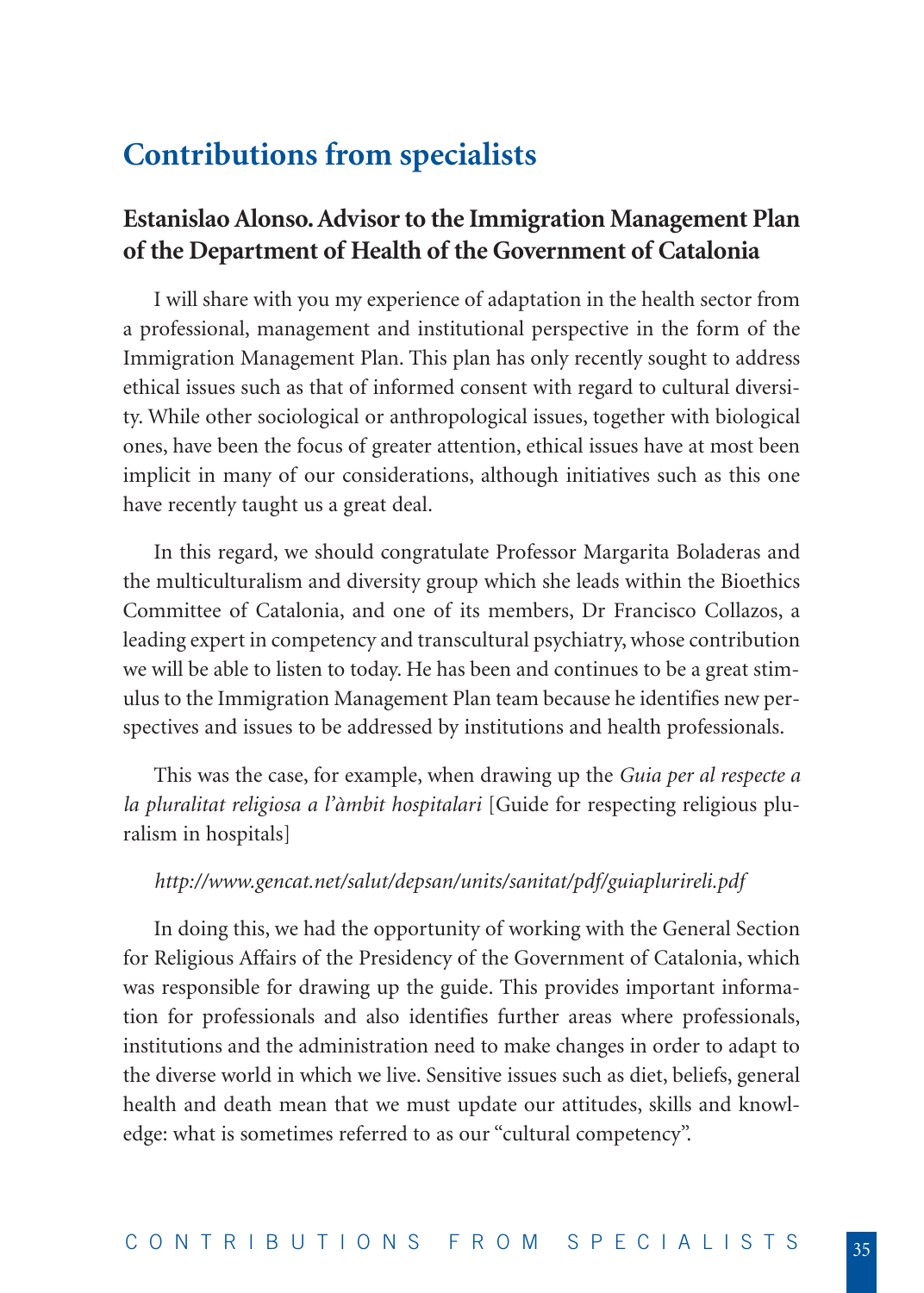I would like to start by recalling the history of migration in our country, and in particular the wave of migration during the 1960s and 1970s from other regions of Spain to Catalonia, which also had health implications. Both the earlier and more recent waves have been studied by mental health experts. However, health professionals were the first to react to the new situations and challenges raised by foreign immigration, which initially involved relatively small numbers of people, and soon drew up protocols and tools to help respond to them. Recent migration policies have brought health into interdepartmental policies, giving rise to a number of institutional initiatives such as the Plan for Diversity of the Catalan Health Institute, followed by the Office for International Health Cooperation and Migrational Health or the more recent Immigration Management Plan in the health sphere. We have moved from spontaneous, practical, professional initiatives which were, however, isolated and disparate, towards more coherent planning, as expressed in this Management Plan. The task now is to develop our approaches to purchasing and providing services, training staff, welcoming patients, and to create tools to deal with new challenges. Fortunately, we have the advantage of being able to draw on the experience of health professionals who, despite working under conditions of isolation and dispersion, have developed practical ideas which ensure we will be able to face the future.

With specific reference to informed consent and how it is affected by cultural diversity, what is clear that it is the whole doctor-patient relationship which is at stake, which has been transformed and which must be transformed even further if it is to recognize the patient's autonomy as a citizen. In other words, the social model of rights and values provides the model of citizenship which responds to the phenomenon of cultural diversity. And if, in order to create a relationship model which respects and fosters patient autonomy, we must achieve communicational competency, because information and communication are essential, then cultural diversity demands a cultural competency which consists of attitudes, knowledge and skills.

Indeed, cultural competency has become one of the conditions for delivering quality, and we need to define the corresponding standards to identify whether or not this competency has been achieved. While health professionals are ideally best placed to ensure that they are understood in new situations, the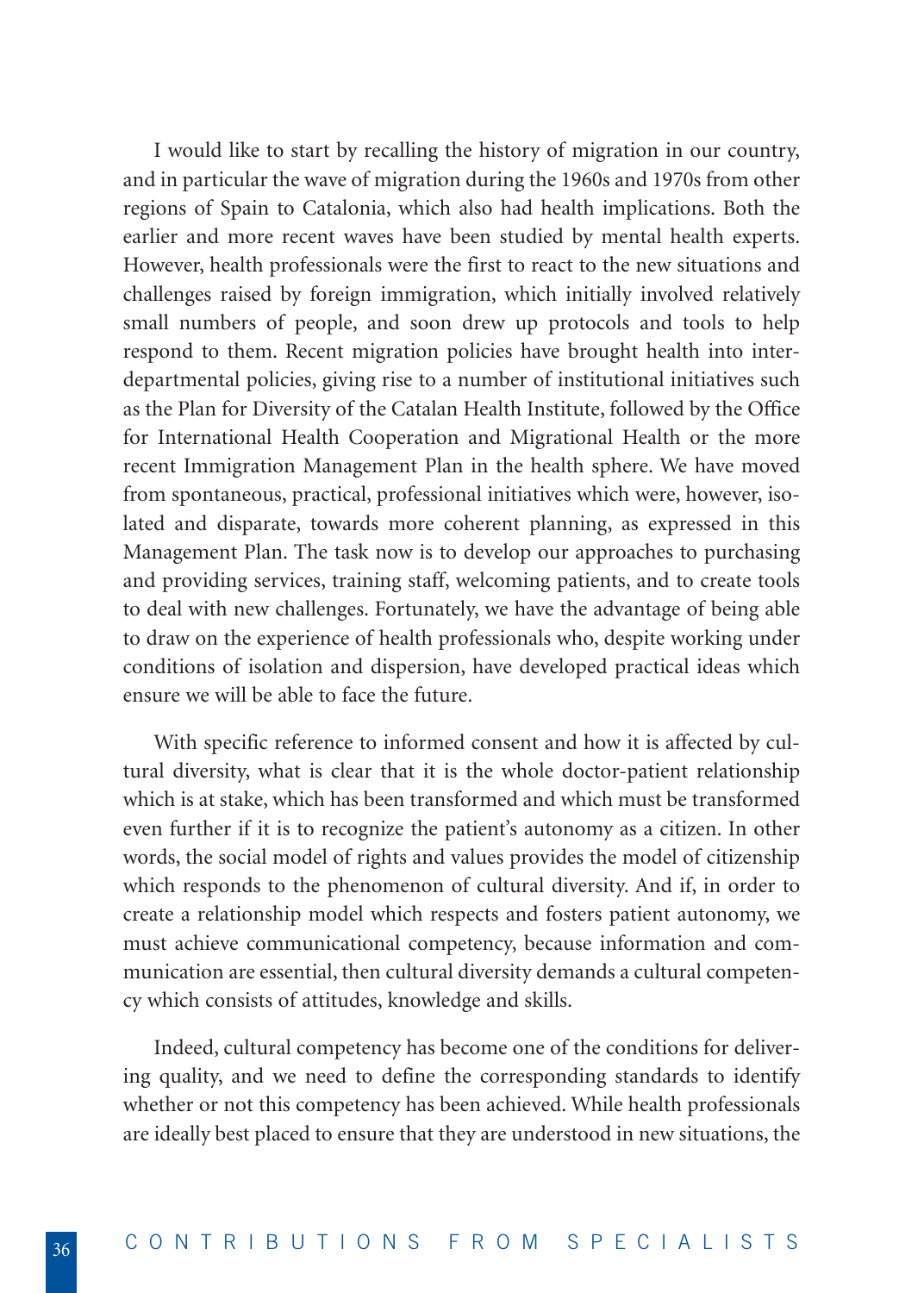fact that such diversity is so new in the health context means that the mediation of other people who have been trained to perform this task may help to overcome communication barriers when these arise. We believe that the training of health professionals is fundamental, but that mediation can also help to make up for any temporary shortcomings, providing a valuable complement to existing resources. In fact, this is the main focus of the Immigration Management Plan to improve accessibility: reception, mediation and training plans.

We need to change and improve our attitudes towards tolerance and respect, rejecting paternalism and ethnocentrism, and taking instead an ethnorelativist approach. We believe that the existence of "sensitive" health professionals is a first step towards enabling the health profession, the health system and society as a whole to acquire cultural competency.

In order to deliver health care which responds to this diversity we do not require exhaustive knowledge of every culture, but instead we must remain open to the possibility of acquiring this knowledge, of integrating biological, psychological and social aspects. We must be attentive to the need to interpret codes and symbols, and phenomena which accompany migrations such as homesickness or the practice of traditional medicine, which we may need to demystify if it could present a threat to health, but which we must also respect.

As or more important than knowledge are the skills which enable health professionals to overcome any obstacles they may meet. These are primarily communication skills but also involve attitudes and the capacity to understand. These skills are acquired as a result of experience, and it is therefore those professionals with most experience of diversity who have the task of overcoming initial fear and confusion, of transmitting trust in the skills of those with an open, tolerant attitude, and to promote the principle of trusting patients.

We thus started to develop the Immigration Management Plan to bring together reception, mediation and training processes, and to plan measures to adapt our institutions to the challenge of diversity. So far the experience has been a positive one, and we have already carried out a lot of training initiatives which are helping to change attitudes, raise awareness, and improve knowledge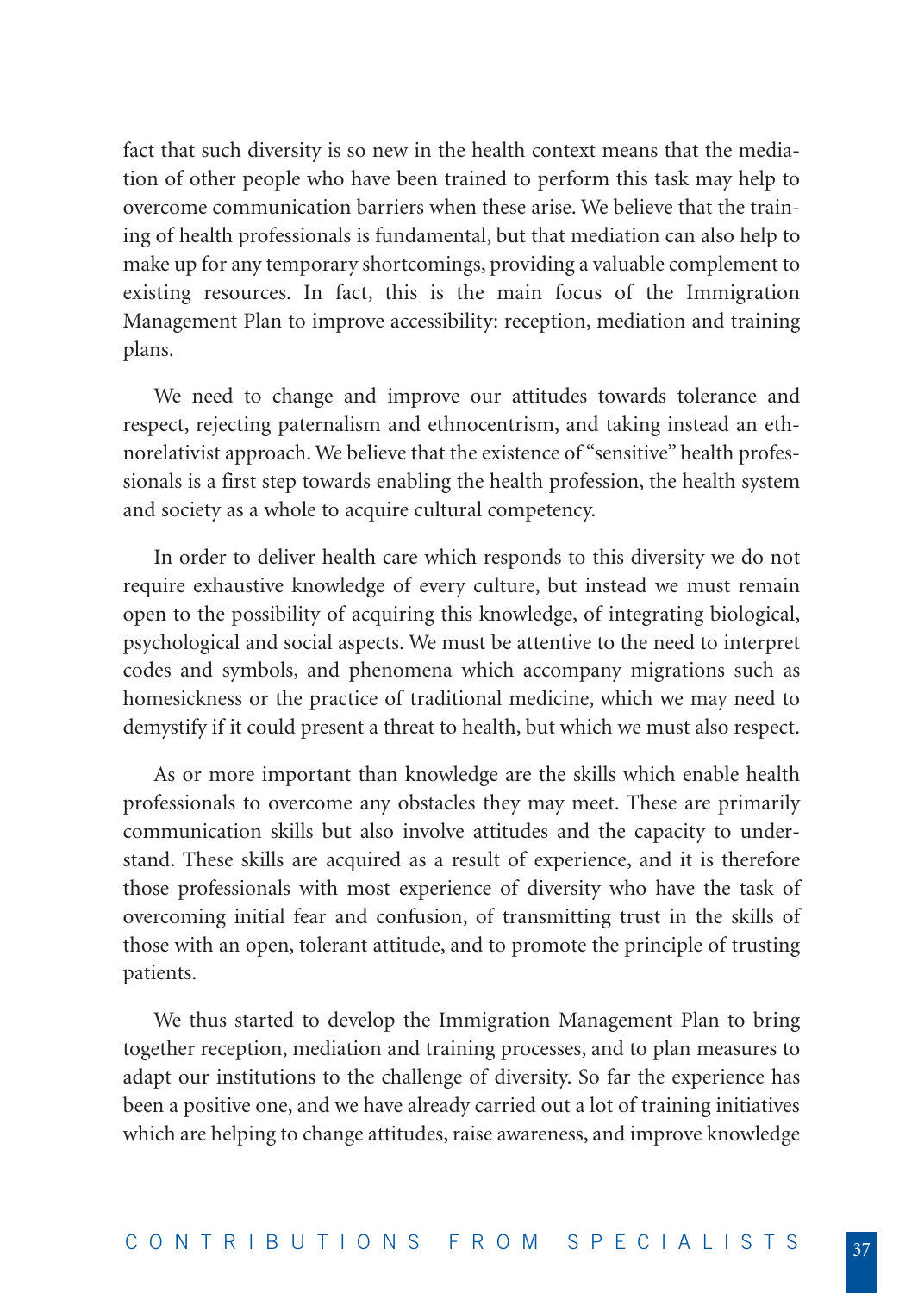and skills, all of which are key components of cultural competency. At the same time, we have opened up a debate and provided the institutional framework to continue progressing towards our goals, so that we have the best possible conditions for addressing diversity in the health sector. But we sometimes have the feeling that the demands on us are so overwhelming that we are doing little more than dealing with the most pressing problems, and that this is a phenomenon which has made a recent but dramatic appearance in our country and will continue to represent a real challenge in the future, and in response to which we must develop new strategies. We believe that it is important to continue along these lines, working with the necessary resources, and taking into account social forces and ethical issues, together with health planning techniques.

I would also like to tell you about some of the tools which are already available, such as a Department of Health website to share information with health professionals: *www.gencat.net/salut/immigracio.htm* and to provide information to citizens, whether from abroad or not, with regard to diversity: *www.gencat.net/salut/immigrants.htm*. This will coincide with a reception website which is being developed in parallel by the Secretariat for Immigration and which will include, among others, reception support materials created in collaboration with a range of bodies and institutions, to enable a coordinated approach to the reception of recent arrivals, based on the same information.

Finally, I would like to mention our mediation plans which involve a range of individuals: translators, intercultural mediators, community health agents and overseas professionals; training and the local development of these plans through the Regional Health Authorities, working at a local level in areas such as community health. We believe that mutual adaptation is called for, and that this is the best way to adapt the health system in the face of diversity. This adaptation will facilitate both cultural and informational competency, enabling the new model of the relationship between health professional and citizen which represents genuine informed consent.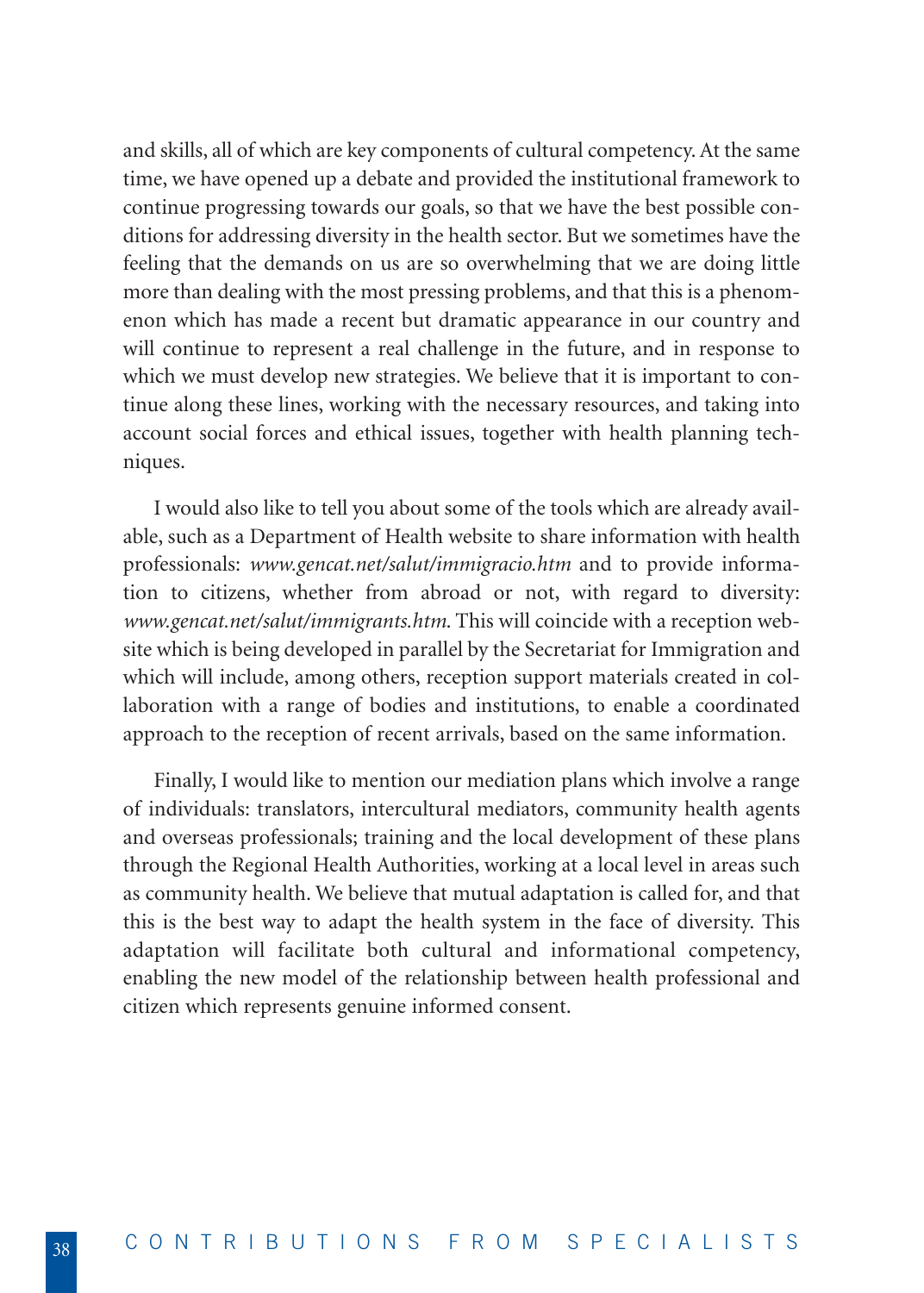## **Mohammed Chaib. Chairman of the Ibn Batuta Socio-Cultural** Association<sup>1</sup>.

First of all, I would like to thank the Víctor Grífols Foundation and Dr Margarita Boladeras for being so kind as to invite me to take part in this workshop, and to discuss such an important issue as the current situation in Catalonia with regard to immigration and the cultural pluralism to which this gives rise in our daily lives. The number of foreigners resident in Catalonia is around one million, in other words 12% of the total population, and this number is growing constantly. As a result, the impact in the health sphere is considerable.

At the Ibn Batuta Socio-Cultural Association of which I am the Chairman, we have for a long time received requests for help and cooperation from hospitals when they have had a foreign patient, either North African or Muslim, requiring special attention as a result of a lack of knowledge of the language or the patient not having any relatives in Catalonia. And in fact we helped patients to take decisions regarding treatment or surgery, providing them with all the information they needed and explaining that the medical team needed their consent in order to protect their rights as a patient, rights which also involve cultural and religious aspects.

One example is when the patient is terminally ill and, in the opinion of the medical team, has only a few months left to live. In this case, you have to explain the reality of the situation very clearly not only to the patient but perhaps also to his family in his country of origin. The family has to receive information to help decide whether the patient is to remain in Catalonia to continue with treatment during the remaining months or days, or is to return to his country of origin, with all the difficulties he is likely to face with regard to continuing with the treatment, but with the opportunity of spending the final moments of his life with his family.

<sup>1.</sup> The Ibn Batuta Socio-Cultural Association is based at c/ Sant Pau, 82 Bajos 08001 Barcelona - Spain. Tels. / Fax +34 93 329 30 54 +34 93 329 35 40.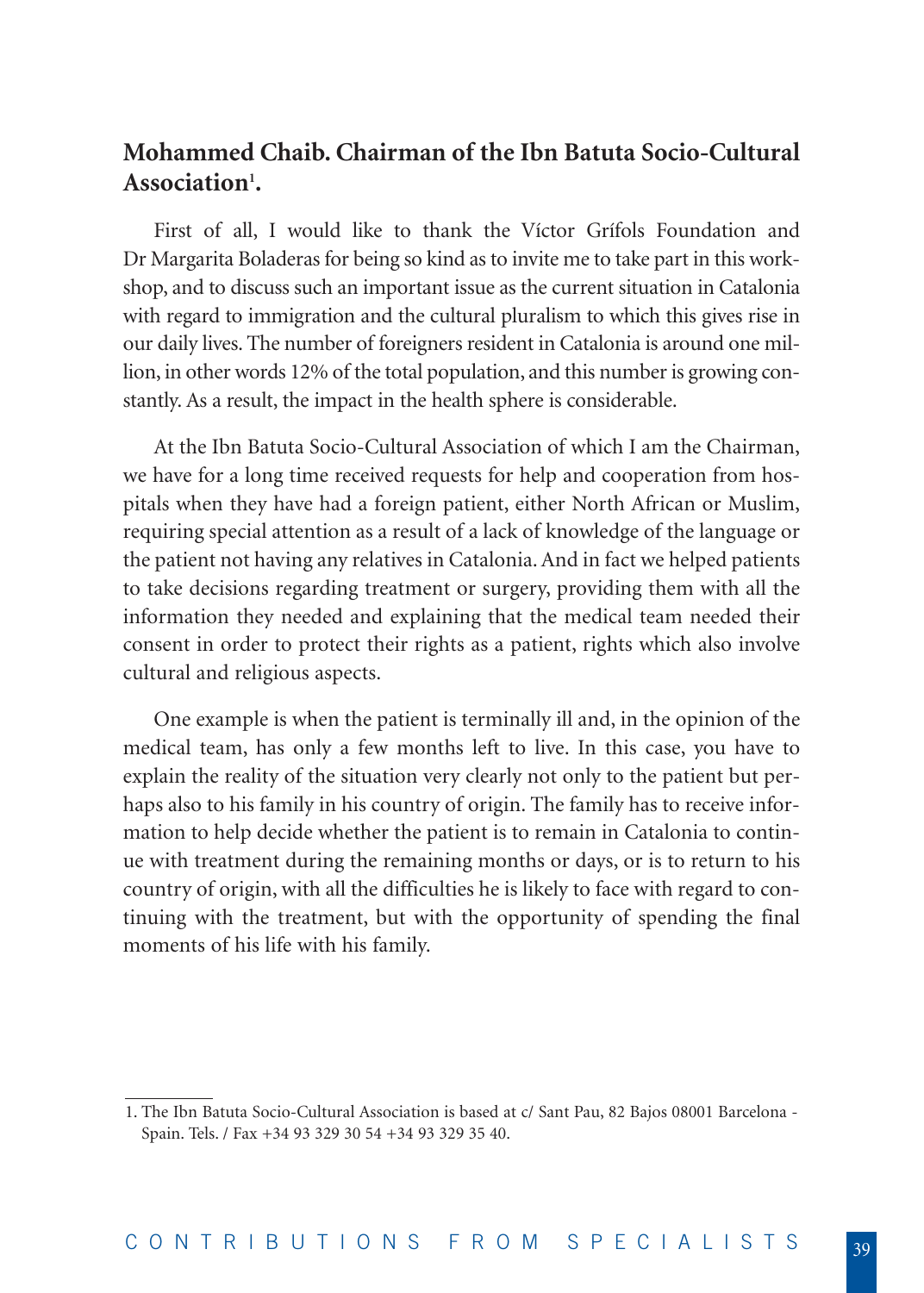On other occasions, we have to intervene after the patient has already died and has to be repatriated, speak to his family, find out whether or not they are able to pay for repatriation, prepare all the documentation and paperwork, etc.

Sometimes after the patient has died nobody claims the body for a long time, and then suddenly the family appears and wants to sue the hospital for removing organs without the consent of the family, because in Muslim culture this is a very serious sin. So the hospital must be aware that the family of the deceased may appear at any time and ask whether the patient had consented to whatever has been done.

We also dealt with the case of a mixed marriage between a local Catalan woman married to a Muslim man. After a long illness, the husband died in hospital. The wife expressed a wish to have his body cremated, as that was what she had agreed verbally with the husband, but she didn't have any consent in writing. The Muslim family said they would never allow their son to be cremated because in Islam this is absolutely forbidden and the body can only be buried in the ground, in addition to which the family had travelled from Morocco to repatriate the body. The judge became involved and the man's body was finally buried in a Muslim cemetery in Catalonia, close to his wife and in accordance with Muslim rites. This case gives an idea of the complexity of responding adequately to the cultural pluralism of our country.

In providing health care to people who have come from other countries with different cultures, it is essential that health staff have the necessary resources to respond appropriately to this population. In Belgium, a country with a long tradition of receiving immigrants, a doctor had been attending to a Moroccan patient for a long time. Despite receiving treatment, the patient did not appear to be improving, and the doctor decided to talk to her. The patient explained that she believed her body was possessed by a kind of demon known as an Aicha Kandicha. Her real problem was cultural rather than therapeutic, and the treatment therefore also needed to be cultural.

Another important issue to be aware of is that of the patient's religion. In this regard, the Health Department and the Office of the President of the Government of Catalonia drew up a Guide for respecting religious pluralism in hospitals, which was a very interesting initiative. But who should provide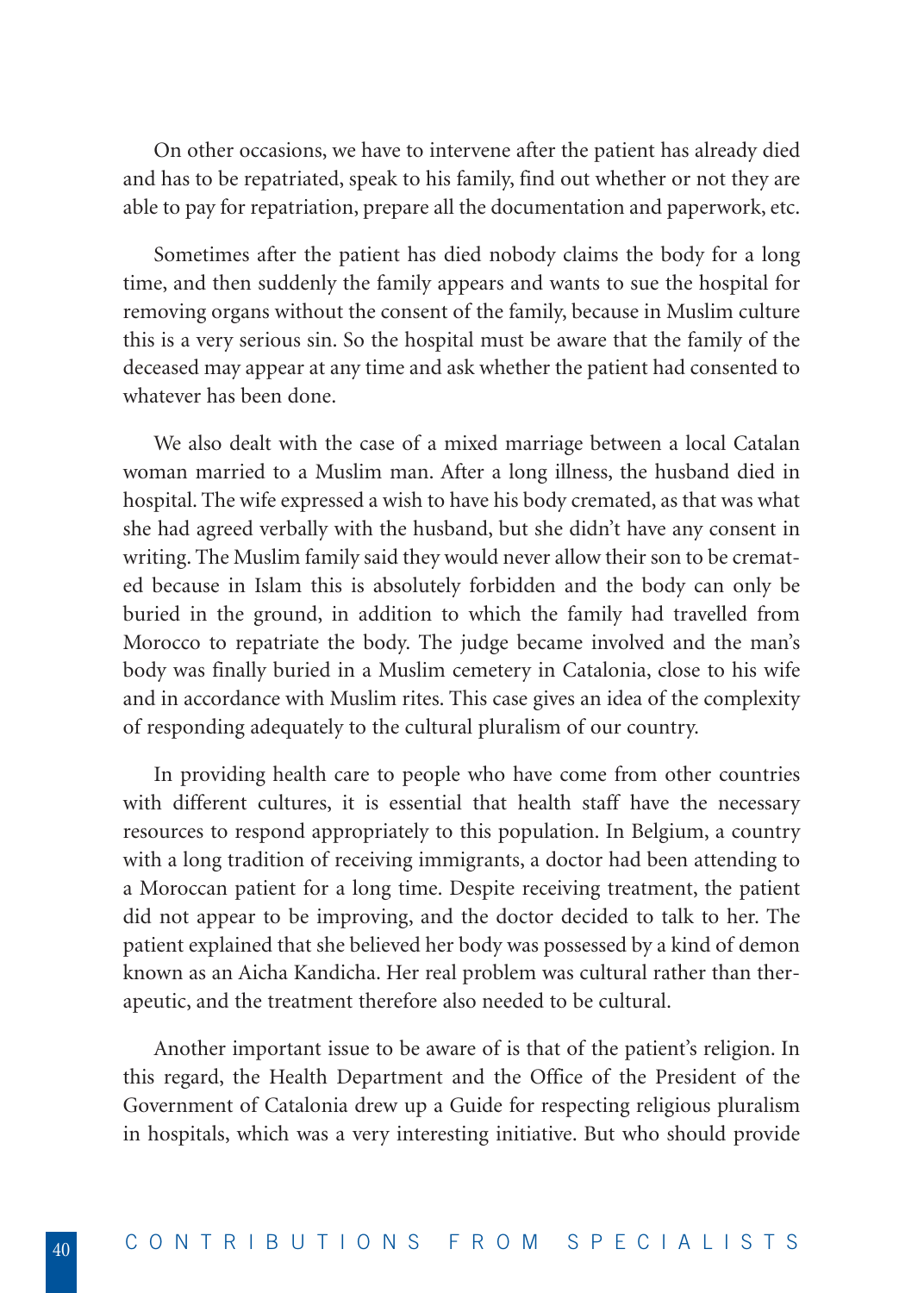religious care? The imams? Are these the people whose consent we should ask for on some issues? In Catalonia the Islamic Cultural Council of Catalonia brings together the imams of this region, and performs a vital religious task of supporting the sick. They also help medical staff by explaining, for example, that according to Islam the month of fasting, Ramadan, is not obligatory for pregnant women, the elderly or those who are undergoing treatment. Even so, there are individuals who insist on fasting even though it is not obligatory. It is clear that there are issues where it would not be necessary to ask for the consent or support of the clergy, but where the patient or family should be asked directly.

The same occurs with intercultural mediators. In some cases they are very useful and at other times they aren't, because the patient has not fully explained what is really happening to him and would prefer to explain it directly to the health staff. This depends in large measure on the ability of the mediator to inspire the patient's trust.

Sometimes, Muslim women ask to consult their husbands before taking a decision about treatment or surgery. In such cases, I believe they should be allowed to consult whoever they want. Of course, the person who has to receive the information is the woman, so that she can take a decision about her illness. These clearly tend to be unusual situations, which are not typical, but people should be aware of them.

All in all, informed consent entails creating trust between the patient and the medical team so that a diagnosis can be made or treatment carried out. This trust is created when the patient can see that health staff are concerned with him as a whole person, that they understand him culturally, that they know what is really happening to him, that they know his situation, that they are concerned for his family and relatives, and that the doctor is not just asking the patient to submit to him. The patient must know what his rights are and must know that these will be guaranteed; he must be fully informed. All of this means that health staff must be properly trained and if there is a cultural difference must know the patient well, in order to be able to attend to him on the same basis as they would attend to any other citizen.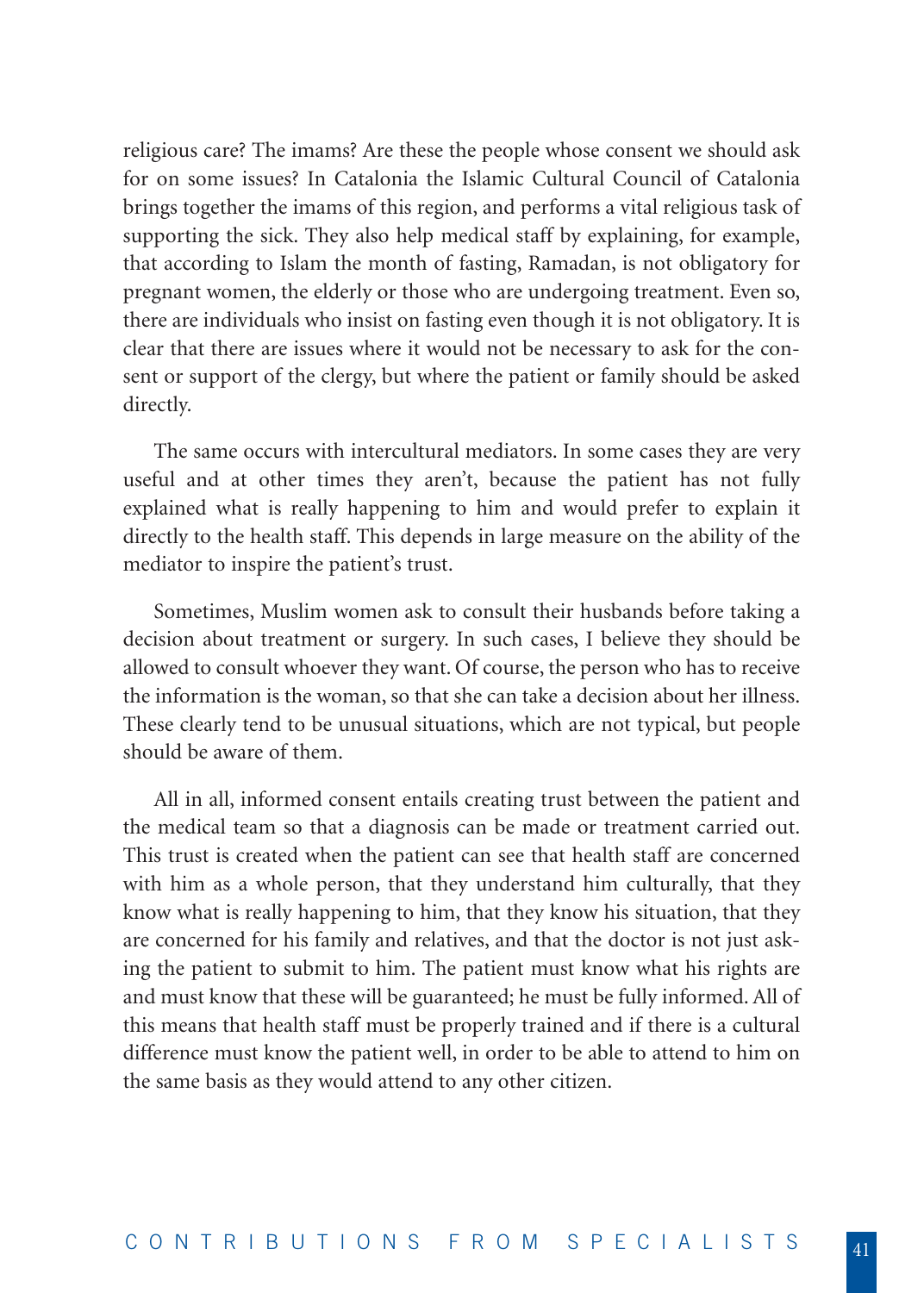## **Francisco Collazos. Psychiatrist. Vall d'Hebron General Hospital.**

In recent years medicine has undergone significant changes which have made a major impact on everyday clinical practice. Firstly, there is the impact of the gradual arrival of immigrants in our society. We have gone, in little more than a decade, from being a more or less homogenous society to living in a situation of genuine multiculturalism, where society is made up of people from all corners of the globe. Different cultural, ethnic and religious backgrounds and different languages come together, with a greater or lesser degree of harmony, in our towns and cities. This unstoppable flow of migrants is inevitably reflected in the consulting rooms and hospitals where health professionals have to deal with service users from different ethnic and cultural groups, with all that this implies. Secondly, there is the radical change in the doctor-patient relationship which has occurred in recent years. Until recently this relationship was a very unequal one (I decide and you comply). Now what prevails, beyond the principles of beneficence and non-maleficence, is the patient's autonomy. Informed consent is, in this sense, the paradigm of this progress towards a supposedly more equal relationship. We need to reflect carefully upon the combination of these two changes.

Informed consent is, in itself, entirely a construct of western culture in which the individual is paramount in the event of illness. This vision clashes with more collectivist approaches typical of what we might call more traditional cultures. The majority of the immigrants we receive here come from precisely this type of culture.

While it is true that the origin of informed consent goes back to medical excesses such as those practised by the Nazi regime or those which occurred in the USA with the Afro-American population, if today informed consent has become a standard part of care or research practice it is, in my opinion, the fear of being sued for negligence which leads the professional to ask for a signature which, in the event of potentially risky operations, could be used in his defence. This defensive attitude is legitimate in the face of the furious attack to which doctors are subjected in the performance of their "scientific" activities, often with little justification. If western society is unable to understand that not all "science" can be subjected to mathematical certainty, that there are very few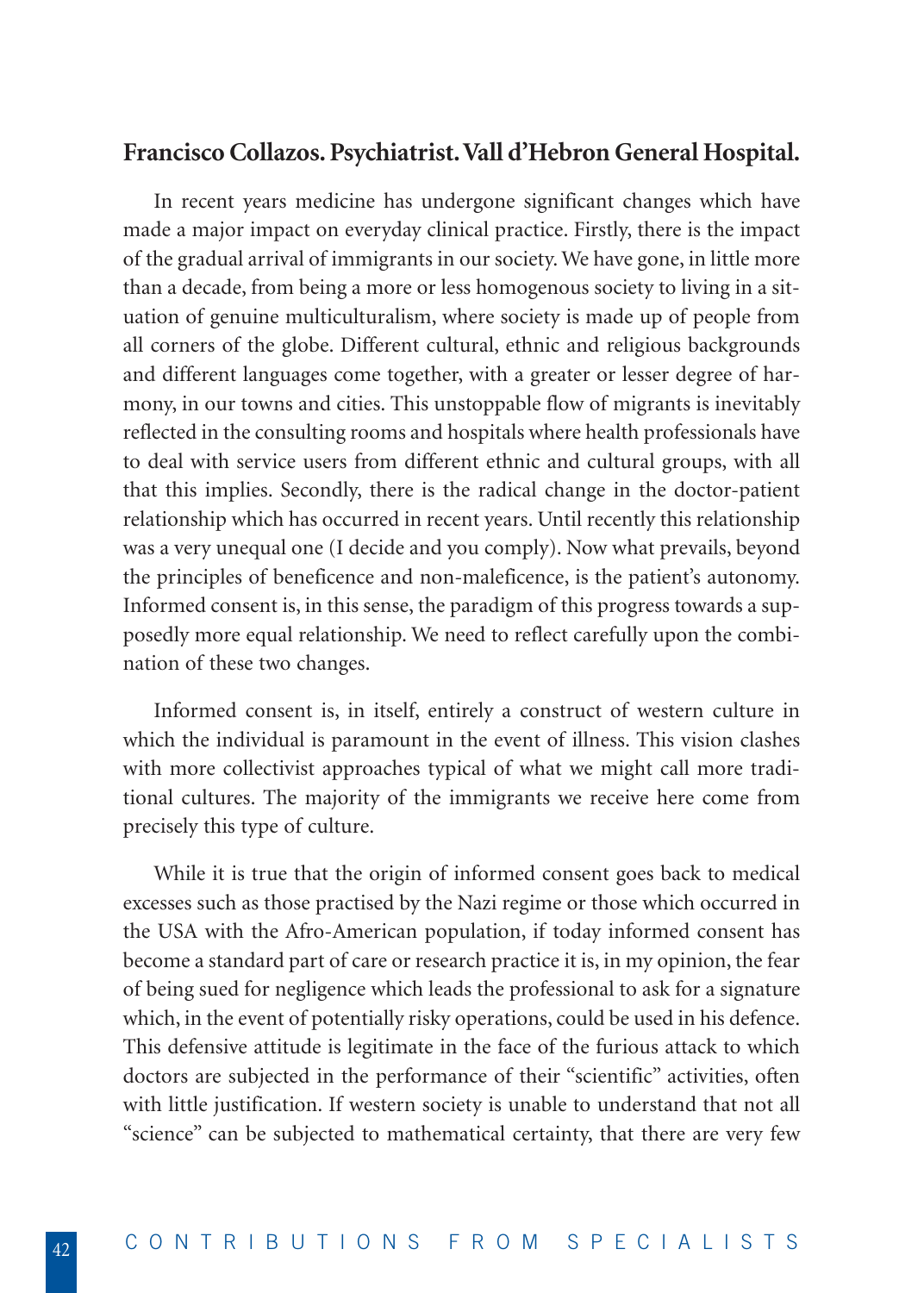incontrovertible truths in the human sciences, and that most doctors, working on the basis of the best available knowledge, seek to make diagnoses and then apply the most appropriate treatments, following a rational procedure, that is, on the basis of knowledge accumulated as a result of years of development, scientific research and personal skill obtained from years of individual professional experience, then there is no other option but to defend oneself. And that is why health professionals turn to informed consent in their daily practice: when being attacked, one must defend oneself.

Of course this situation is not currently shared by all societies. And this is where cultural differences come in. In many societies the doctor-patient relationship remains much the same as the one which prevailed in the West only a few decades ago. Often the intellectual and social distance between the doctor and his patients is so great that this type of shared consultation involving both parties to reach a decision would be unthinkable. As a result it is difficult for people who belong to one of these cultures (the great majority of the migrant population which comes to the West) to understand the true spirit of consent. And when we come to applying informed consent, we get to the core of the problem. If we are to be faithful to the spirit of informed consent, then it has to be implemented in accordance with the law, and here there is no room for doubt. The person who gives the consent must have received the information in a comprehensible form. How many times does this happen? Usually, no translations of the documents are available (an official translation, which has been properly reviewed) and instead use has to be made of more or less wellqualified relatives or, in the best of circumstances, of a medical interpreter or intercultural mediator. And this is where a new ethical conflict arises: the question of to what degree this new participant in the medical encounter is in a position to fulfil the delicate mission of satisfactorily "informing" the patient. (Such participants are not officially recognized as health staff, they do not usually belong to the staff of the hospital or health centre where they are asked to act, and there is no official academic qualification which specifies their curriculum or their competencies, or the ethical code they should be bound by.) At present, we are giving extremely sensitive, health-related information to people who operate in this ethical and, I would say, legal vacuum. The consequences of this lack of clarity are easy to imagine.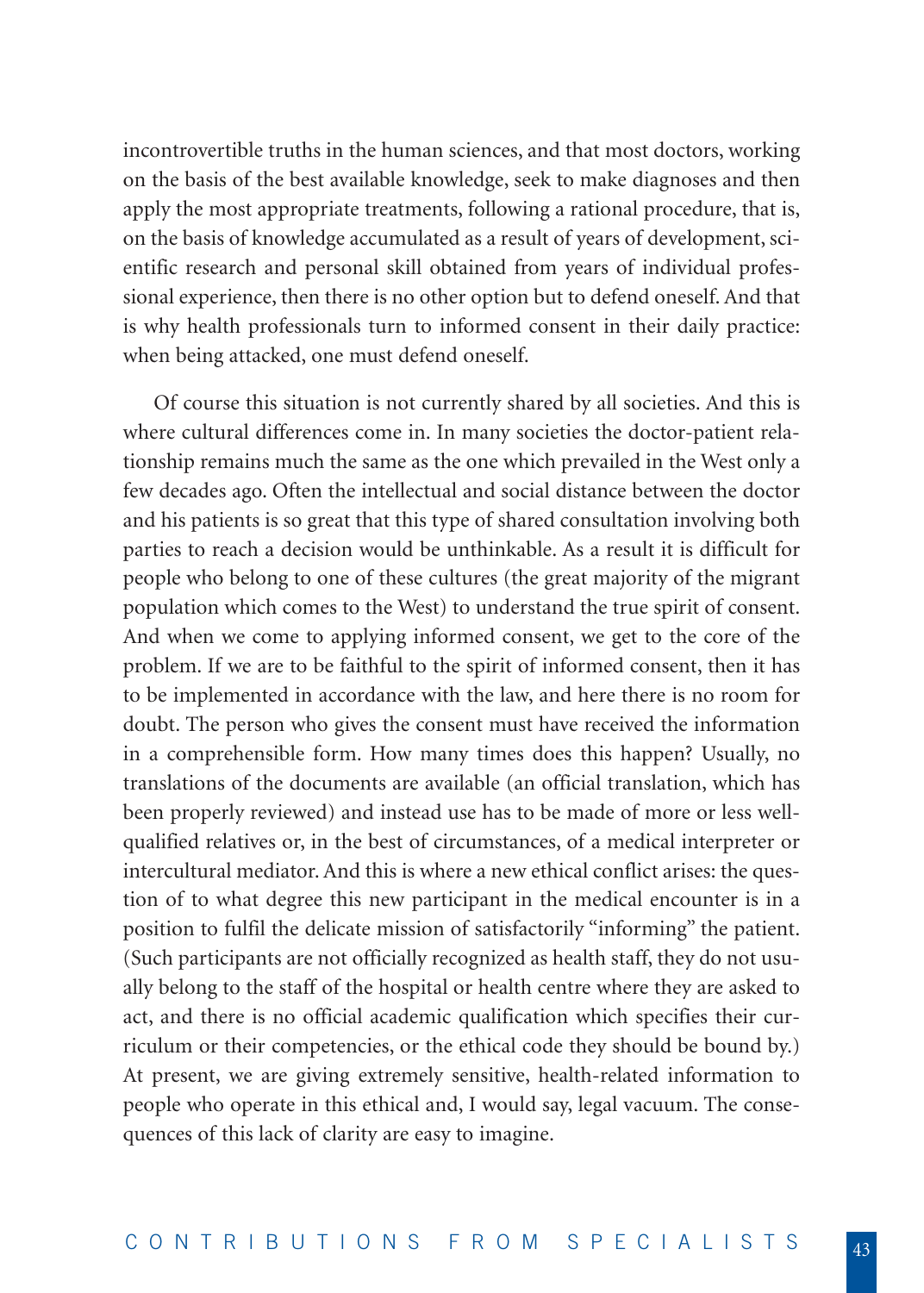Another issue which we should pay attention to is the format of the informed consent. For the reasons explained above, the informed consent used in conditions where there is real risk for patient and doctor is explicit, signed consent. This is the form of consent which has the greatest weight when it comes to mounting a defence. However, it clashes with an indisputable reality. If what is of prime importance is that the information should be as comprehensible and clear as possible, then we have to consider other formats, given that many "immigrants" may have little knowledge of reading. In the USA it has been concluded that the impact of information received (in a campaign about diabetes among the Hispanic population) was much greater when the information was given orally (provided on a CD which could be listened to as many times as necessary at home) than when carefully translated information leaflets were provided. In other words, it appears that it is not just a question of adapting the content but also the form.

So we are facing a new challenge, that of how to operate efficiently with all the users who turn to the health service, irrespective of their ethnic or cultural origin. Adapting how informed consent is implemented in a way which is culturally sensitive is an ethical commitment which will serve to preserve the essence of this concept, and will help us to rise successfully to the challenge of multiculturalism.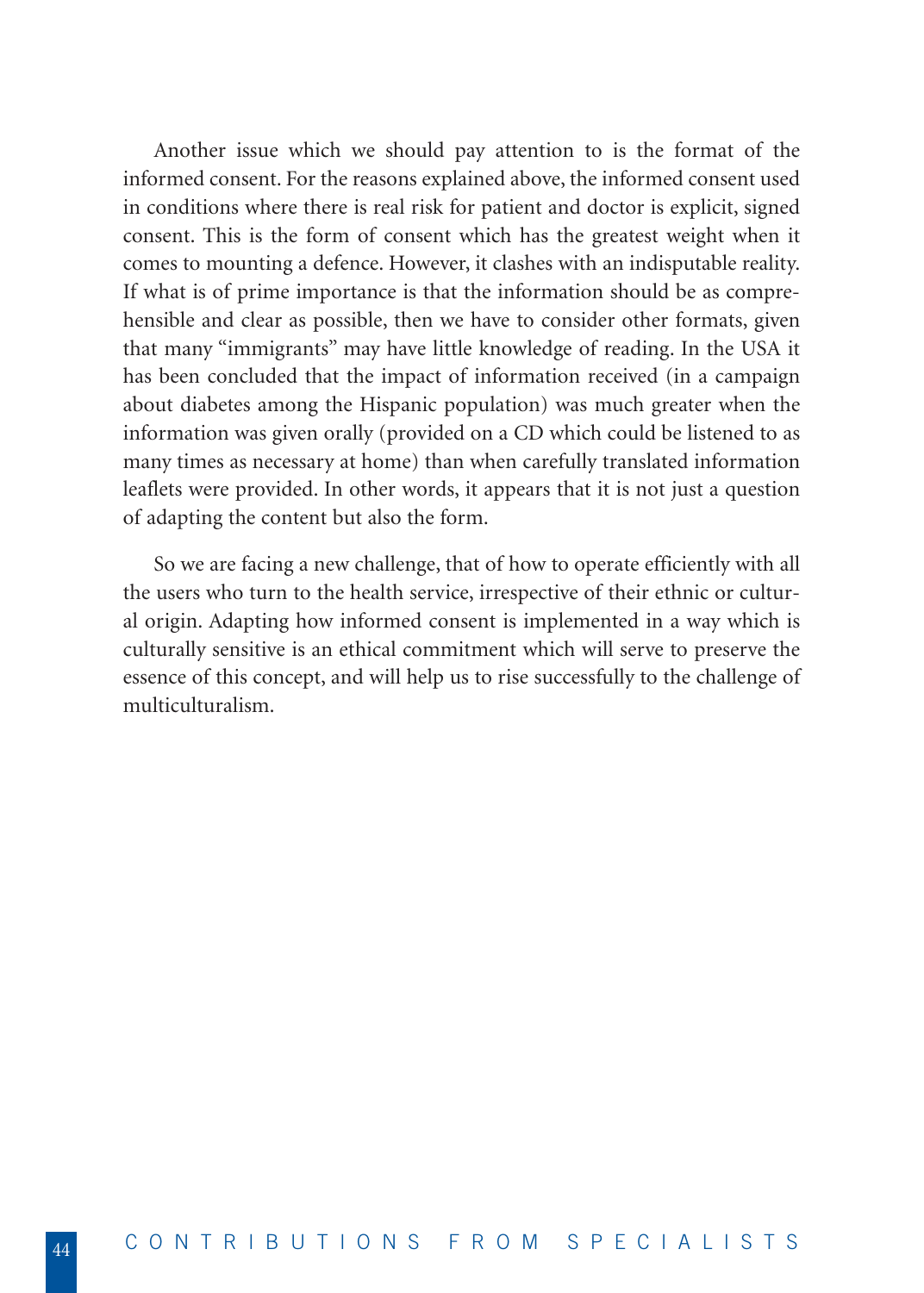## **Josefina Goberna. Lecturer at the Department of Nursing and Public, Mental and Maternal and Children's Health. University School of Nursing. University of Barcelona.**

## **CONSIDERATIONS ON INFORMED DECISION-MAKING AND CULTURAL DIVERSITY IN HEALTH CARE IN CHILD-BIRTH**

My contribution will focus on a series of considerations about the taking of informed decisions in maternity care, cultural diversity and some of the questions which are raised by health professionals.

#### *Introduction*

Maternity is part of the biological process of the life of the majority of women. Pregnancy and birth are not illnesses but health processes; however, maternity is a time when women are particularly vulnerable, and this is why childbirth and the period immediately following it have always been the focus of care and attention. The aim of obstetric care is to promote the health and well-being of mothers and children, and this is achieved by offering high-quality care, but this means seeking to ensure that this care is sensitive both to different individual and different cultural requirements.

In today's society these different requirements have become particularly clear. Throughout the 20th century the developed world has seen spectacular technological progress which has generally delivered better health and longer life expectancy, together with a significant decrease in infant mortality rates. Advances in knowledge and health technology have led to the appearance and development of technologically-dominated care, in obstetrics as elsewhere. Births take place in a hospital environment where the use of technology is a constant: heart monitors, anaesthesia and the stimulation of contractions are everyday practices in childbirth. This technological expansion has also been felt in pregnancy care, greatly increasing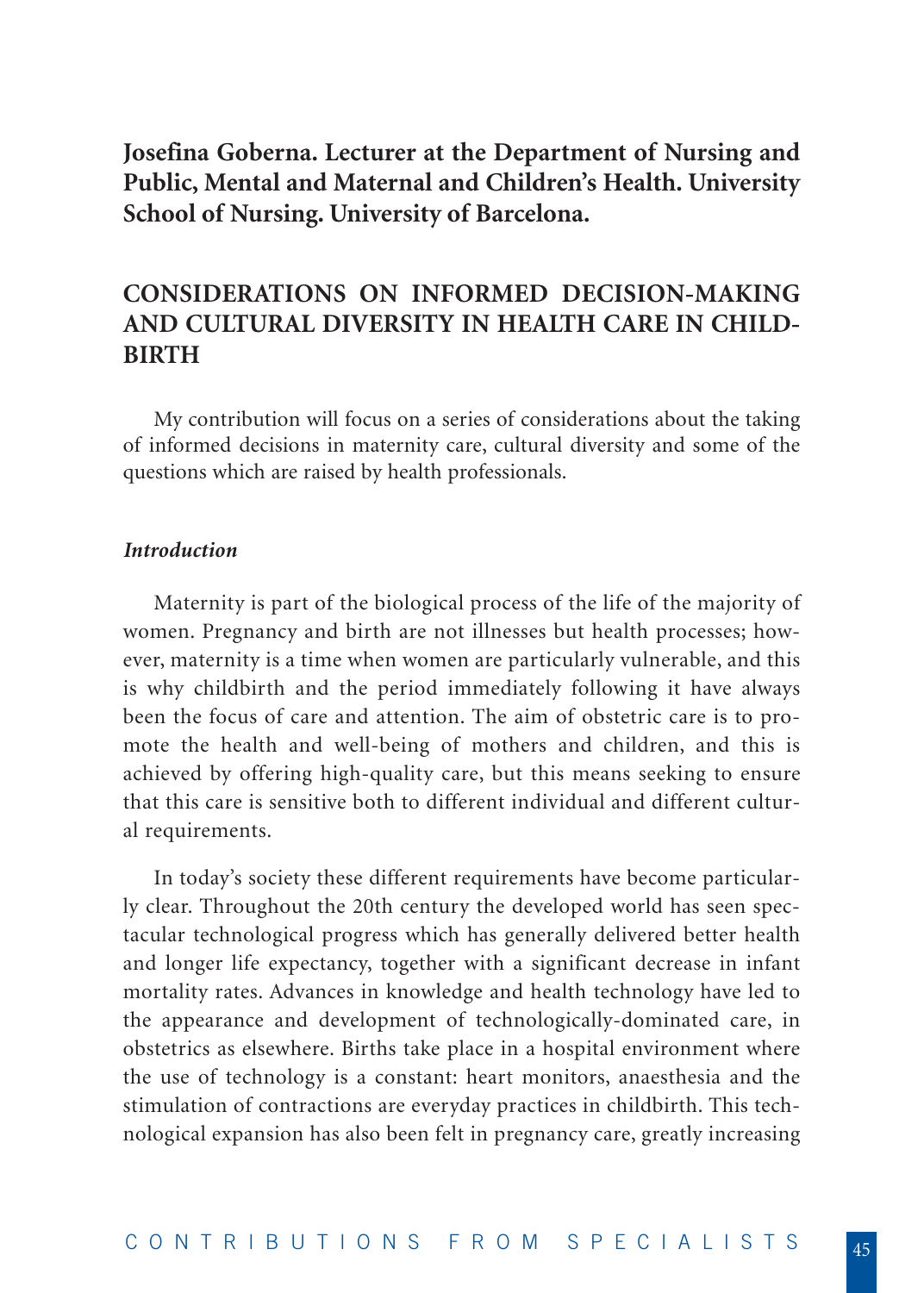the health service's capacity for the prenatal diagnosis of congenital defects<sup>1</sup>.

The increasing role of technology in obstetric care has led to the appearance of deep differences in individual attitudes to models of obstetric care, and this makes clear the need for genuine informed consent obtained after an appropriate information process which enables the mother to make responsible, informed choices<sup>2</sup>.

## *The technologisation of obstetric care: Individual differences in attitudes to care models.*

Nowadays the processes of pregnancy and childbirth and the post-natal period are very safe. In western countries maternity has become a choice for women and their partners, who are able to decide when to have children and how many children to have.

We are also beginning to see the emergency of a critical attitude towards the excessive use of technology, and a call for a more human approach to care. In other words, technologisation and humanisation are the two extremes of the continuum of health care during pregnancy and childbirth.

I would like to illustrate this with a few examples:

• Alicia is pregnant and believes that birth is a unique experience which should be lived consciously and to the full; she asks to be accompanied by her partner throughout and wants the health staff attending to her to allow the birth to follow its physiological course; she states that only essential medical interventions should be performed, and does not want to have her waters artificially broken or to have an episiotomy unless this is strictly necessary.

<sup>1.</sup> Carrera JM, Gallo M, López M. (2001): "Aspectos legales del diagnóstico prenatal. Diagnóstico prenatal de los defectos congénitos" in Fabre E. *Manual de asistencia al embarazo normal;* Zaragoza, Sociedad Española de Ginecología y Obstetricia, pp. 446-454.

<sup>2.</sup> Cooke P. (2005): "Helping women to make their own decisions" in Raynor M.D., Marshall J.E., Sullivan A. *Decision making in midwifery practice*; London, Elsevier, Churchill Livingstone, pp. 127-135.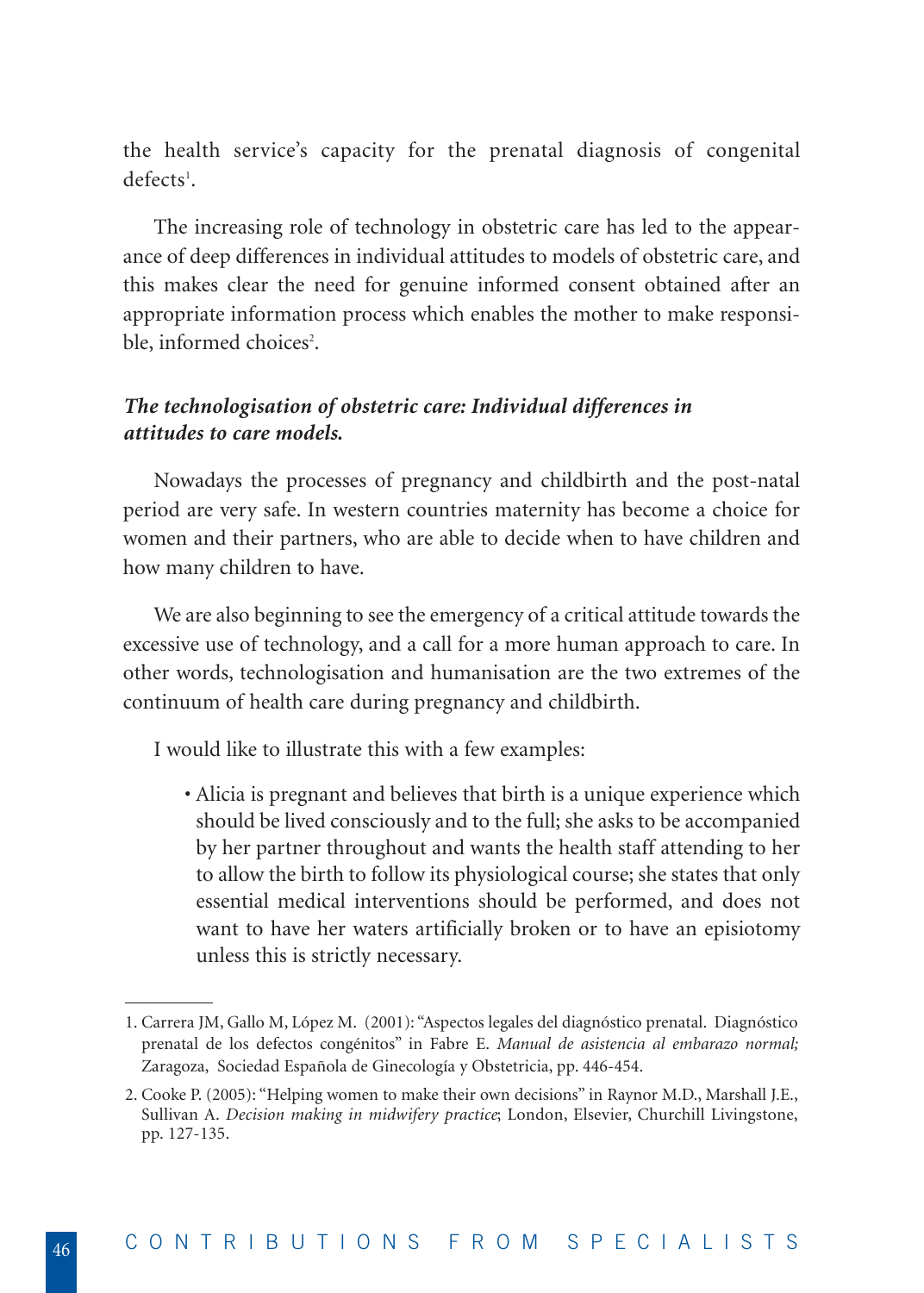• To ensure that her preferences are respected she looks for a hospital which has a care protocol for "normal, non-medicalised births", and has to attend a hospital over 70 km from her home to find such a care protocol.

Non-medicalised care in childbirth is care which, while still monitoring mother and foetus, involves minimum obstetric intervention<sup>3</sup>. There is a minority of the population who request this type of care. Some associations created to defend these interests have drawn up informed consent documents<sup>4</sup> where they clearly express their preference not to undergo any of the care measures which are not backed by scientific analysis of best available practice, such as systematic episiotomy, shaving of the vulva, enemas or the use of oxytocin with the sole aim of reducing the duration of labour.

But we will also find completely opposite cases, such as the following:

- Esther is also pregnant and believes that childbirth is a painful biological process; she wants to have access to all the available resources to make childbirth shorter; she would even like to be able to plan the birthdate of her child, and is also afraid that a vaginal birth could harm her and increase her risk of urinary incontinence in the future; as a result, she is considering requesting an elective Caesarean in order not to go through the process of dilation.
- Esther reaches 41 weeks of gestation, and her gynaecologist tells her that she should have an induction. She requests a Caesarean but is told that she should attempt a vaginal birth and not have a Caesarean unless indicated on medical grounds, after 12 hours of induction to no avail, she is given a Caesarean due to a failed induction.

For women who share the first point of view, that of Alicia, a medicalised hospital birth can be seen as a real attack, while according to the second point

<sup>3.</sup> Departament de Sanitat i Seguretat Social. Generalitat de Catalunya. (2003): *Protocol d'assistència al part i al puerperi i d'atenció al nadó,* Barcelona, Generalitat de Catalunya.

<sup>4.</sup> El parto es nuestro. (2006): *Consentimiento informado en obstetricia*; consulta 20/09/06. (Available at: *http://www.elpartoesnuestro.es/components/com\_docman/documents/CI\_Obstetricia.doc)*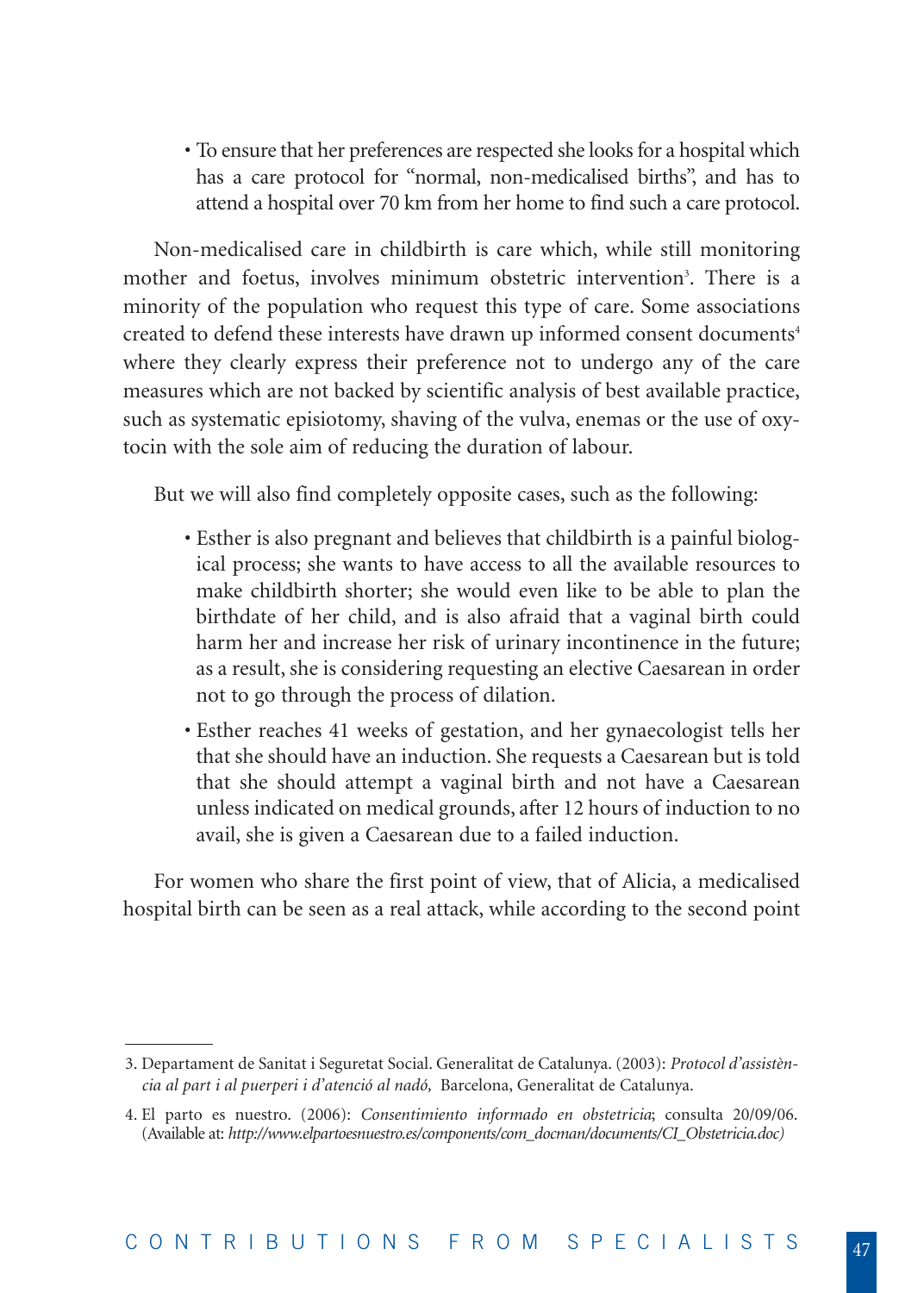of view, that of Esther, the discomfort and pain of a vaginal birth and the desire to control the process are of more importance than the "unlikely" possibility of complications for mother and foetus of a Caesarean birth.

We could give many more examples of care practices, including:

- The use of exercise balls and hot baths during the dilation process
- The use of epidural anaesthesia or other mechanisms to relieve pain
- The position of the mother during dilation and especially while the child is emerging
- Home birth
- Breastfeeding or bottle feeding

Drawing up a document setting out each woman's preferences, what is known as a "Birth plan",<sup>3,5</sup> can be a good way of documenting the informed choices of the woman in this regard.

However, this new attitude towards care raises new questions. Should health professionals always adapt to women's preferences? Does the training provided by university hospitals produce health professionals who feel confident of practising in a non-interventionist way with minimal use of technology? Can certain practices be refused if they are considered to be less effective or less safe? Is such a personalised approach to care compatible with a growing care load? Should the type of care be agreed between the health professional, the woman and her partner, or should each hospital define the care which it wishes or is able to provide according to the resources available? Even more controversial is the issue of elective Caesarean. The practice of Caesarean on demand, where not medically indicated and solely at the request of the patient, is currently a widely debated

<sup>5.</sup> Kohner N. (2001): "Deciding where to have your baby" in *The Pregnancy book*; London, Nacional Health Service, pp. 33-38.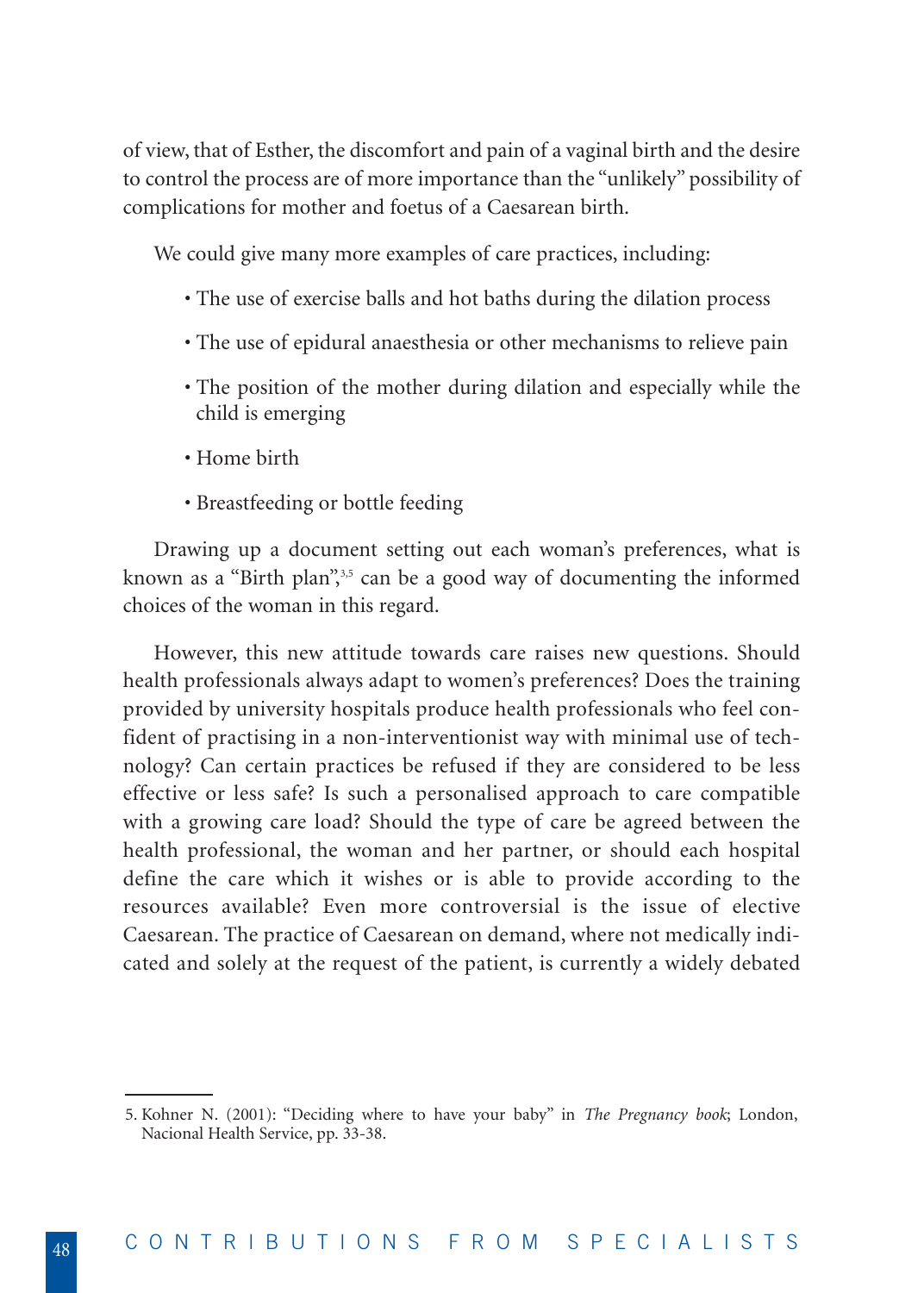issue and there are many arguments both for and against it in the literature. 6,7,8,9,10

### *Cultural differences in care during childbirth. Caring for women from other ethnic groups or cultures*

In addition to these very significant differences between women who belong to the same culture, our health system attends to a growing number of mothers from other cultural groups. Of more than 79,000 babies born in Catalonia in 2005, $\frac{11}{2}$  almost 21% were born to mothers of foreign nationality.

Many women become pregnant soon after arriving, when their knowledge of the language is poor or even non-existent. Let us consider the different elements which constitute informed consent: $^{12}$  1) the competence of the agent, 2) the explanation of the information, 3) the comprehension of the information, 4) the voluntary nature of the decision, and 5) the consent. Looking at these, it is clear that the information elements, which are essential if we are to respect personal autonomy, cannot be provided in these circumstances. It is impossible, or extremely difficult, to explain information, give health advice and ensure that both of these are understood if there is no basis for shared communication.

- 11. Instituto Nacional de Estadística (2006): Movimiento Natural de la Población. Resultados provisonales 2005; consulted 20/09/06. (Available at: http://www.ine.es/ inebase/cgi/axi)
- 12. Beauchamp T.L., Childress J. F. (1999): *Principios de Ética Biomédica*; Barcelona, Masson, (Spanish version of the 4th edition. Original title: *Principles of Biomedical Ethics;* Spanish translation by García T., Júdez F.J., Feito L.), p. 137.

<sup>6.</sup> Foradada C.M., (2006): Reflexiones sobre la cesárea; *Matronas profesión,* 7(1) pp. 5-13.

<sup>7.</sup> Paterson-Brown S. (1998): "Should doctors perfom an elective Caesarean section on request?" *BMJ*, 317, pp. 462-465.

<sup>8.</sup> Cotzias C.S., Paterson-Brown S., Fisk N.M. (2001): "Obstetricians say yes to maternal request for elective caesarean section: a survey of current opinion"; *European Journal of Obstetrics & Gynecology and Reproductive Biology* 97, pp. 15-16.

<sup>9.</sup> Benson Harer W.,"Quo Vadis Cesarean Delivery?" (2002): *Obstetrical and Gynecological Survey,* 57(2), pp. 61-64.

<sup>10.</sup> National Institutes of Health State-of-the-Science (2006): "Cesarean Delivery on Maternal Request"; *Obstetrics & Ginecology,* 107(6), pp. 1386-1397.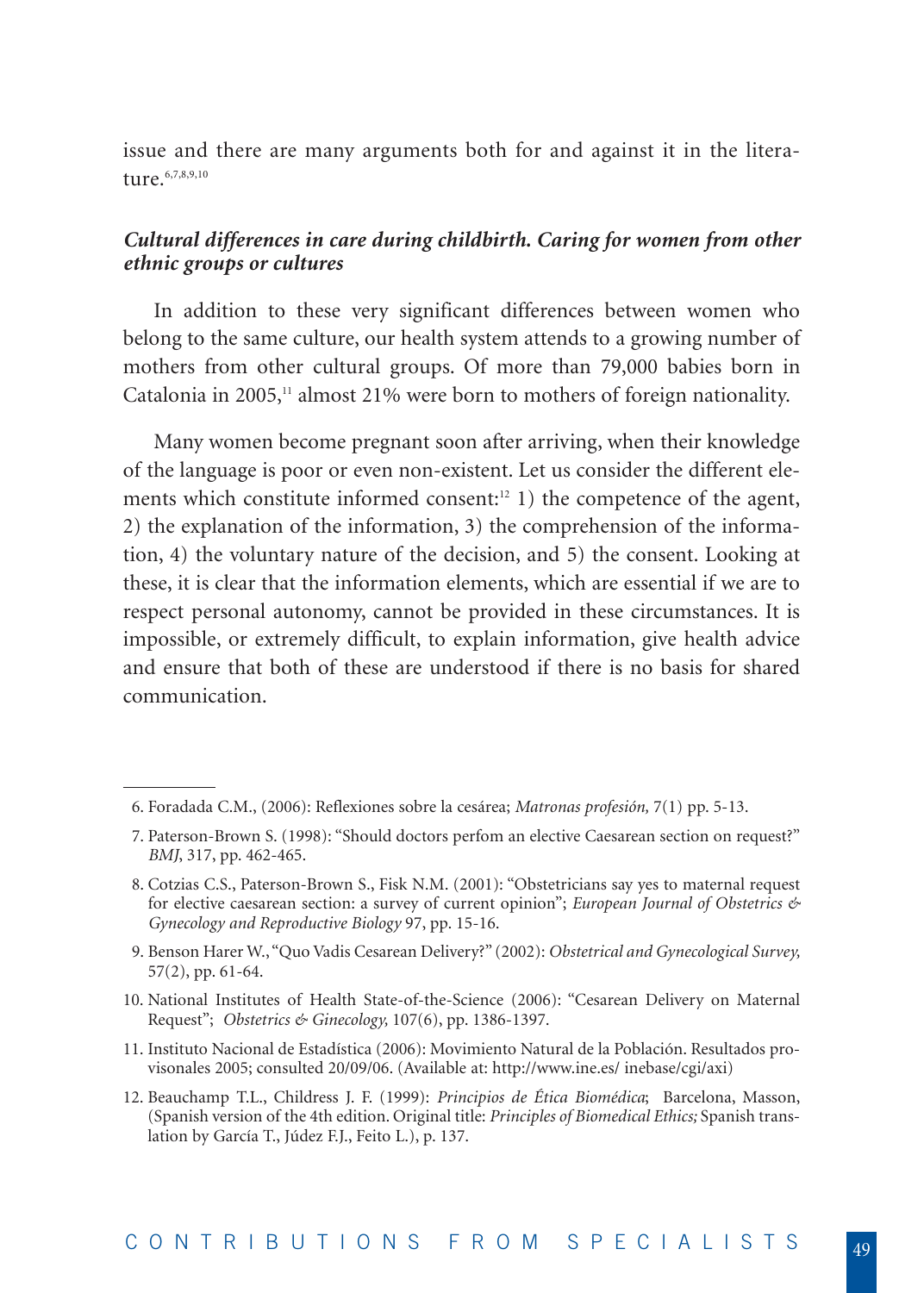In a study which we conducted in 2002<sup>13</sup> to identify the difficulties faced by midwives caring for pregnant women from the Maghreb and sub-Saharan Africa, and in which we interviewed the midwives providing antenatal care in the province of Barcelona, 89% stated that not sharing a common language hindered communication, 35% felt that this difficulty was very important, 31% that it was important, and 24 % that it created a degree of difficulty; only 8% felt that the lack of a common language posed little difficulty for satisfactory performance of the health relationship. Pregnant women who did not know the language usually attended appointments in the company of some kind of mediator, generally the husband but it could also be another woman, a minor, generally a young child, or even a man who was not the husband; this made it much more difficult to address the sort of private issues which have to be considered during antenatal appointments. The intercultural mediator (incidentally, a highly controversial figure in pregnancy care) was only mentioned as the usual mediator by 4% of midwives.

But even where there is a shared language, as is the case for women from Central or South America, there are cultural differences: for example, in the age considered "usual" for having one's first child. What in our society might be considered a teenage pregnancy may be considered by other groups as something normal and usual.<sup>13</sup>

Some groups of women accessing the health system for the first time for pregnancy care have difficulty understanding the Western concept of prevention. The concept of health and of the health system which they bring from their home cultures means that they often delay the first contact for pregnancy care, or make use of hospital emergency services for pregnancy checks. How should we address these issues? How do we provide culturally competent and respectful care which is also compatible with heavy workloads?

<sup>13.</sup> Goberna Tricas J., Viñas Llebot A., Palacio Tauste A., Gali García M., Paulí Cabezas A., Gómez Moreno C. "Atención al embarazo a mujeres africanas inmigrantes. Percepción de las matronas de asistencia primaria". *Enfermería Clínica.* 2005; 15(2):88-94. 50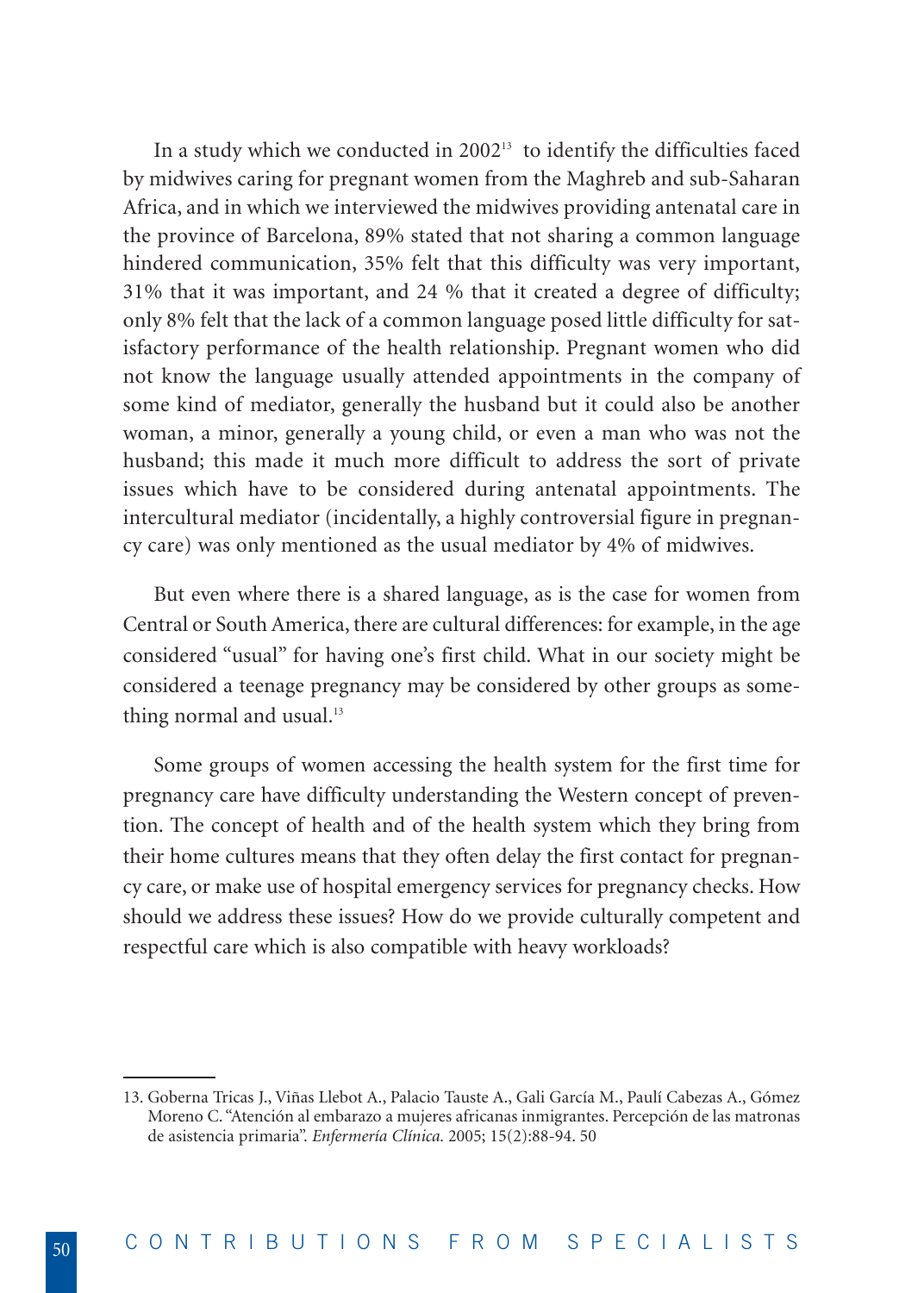### *Providing care for women from other cultures and ethnic groups. Addressing preventive activities.*

Health promotion and health education are key aspects of antenatal care. The new groups bring with them their own culture and lifestyles. How should we deal with practices and customs with which we are not familiar? Let us consider two very different examples.

#### *1. Observance of Ramadan in Muslim women:*

A study published in the *British Journal of Nutrition*<sup>14</sup> shows that a third of British Asian women in Birmingham observed Ramadan during pregnancy, despite the fact that the Koran allows women to postpone it until after they have given birth. Although I don't have any data about what happens in Catalonia, my impression is that the figures could be similar. How should we address this? The scientific evidence shows that there is no difference in the birthweight of babies whose mothers have observed Ramadan, but that there are metabolic changes in the mother, especially during the last days of fasting, and that in some cases these could be harmful. Should health professionals seek to persuade women not to follow this practice during pregnancy? Should they simply provide information about the possible effects of fasting? Or is it better to respect this behaviour as something which forms part of the women's beliefs and gives meaning to their lives?

#### *2. Female genital mutilation:*

Another very different example, due to the clear need to attempt to prevent and suppress this practice, is female genital mutilation. Female genital mutilation is an age-old practice which exists among many African peoples (although not exclusively) and has deep social and cultural roots<sup>15</sup>.

<sup>14.</sup> Malhotra A., Scott PH, Scott J, Gee H, Wharton BA. (1989): "Metabolic changes in Asian Muslim pregnant mothers observing the Ramadan fast in Britain". *British Journal of Nutrition;* 61, pp. 663-72.

<sup>15.</sup> Kaplan A., Martínez C., et al (2004): *Mutilación genital femenina: prevención y atención. Guía para profesionales;* Barcelona, Associació Catalana de Llevadores.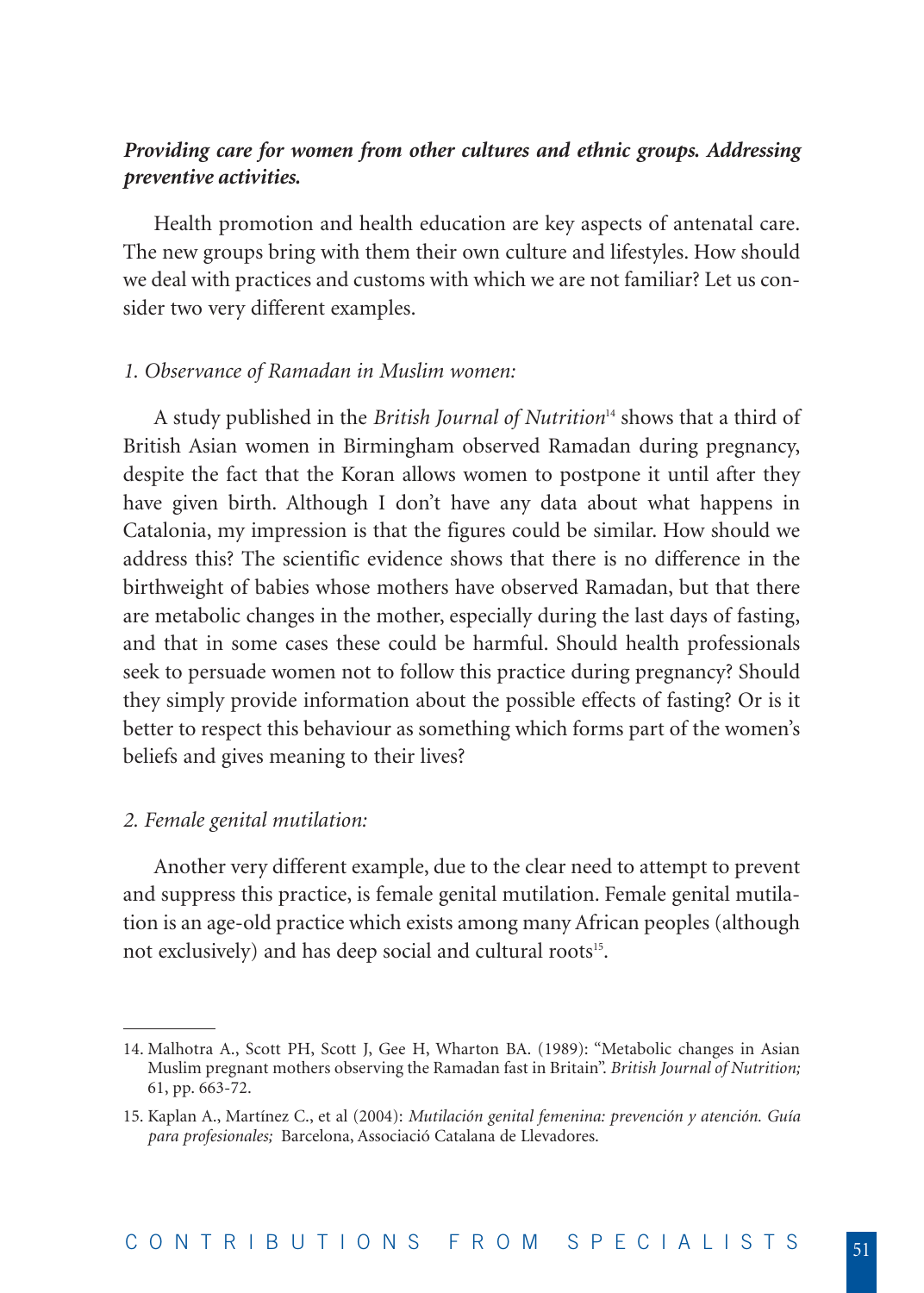In Catalonia the form of mutilation we see most frequently is type I or circumcision; the most serious, type III or infibulation, is practised principally in some regions of the Sudan, Eritrea, Ethiopia, Somalia and part of Egypt, and there has been little immigration into Catalonia from these areas; however, when a case occurs it is a complex issue for health professionals to deal with; linguistic difficulties are compounded by the discomfort which health professionals tend to feel in the face of such practices. When dealing with a pregnant woman, it is important to choose the correct moment for disinfibulation before childbirth, and to raise the issue of informed consent with her and her partner, together with the legal prohibition on reinfibulating after the birth of the child. When attending to a woman with any type of mutilation, and particularly if she is to give birth to a girl, antenatal care offers a good opportunity to raise the issue of preventing the practice being applied to the daughter in the future.

This is a complex issue which requires training, sensitivity and respect, but at the same time calls for firmness and a commitment to raising awareness if we are to be committed to eradicating the practice.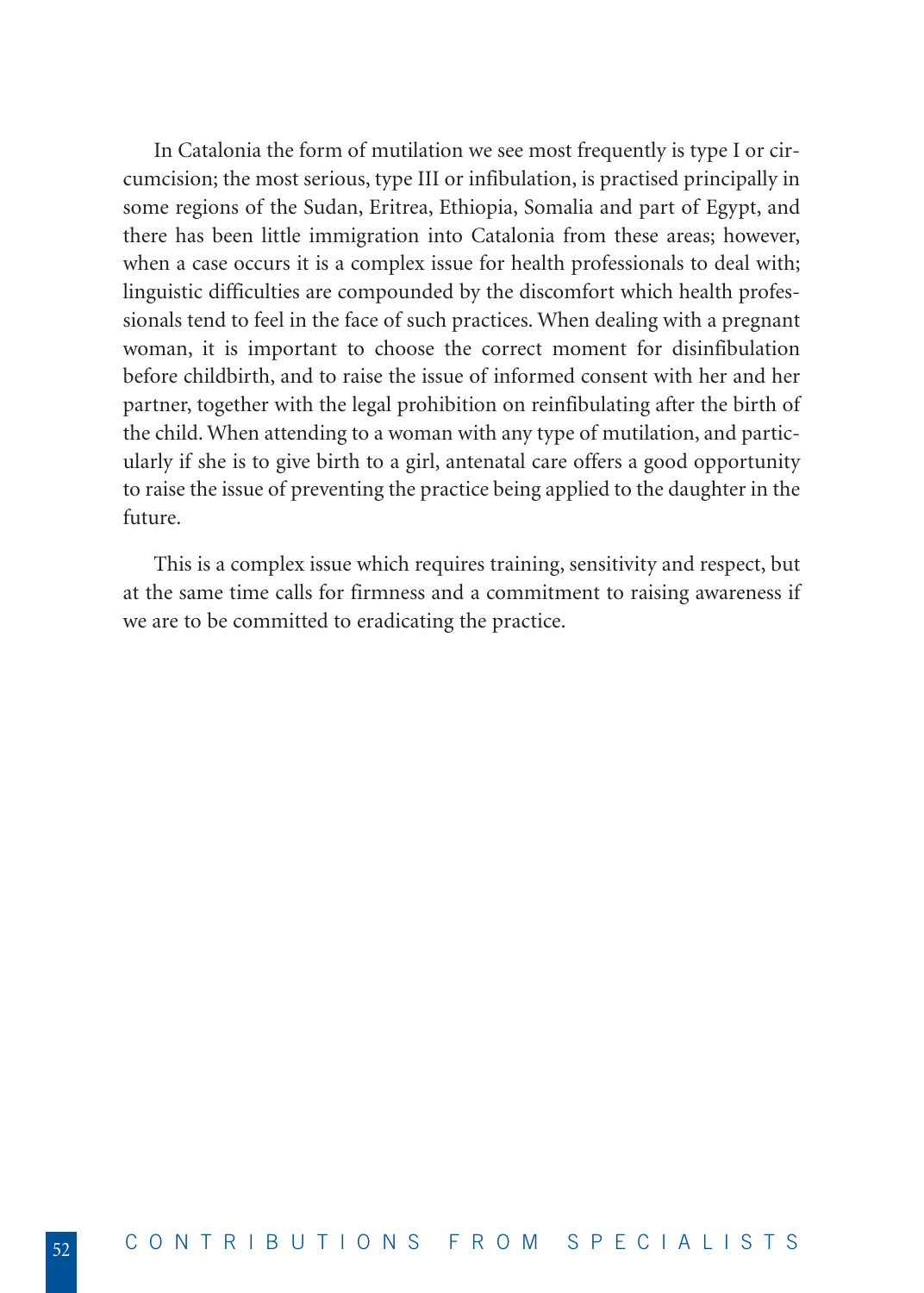## **Final considerations**

Margarita Boladeras

The discussion which followed these contributions provided an opportunity to consider some of the core issues of informed consent in multicultural contexts, and to emphasise some of the ideas already expressed. I will not attempt to reproduce the discussion but will instead recapitulate some of the key points raised during the session as a whole.

The proper practice of informed consent is to be at the service of ensuring that patients are adequately informed, so that they can take decisions on the basis of proper knowledge, and to promote good communication which enables the patient to trust his or her carers. In her paper, Anne Davis gave the following definition: "In the USA, informed consent is defined as an autonomous authorization by an individual for a medical intervention or for involvement in research. Autonomy means that individuals have the right to information and using it, the right to agree or refuse to participate in research or to undergo treatment proposed. This individual is a competent adult capable of understanding information and of making decisions. Health professionals have an ethical obligation to help the individual patient understand the information being given and the consequences of decisions made." It also has other functions, such as defence of the doctor and the institution in the event of disputes. But when health professionals use informed consent solely as a means of defence and forget about the need for good communication with their patients, it becomes the opposite of what it should be.

In this regard, Francisco Collazos observed that some of these defensive attitudes are due to the unjustified attacks to which health professionals are sometimes subjected by individuals who do not understand that medicine is not an exact science; but he also warned against the absurdity of obtaining informed consent solely in order to defend doctors and not because of the needs of patients.

When it becomes a mere administrative formality instead of being an integral part of the medical interaction, the obligation of informed consent can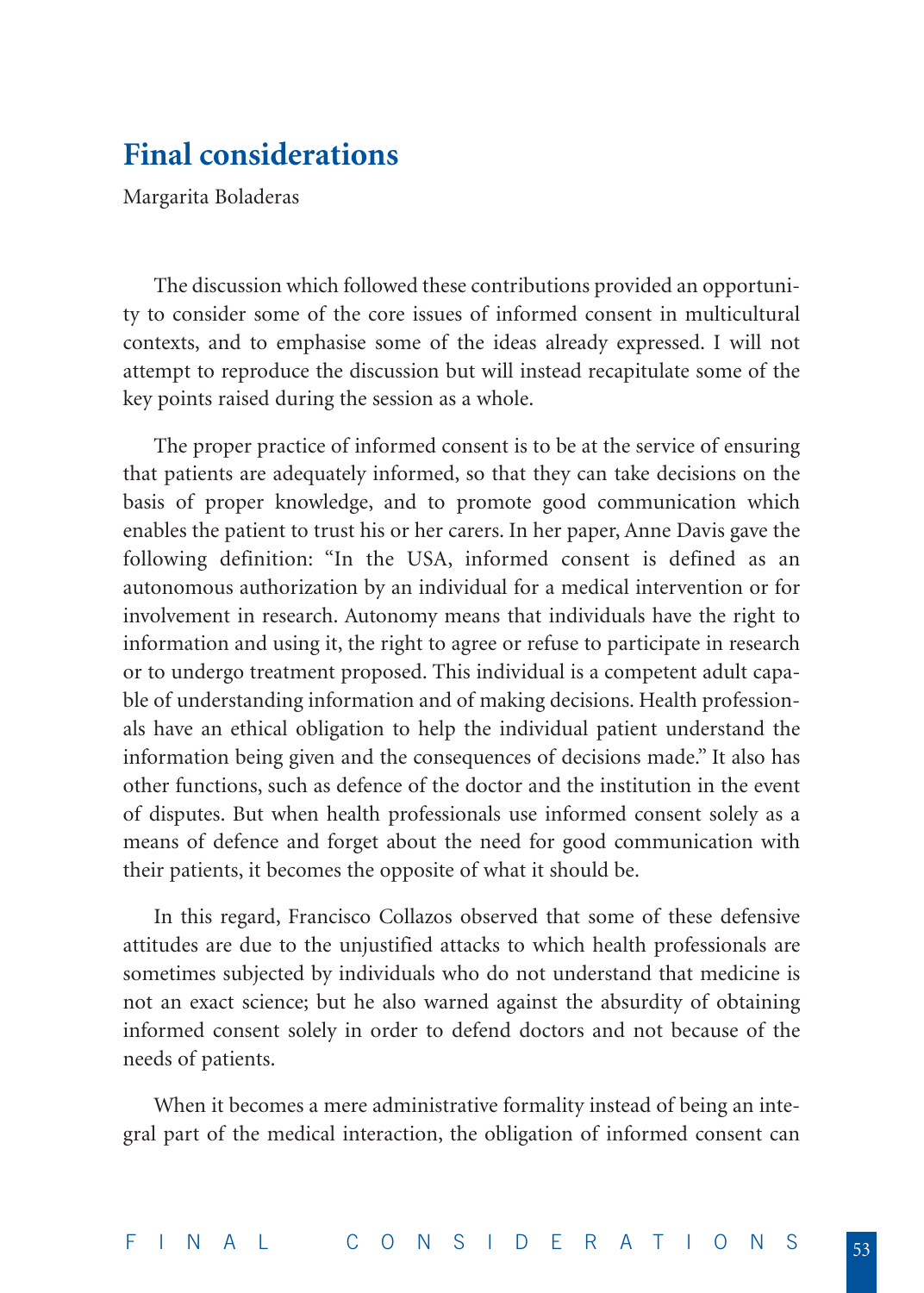give rise to acts which lack any legal validity and are ethically reprehensible. There is an ethical duty to explain, to advise and to facilitate understanding which then provides a basis for rational decision-making; as a result, in addition to verbal exchanges, written explanations can help the patient to better understand the issues and formulate questions regarding to his situation. Both health staff and patients have rights and duties, and these can combine to form the basis of a good relationship which creates a positive dynamic and supports medical care.

Knowing how to relate to others and successfully achieving good communication is no easy task, particularly when dealing with people who may be ill and suffer from feelings of insecurity. It requires an ability to understand people and to interpret different situations; it calls for communicative skills; and, when implementing informed consent, it also requires the ability to assess the comprehension and decision-making capacities of patients suffering from physical or mental stress.

In multicultural contexts, this communication can be particularly difficult due to the lack of a shared language or because the two parties understand things differently. Francisco Collazos argued that dealing with people from other cultures is particularly challenging; in many cases, the patient has great difficulty understanding the meaning of informed consent and why the doctor is not taking the decisions. In this case, how can we achieve the basic requirement of ensuring that the procedure is accessible to the patient? Intercultural mediators or communicators can be of great help in facilitating communication between health staff and their patients. The role they perform goes beyond that of a translator, as they also facilitate understanding of the character of the person from the other culture. In Estanislao Alonso's opinion, the intercultural communicator should have a transitional role, as with the passage of time there should be a shared language between patients and doctors, and health staff should have adequate cultural competency. This position, of course, is the subject of debate. Francisco Collazos expressed concern at the position of the medical interpreter or intercultural communicator, as they "are not officially recognized as health staff, they do not usually belong to the staff of the hospital or health centre where they are asked to act, and there is no official academic qualification which specifies their curriculum or their competencies, or the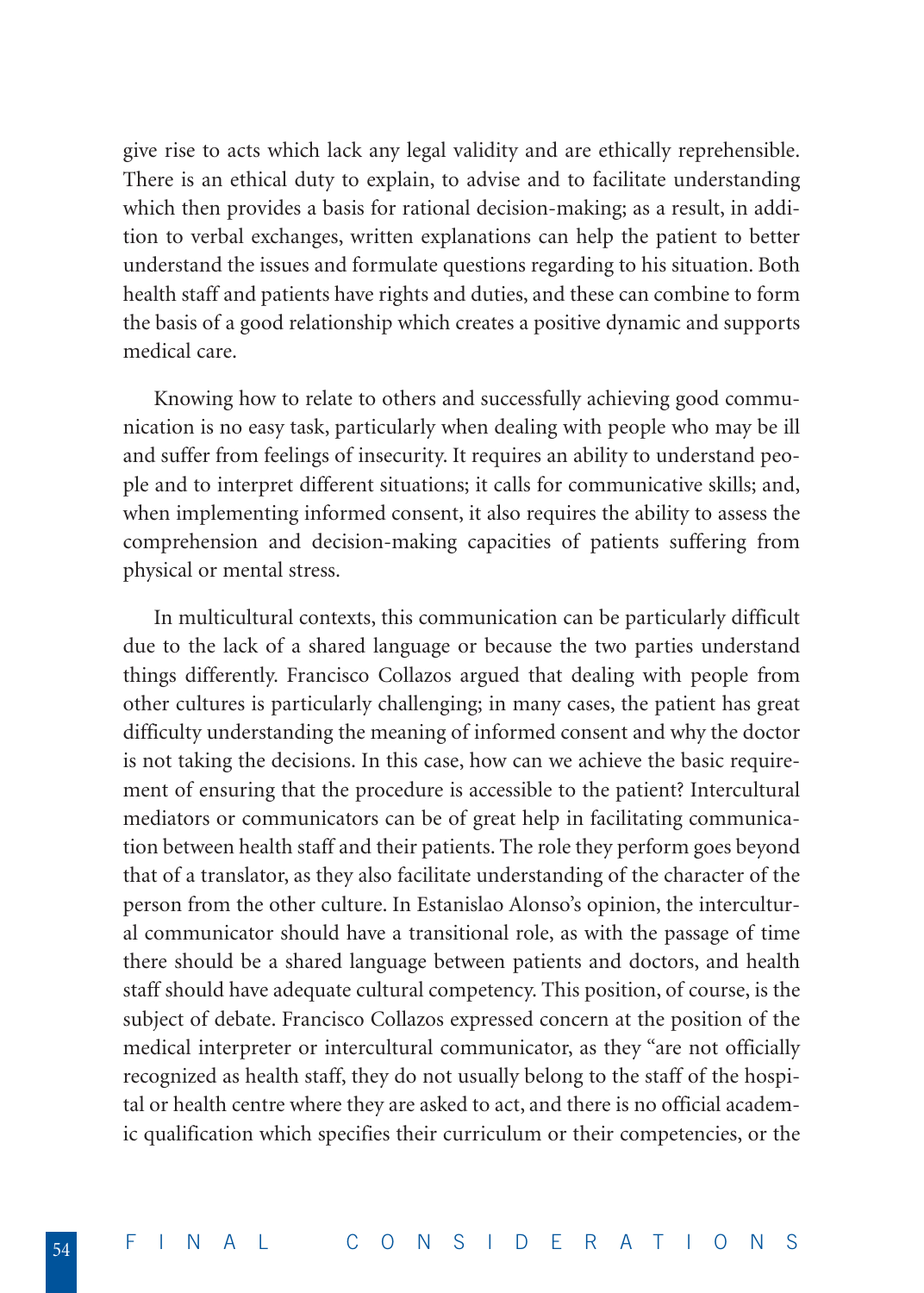ethical code they should be bound by." Under these conditions, it is difficult to know whether, they are "in a position to fulfil the delicate mission of satisfactorily "informing" the patient. At present, we are giving extremely sensitive, health-related information to people who operate in this ethical and, I would say, legal vacuum. The consequences of this lack of clarity are easy to imagine."

Cultural competency assumes knowledge of different cultural concepts and sensitivities, the diversity of customs, and a critical attitude towards ethnocentrism. This knowledge makes it possible to understand the internal logic which underlies different lifestyles, to overcome ethnocentric prejudices, and to promote the respect which every individual deserves. Only by breaking down the barriers of incomprehension can we build trust.

Anne Davis stressed the importance of taking the patient's social and cultural context into account when addressing their problems. This has implications for the practice of informed consent. Decision-making is something which different cultures allocate to different members of the family or clan, and this gives rise to potentially complex situations, because different members of the family will have a different attitude to these traditions and to the way issues should be addressed. If we are to establish a good problem-solving dynamic it is important to go beyond stereotypes and to resolve conflicts in order to reach solutions which "preserve" the dignity of those involved. Western categories and standards cannot be applied unthinkingly to people who live in other cultures. Josefina Goberna also referred in the discussion to the ethnocentric prejudices which often accompany our assessment of unfamiliar customs, many of which are very similar to what occurred in Spain thirty or fifty years ago. Another issue is that "the increasing role of technology in obstetric care has led to the appearance of deep differences in individual attitudes to models of obstetric care, and this makes clear the need for genuine informed consent obtained after an appropriate information process which enables the mother to make responsible, informed choices". These differences multiply when we are caring for women from different cultures (of the more than 79,000 babies born in Catalonia in 2005, almost 21% were born to mothers of foreign nationality). Some of the problems which are characteristic of these groups relate to the lack of habits of prevention and continuous care for pregnant women, certain religious customs (for example, fasting during Ramadan)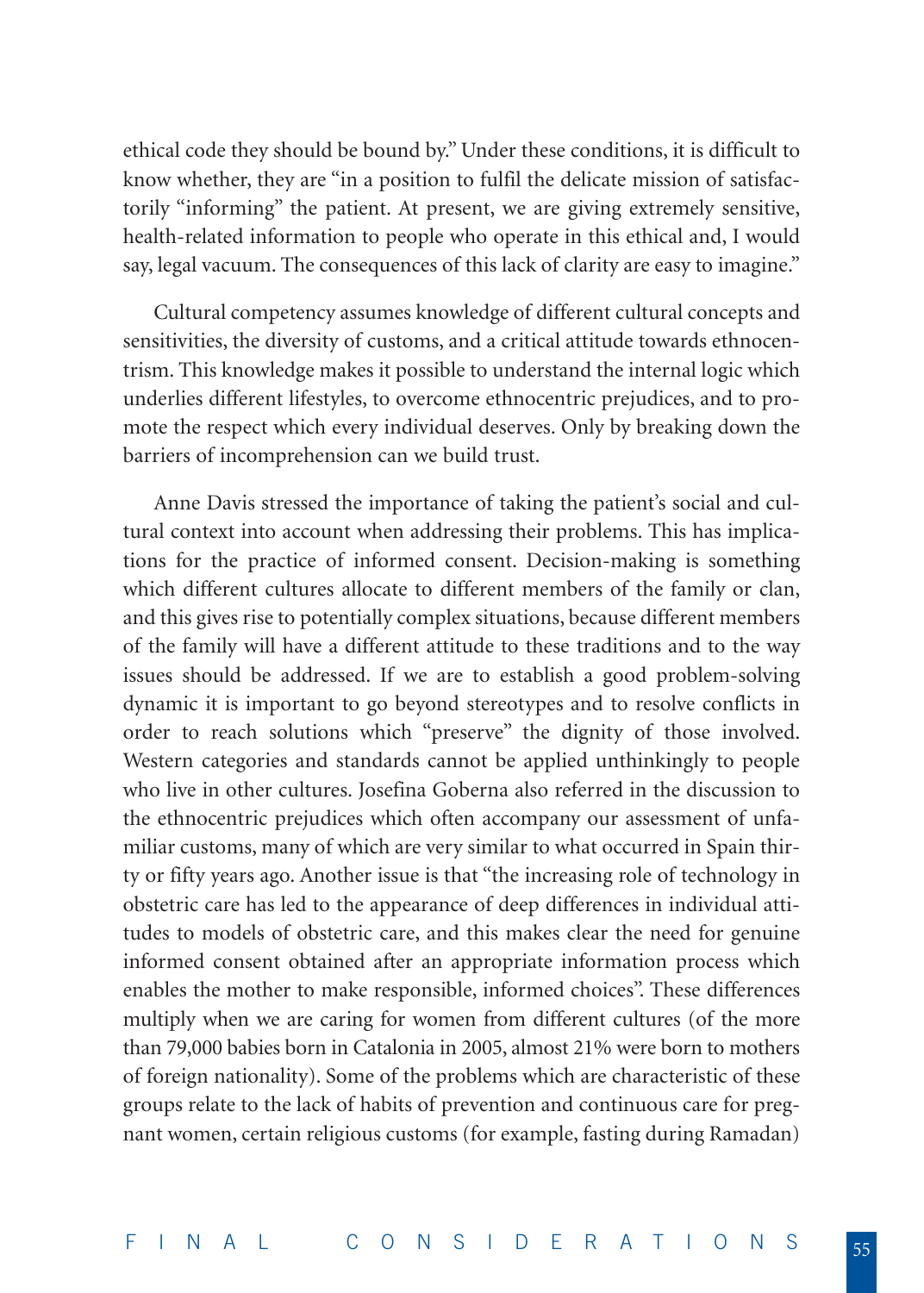and ignorance of the language. This last factor is particularly important, and Goberna offered the following statistics: "In a study which we conducted in 2002, to identify the difficulties faced by midwives caring for pregnant women from the Maghreb and sub-Saharan Africa, and in which we interviewed the midwives providing antenatal care in the province of Barcelona, 89% stated that not sharing a common language hindered communication, 35% felt that this difficult was very important, 31% that it was important, and 24 % that it created a degree of difficulty; only 8% felt that the lack of a common language posed little difficulty for satisfactory performance of the health relationship. Pregnant women who did not know the language usually attended appointments in the company of some kind of mediator, generally the husband but it could also be another woman, a minor, generally a young child, or even a man who was not the husband; this made it much more difficult to the sort of private issues which have to be considered during antenatal appointments. The intercultural mediator (incidentally, a highly controversial figure in pregnancy care) was only mentioned as the usual mediator by 4% of midwives."

Josefina Goberna also referred to the problem of female genital mutilation and the need to prevent and eliminate it. In the discussion, both Estanislao Alonso and Anne Davis returned to this issue, and Davis argued that often prevention is not carried out properly because they don't talk to the right person; for example, some international programmes do not address the male head of the family, who is usually the centre of the problem. To the question which came up during the discussion as to where the limit on respect for the customs of other cultures lies (if we do not wish to accept everything, for example, female genital mutilation), Josefina Goberna answered that we should distinguish between respecting people and accepting their practices. Everyone deserves to be treated with respect, but this does not imply accepting all of their practices and the consequences of these.

Mohammed Chaib explained in his contribution that, "according to Islam the month of fasting, Ramadan, is not obligatory for pregnant women, the elderly or those who are undergoing treatment"; what happens is that "there are individuals who insist on fasting even though it is not obligatory." In Catalonia there are Muslim groups which help the followers of this religion to understand its rules. The Ibn Batuta Socio-Cultural Association provides advice and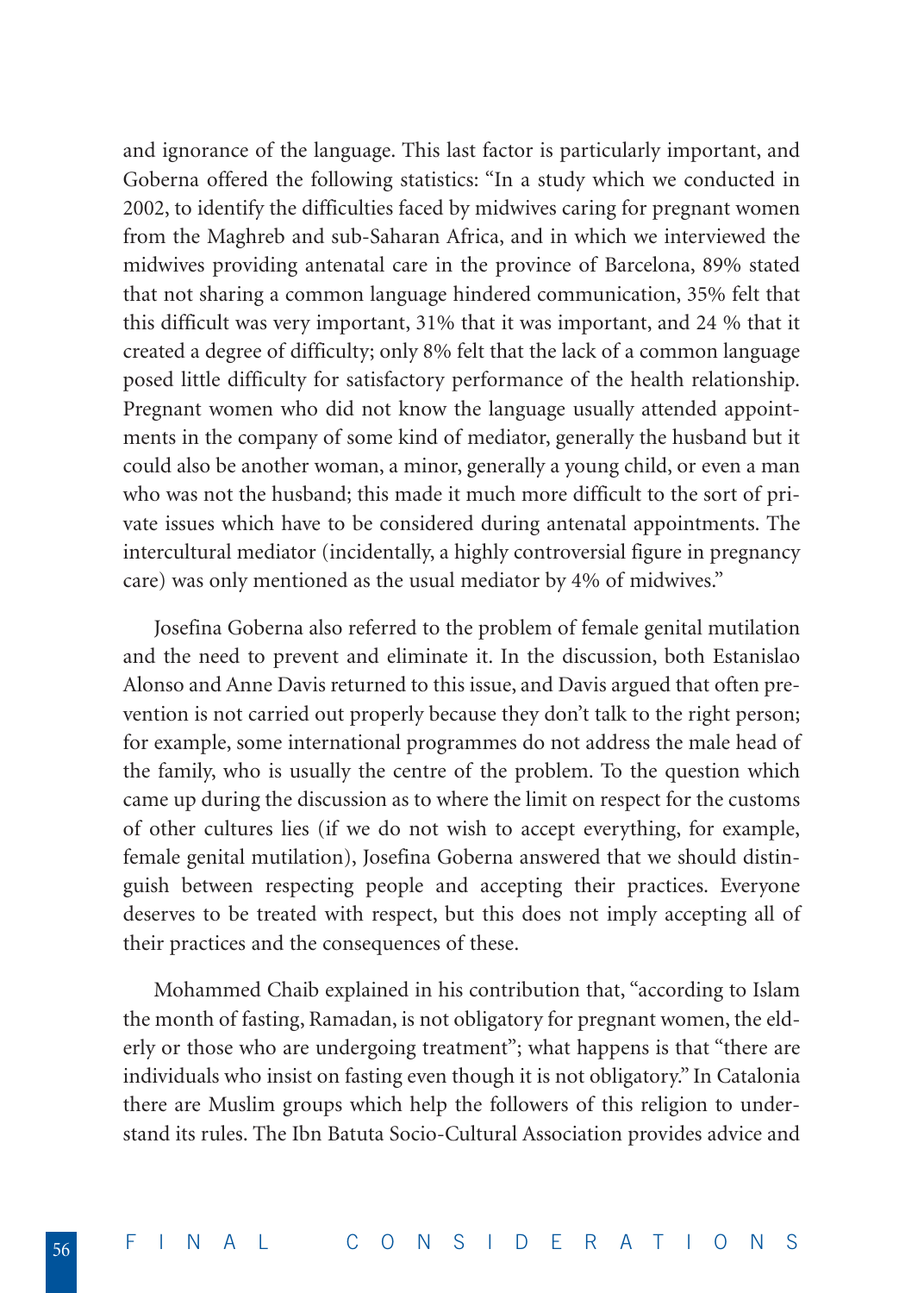support to individuals and health centres who request it; it has provided help in cases of language difficulties, has given patients guidance on informed consent, terminal illness, dealing with death, etc. At the level of the health system, the Health Department and the Office of the President of the Government of Catalonia have drawn up a Guide for respecting religious pluralism in hospitals, an interesting initiative which needs to be followed up with more practical measures. The statistics give an indication of the scope of the issue: "The number of foreigners resident in Catalonia is around one million, in other words 12% of the total population, and this number is growing constantly."

The informed consent required for clinical trials is worthy of special mention, particularly when the trial is to be conducted in Africa or in places whose cultures and social contexts are very different to those found in economically developed countries. Eusebio Macete called our attention to the impossibility of simply transplanting western regulatory models; these have to be adapted and used flexibly if we are to take into account problems such as illiteracy, the struggle for survival, socioeconomic dependency, and age-old prejudices. The standards drawn up by international organisations do not take such situations into account and impose inappropriate procedures on some groups of people. The problem is very serious, because these research programmes are an irreplaceable source of economic support and are essential for poor countries; any obstacles to assessing the implementation of the trial can lead to the trial itself being suspended, and this is very harmful for the population. In his presentation, Macete used a range of examples to clearly illustrate the different sorts of difficulties which researchers encounter when working in African countries.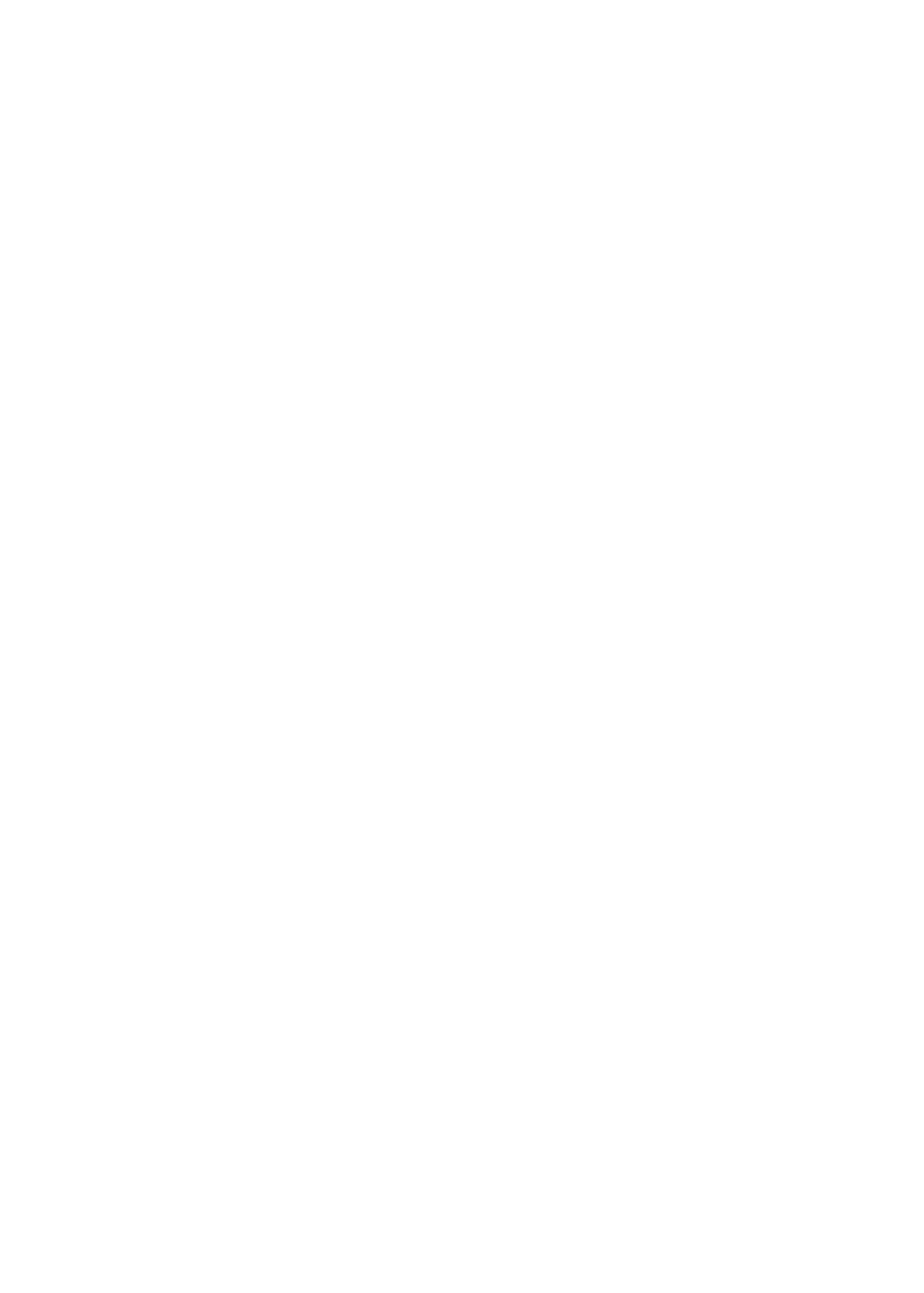## **List of invited specialists**

Speakers:

- **Anne Davis**, Emeritus Professor at the University of California, San Francisco and the Nagano College of Nursing in Japan.
- **Eusebio Macete**, Researcher at the Manhiça Health Research Centre (CISM), Manhiça, Mozambique.

Coordinator and chairperson:

**- Margarita Boladeras,** Professor of Moral and Political Philosophy at the University of Barcelona and director of the study group on Multiculturalism and Health created by the Advisory Committee on Bioethics of Catalonia.

Invited specialists:

- **Estanislao Alonso,** Advisor to the Immigration Management Plan of the Department of Health of the Government of Catalonia
- **Mohammed Chaib,** Chairman of the Ibn Batuta Socio-Cultural Association.
- **Francisco Collazos,** Psychiatrist. Vall d'Hebron General Hospital.
- **Josefina Goberna,** Lecturer at the Department of Nursing and Public, Mental and Maternal and Children's Health. University School of Nursing. University of Barcelona.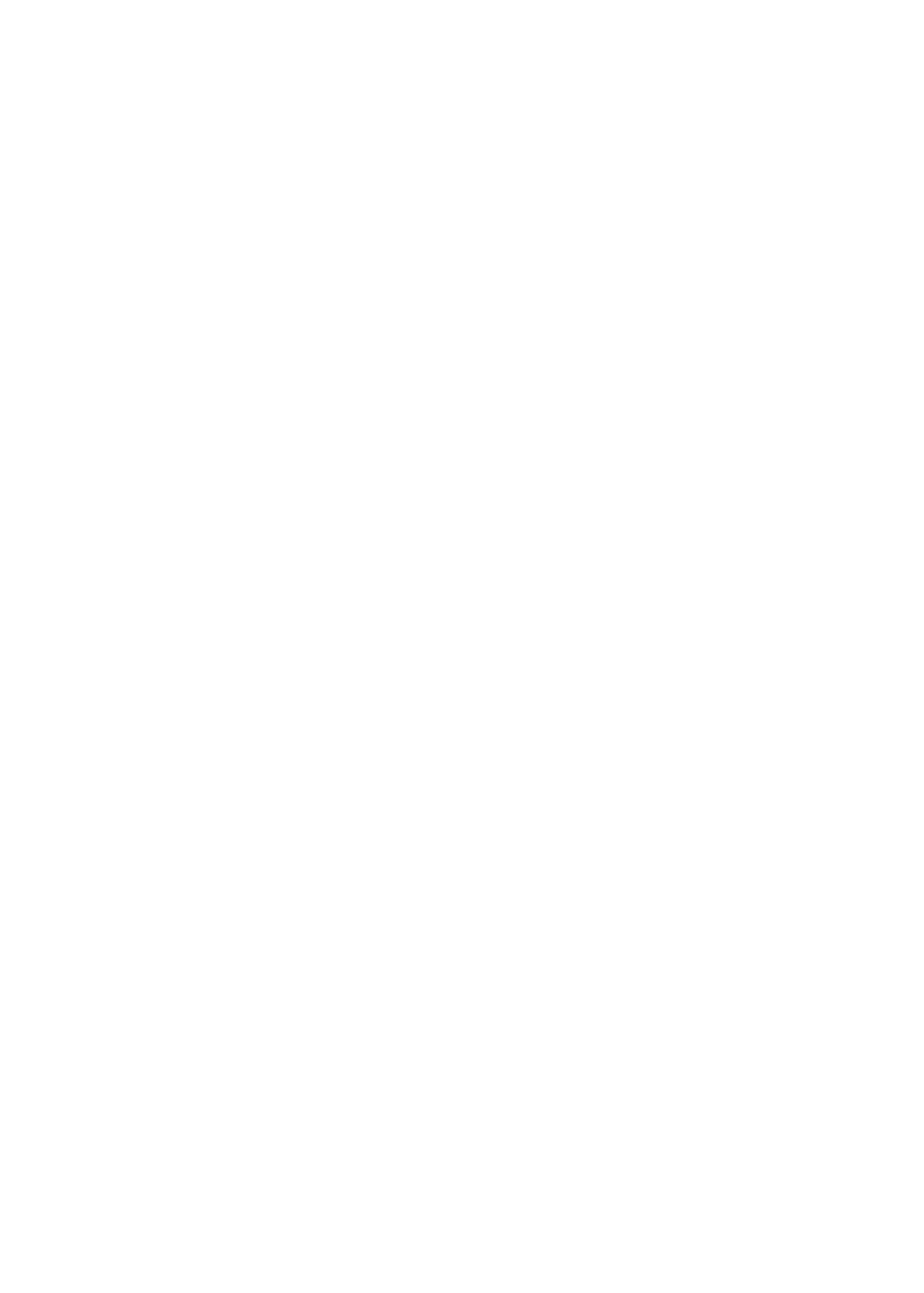## **Publications**

#### **Bioethics Monographs:**

- 15. *Informed consent and cultural diversity*
- 14. *The issue of patient competence*
- 13. *Health information and the active participation of users*
- 12. *The management of nursing care*
- 11. *Los fines de la medicina* (Spanish translation of The Goals of Medicine)
- 10. *Corresponsabilidad empresarial en el desarrollo sostenible* (Corporate responsibility in sustainable development)
- 9. *Ethics and sedation at the close of life*
- 8. *El uso racional de los medicamentos. Aspectos éticos* (The rational use of medication: ethical aspects)
- 7. *La gestión de los errores médicos* (The management of medical errors)
- 6. *Ethics of medical communication*
- 5. *Problemas prácticos del consentimiento informado* (Practical problems of informed consent)
- 4. *Predictive medicine and discrimination*
- 3. *The pharmaceutical industry and medical progress*
- 2. *Ethical and scientific standards in research*
- 1. *Freedom and health*

#### **Reports of the Foundation:**

- 4. *Las prestaciones privadas en las organizaciones sanitarias públicas* (Private services in public health organizations)
- 3. *Therapeutic Cloning: ethical, legal and scientific perspectives*
- 2. *An ethical framework for cooperation between companies and research centers*
- 1. *Social Perceptions of Biotechnology*

#### **Ethical Qestions:**

1. *¿Qué hacer con los agresores sexuales reincidentes?* (How to deal with repeat sexual offenders?)

For more information, visit: *www.fundaciongrifols.org*

|  |  |  |  |  |  |  |  |  |  | PUBLICATIONS <mark>61</mark> |  |  |
|--|--|--|--|--|--|--|--|--|--|------------------------------|--|--|
|--|--|--|--|--|--|--|--|--|--|------------------------------|--|--|